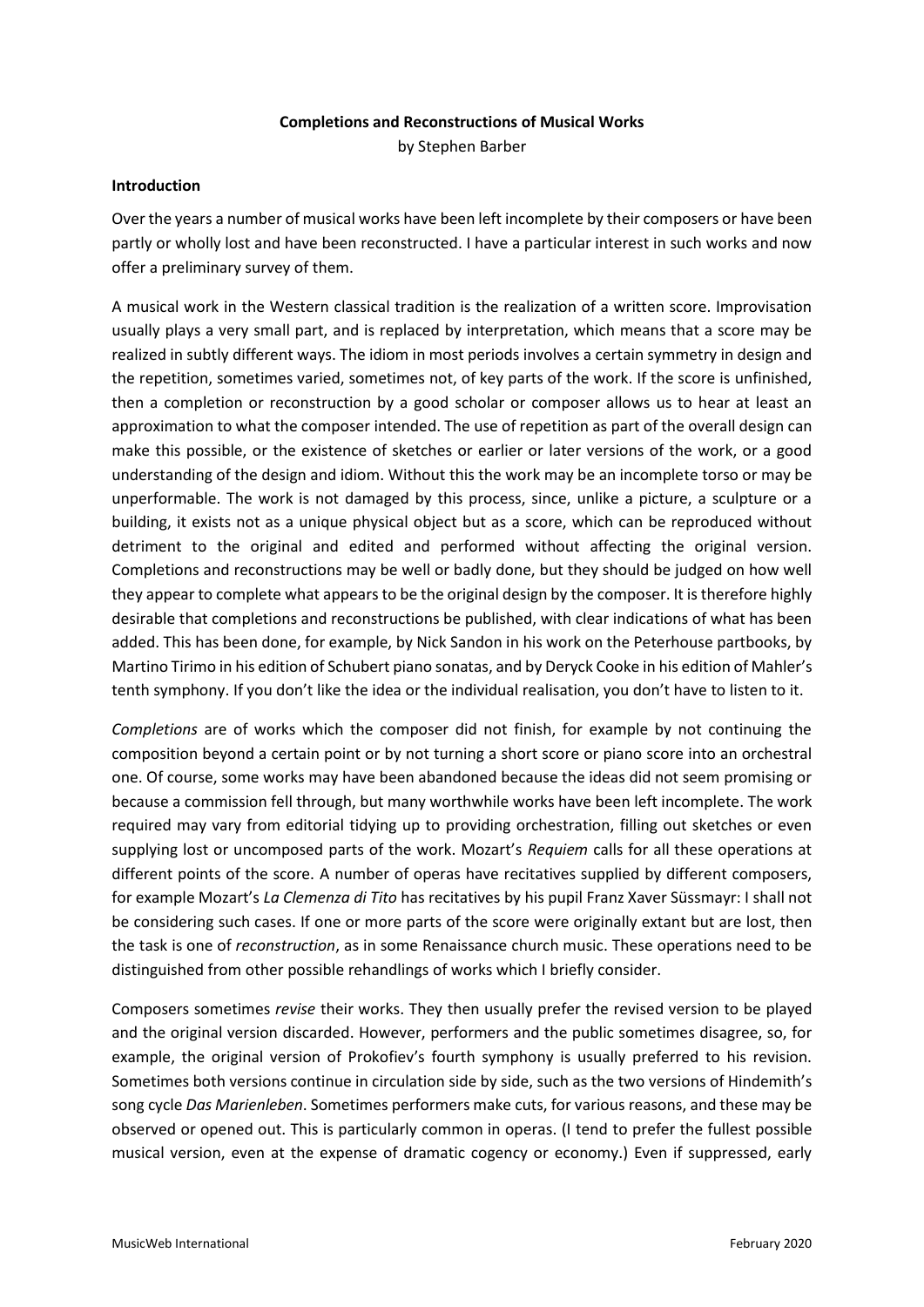versions can sometimes be recovered or reconstructed, the most spectacular example being Beethoven's *Fidelio* – see below.

A *conflation* is a version of a work formed by combining or drawing from more than one version left by the composer. This often happens with operas. An example is the normal stage version of Mozart's *Don Giovanni*, which combines most of both the Prague and the Vienna versions. A more complicated one is Gluck's *Orfeo*, for which Berlioz pioneered combining the Vienna and Paris versions, involving some transpositions and rearrangement. Modern performances may be of either original version or a conflation of the two; I discuss this in more detail below. Some people frown on conflations, because they do not correspond to a single score left by the composer; the counter argument is that they aim to achieve an ideal version which combines the best of what the composer left. Disapproval of conflations is a recent attitude, dating back about fifty years; before then it was normal, and not only in music: the standard text of Shakespeare's *Hamlet*, for example, is a conflation of two texts of different dates. My own view is that there is nothing wrong in principle with conflations, and the only question is how well they are done. I like the idea of ideal versions.

A *transcription* is an arrangement of a work for forces other than those in the original score. An example is Mussorgsky's *Pictures at an exhibition*, written for piano but orchestrated by Ravel or by someone else – there are several orchestral versions of this work. Composers themselves sometimes transcribe their own works for different forces: Haydn made three versions of his *Seven Last Words*. Stravinsky made a version of *The Rite of Spring* for piano duet for use in rehearsal but it has become a concert work in its own right. A transcription is of an extant original; if the original is not extant, the task becomes one of reconstruction, as we shall shortly see in the case of Bach. Earlier composers such as François Couperin often left the choice of instruments to the performers, so this then becomes an aspect of interpretation.

A *pastiche* is a work in the style of another composer, such as some of the encore pieces Fritz Kreisler wrote and pretended had been written by various minor earlier composers. Prokofiev's *Classical symphony* is supposed to be in the style of Haydn, and it does have some Haydnesque characteristics, but more Prokofievan ones. A *pasticcio* – the English equivalent is *parody*, but in this sense there is no suggestion of mockery – is a work formed by taking various different existing compositions and putting them together into a new work. Examples include Mozart's first four piano concertos, which are closely based on works by other composers to which he added orchestral parts. More recent works of this kind tend to take existing themes and rework them, such as Respighi's *Boutique Fantastique*, which uses pieces by Rossini, or Hindemith's clumsily but accurately titled *Symphonic Metamorphoses on themes by Carl Maria von Weber*. Stravinsky's *Pulcinella* purports to be a pasticcio of Pergolesi, but is far too characteristically Stravinskian to be seen as anything other than an original work – and it seems that most of the material he used was not by Pergolesi anyway.

Sometimes there is a *rediscovery* of a work which had been thought lost, such as recently of Stravinsky's *Chante funèbre* (Funeral Song) for his teacher Rimsky-Korsakov – see below. Or the work might have been forgotten or not known to exist, such as Schumann's violin concerto, which was suppressed by his widow and Brahms but surfaced in the 1930s. Minor and forgotten works by many composers occasionally turn up.

Sometimes composers add *additional parts* to works which are already complete. Haydn could not use wind instruments in his *Nelson Mass* (Missa in angustiis) because his employer had just sacked the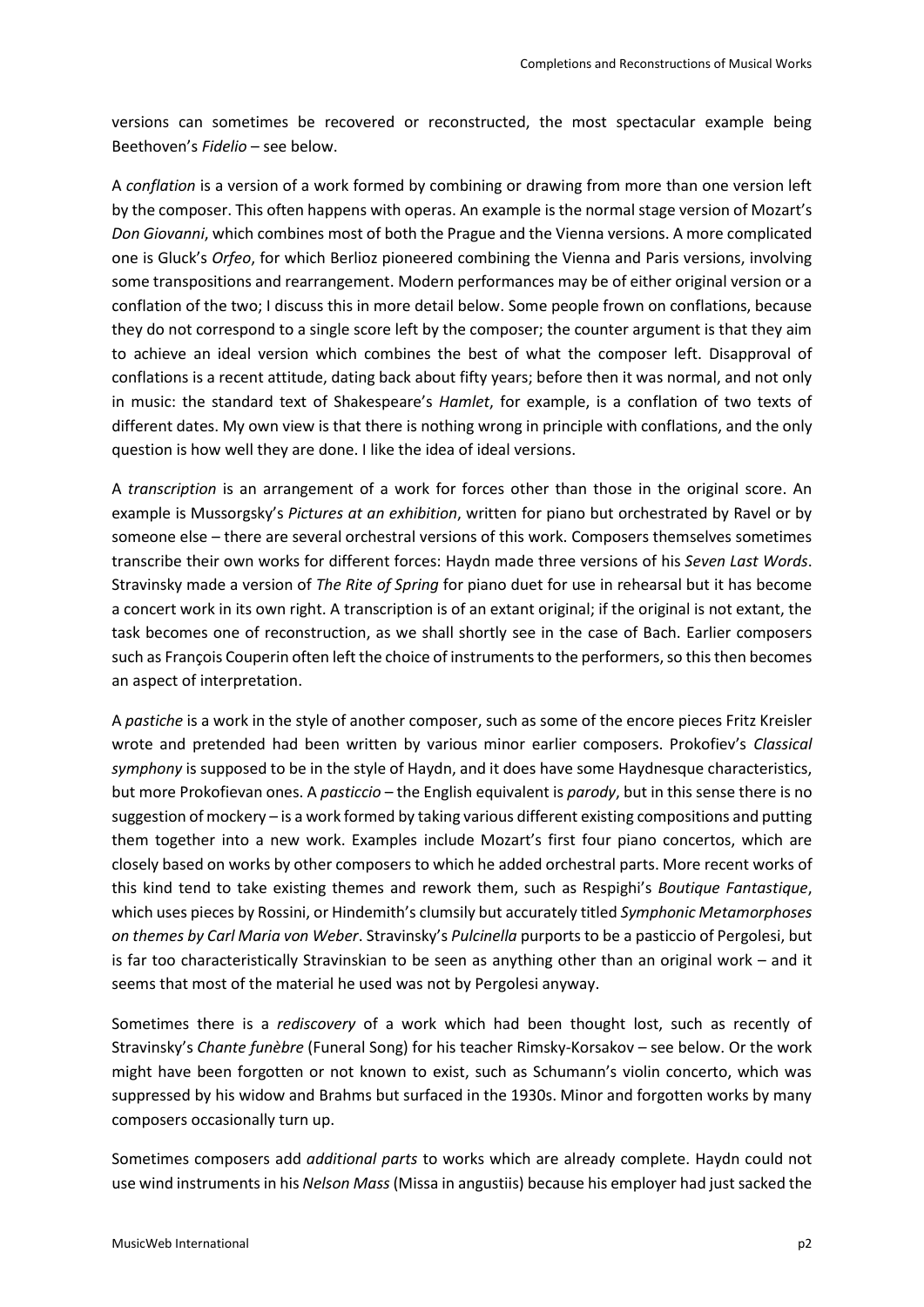players, but his colleague Johann Fuchs later provided parts for them. Mozart added wind parts and made other changes to Handel's *Messiah*. Grieg added accompaniments for a second piano to four of Mozart's piano sonatas. Schumann added piano parts to Paganini's solo violin *Caprices*. There are probably many more such versions, but I shall not be exploring them here.

Religious music can be performed as it stands, or it can be set in its known or plausible context in the liturgy in the form of a *liturgical reconstruction*. For example, the fixed parts of the Mass (the Ordinary) can be surrounded by the parts specific to a particular occasion (the Proper) and sometimes also by the relevant readings and prayers. It is then not the music which is reconstructed but the context. There have been a number of recordings featuring such liturgical reconstructions, and I touch on them briefly. However, some religious works, such as the *Mass in B minor* of Bach and the *Missa Solemnis* of Beethoven, are impractical for liturgical use, while others, such as the *Requiems* of Berlioz and Verdi, are intended only for concert performance.

Some composers write incidental music for plays and films. They may then make concert suites out of some of this material, or it can be played and recorded as it stands. Such works as Mozart's incidental music to *Thamos*, Beethoven's to *Egmont*, Schubert's to *Rosamunde*, Schumann's to *Manfred* and Mendelssohn's to *A Midsummer Night's Dream* are well established in their own right. However, the work of making concert suites is sometimes done by other hands, and on occasions enthusiasts want the complete original score rather than a briefer suite. I give some examples below. Film music presents special challenges. The original performance materials may have been lost (MGM destroyed a huge quantity of them) and they sometimes have to be reconstructed from the film soundtracks or test pressings. This is a specialized field about which I know little. I shall therefore necessarily be very selective in discussing film scores. For an old but still useful survey se[e here.](http://www.musicweb-international.com/film/)

However, these terms are not sharply distinct and I shall in any case occasionally cross the boundaries, particularly in dealing with revisions, orchestrations and transcriptions. The textual history of some of these completions and reconstructions can also be very complex. I have endeavoured to provide succinct and accurate accounts but sometimes I have had to simplify and sometimes I have given links to longer discussions.

An issue I have deliberately omitted is the controversy which has surrounded some completions. Mahler's widow opposed Deryck Cooke's performing version of his tenth symphony but changed her mind when she heard a recording of it. The Elgar estate realized that some of the sketches for his third symphony had been published and would enter the public domain, so they commissioned Anthony Payne to undertake a realization of the work to forestall others.

Some completions and reconstructions have been recorded only once, while others have many recordings. Where there are many, I mention only one or two. I give record companies and also catalogue numbers when these seem needed. These are not a guarantee that the recording is currently available. It may have been deleted, reissued with a different number or by a different company, incorporated into a box set or made available only as a download or as a special pressing from ArkivMusic or Presto. EMI was taken over by Warner, which has reissued many of their recordings. Similarly, Philips has been incorporated into Universal, and many of their recordings have been reissued on Decca or DG. If I mention two different recording companies this means two different recordings; for example, Heinz Holliger has made two different recordings of reconstructed Bach oboe concertos. An internet search will usually turn up most recordings and often reviews of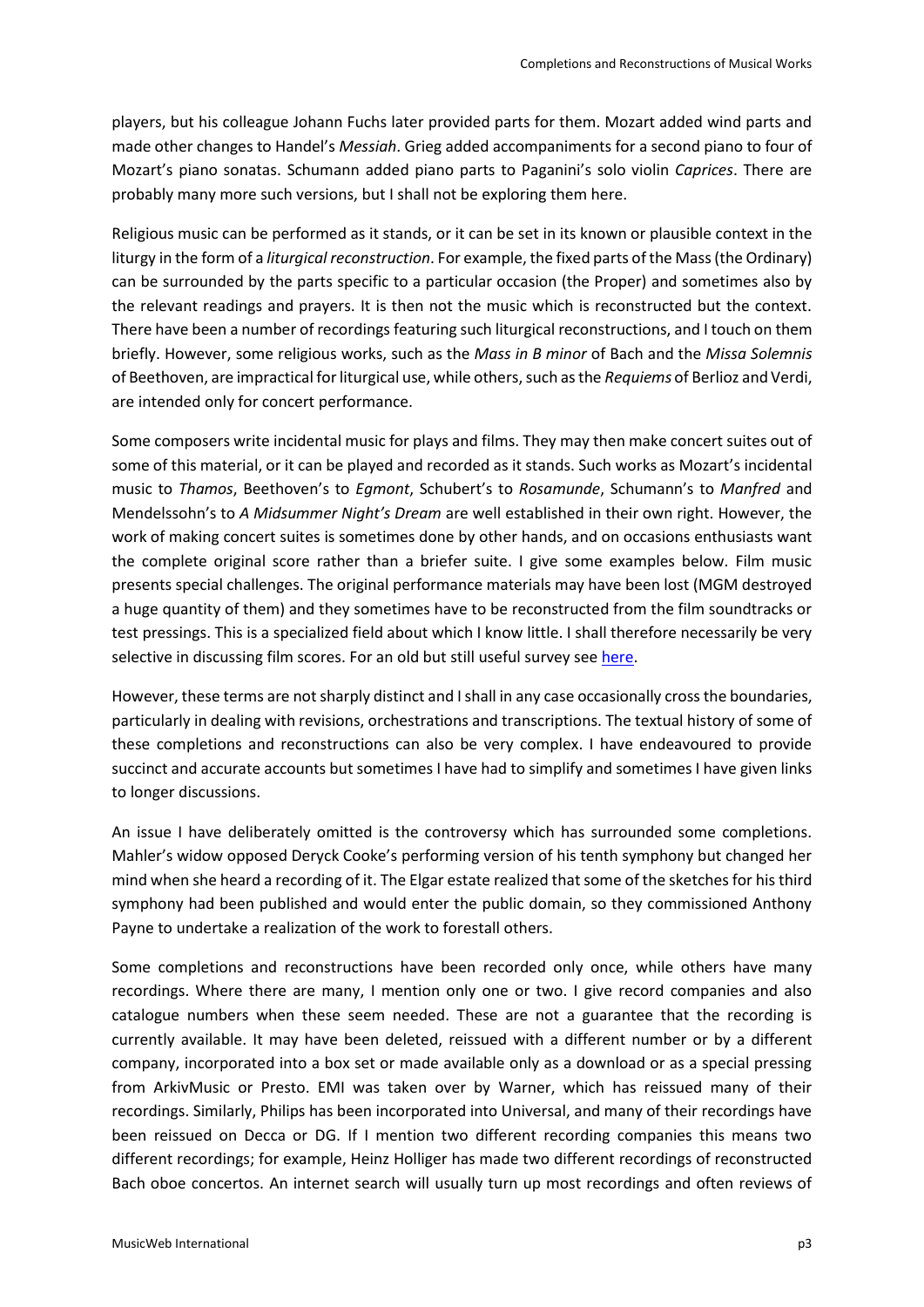them too. I try to avoid considering completions or reconstructions which have not been recorded on CD but sometimes it seems necessary.

## **Renaissance Church Music**

In the Renaissance, choral music was usually copied out into partbooks, one for each voice, rather than in the form of scores such as choral singers use now. A complete set of partbooks is needed to perform the work. In England, because of the upheaval of the Reformation, during which a good deal of Latin-texted church music was destroyed or mutilated, some of the surviving sets are incomplete.

The Baldwin partbooks were copied and originally owned by John Baldwin (1560-1615). He was a singer at St George's Chapel, Windsor, and then at the Chapel Royal. They are now in Christ Church College, Oxford. They lack the tenor partbook. Some of the pieces in the set can be found elsewhere, but around sixty are unique to this set. The composers represented include major figures such as John Taverner, Robert White, Thomas Tallis, Robert Fayrfax and John Sheppard. Various scholars have been working on restoring the missing line. David Wulstan's reconstruction of John Sheppard's *Media vita* has been recorded by the Westminster Cathedral Choir under Martin Baker (Hyperion) and by Stile antico (Harmonia Mundi). The Marian Consort under Rory McCleery have recorded a collection titled *Loquebantur* (Delphian). Contrapunctus under Owen Rees is working systematically through the collection, and two discs have so far been issued: *In the midst of life* and *Virgin and child* (Signum).

The Peterhouse books date from the sixteenth and seventeenth century, for a time kept in Peterhouse College, Cambridge, and now in the Cambridge University Library. There is both a Henrician collection, which dates from 1539-41, so after the English Reformation, and a larger Caroline collection, which dates to between 1625 and 1640. The Henrician collection was originally in five parts but now lacks the tenor and part of the triplex books. The Caroline collection was originally in nineteen books but now lacks four of them. They contain music by Robert Fayrfax, Nicholas Ludford, John Taverner, Christopher Tye and Thomas Tallis and also by numerous lesser composers, some represented by just one work.The scholar Nick Sandon has been working on restoring them for years and has published his work (see [here\)](http://www.anticoedition.co.uk/html/peterhouse.htm). Using this, Blue Heron under Scott Metcalfe have issued five discs of music from this collection on their own label, under the title *The lost music of Canterbury.* This includes works by Hugh Aston, Nicholas Ludford and John Mason, and the complete surviving works of Hugh Sturmy, Robert Hunt and Robert Jones. Another collection is *Our Lady: music from the Peterhouse partbooks*, from the Byrd Ensemble under Markdavin Obenza (Scribe).

Another project of this kind is to restore the Sadler partbooks, collected by the clergyman John Sadler (1531-c.1591/2) and now in the Bodleian Library, Oxford. Composers represented include Thomas Tallis and William Byrd, as well as earlier composers such as Robert Fayrfax. They are almost complete but are in very poor condition because of the use of acidic ink which has damaged the pages. They require digital restoration. Stile antico have given concerts of some of the restored music but have yet to release a recording of it.

A slightly later composer in a similar position is Martin Peerson. His Latin motets survive in a single copy, one of whose parts is missing. This has been reconstructed by Richard Rastall and the collection recorded by Ex Cathedra conducted by Jeffrey Skidmore (Hyperion).

In continental Europe the outstanding figure where reconstruction is needed is Carlo Gesualdo. Of his two books of *Sacrae Cantiones*, the second lacks two of its six parts. The first person to attempt a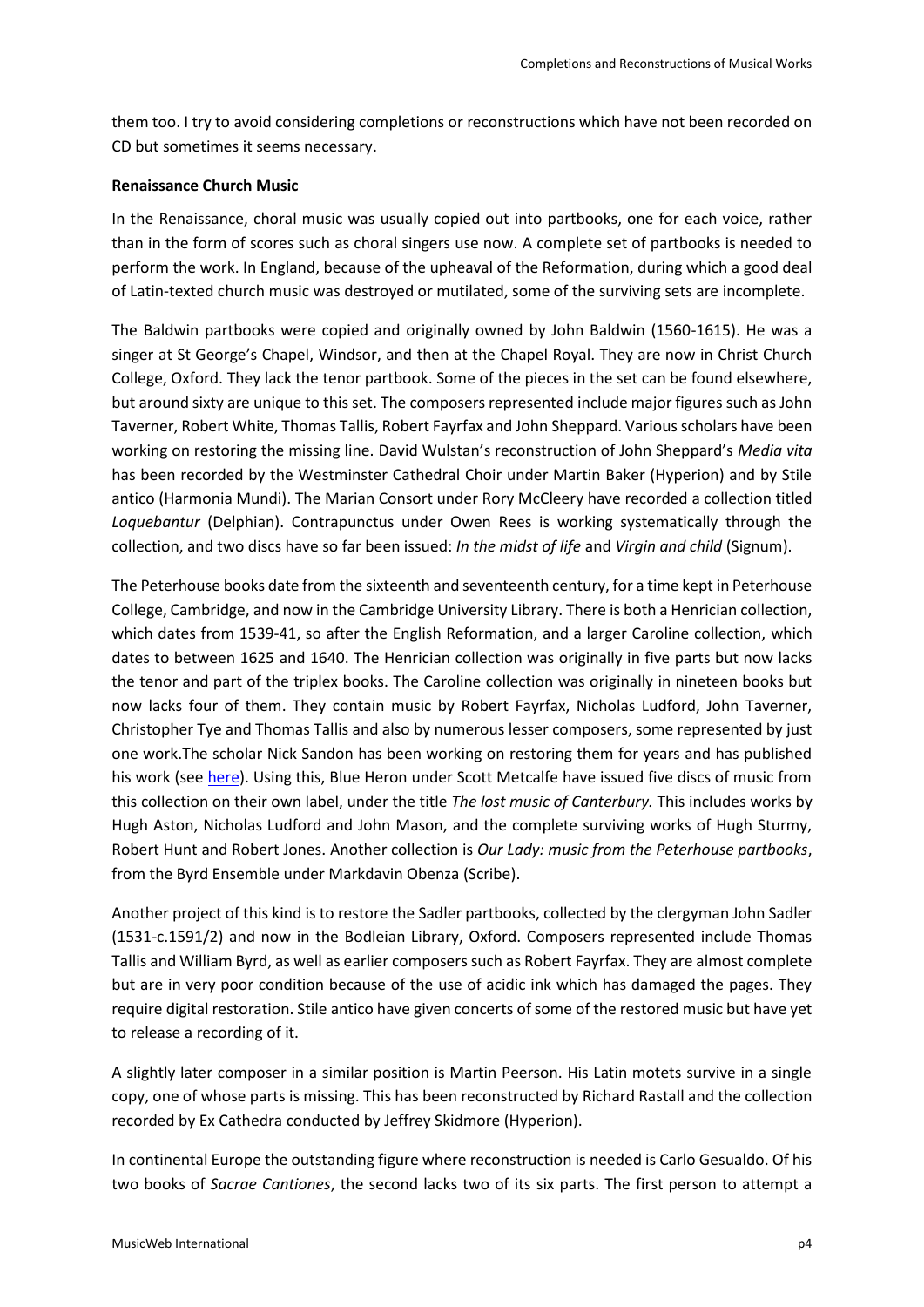reconstruction was none other than Stravinsky, who worked over three of the motets as *Tres Sacrae Cantiones*. He did not aim at musicologically correct solutions and you can at moments hear his own personality peeping through. These have been recorded by James Wood (Hyperion) and Duncan Ferguson (Delphian). James Wood also achieved a scholarly reconstruction, recorded by him with Vocalconsort Berlin (Harmonia Mundi). Stravinsky's *Monumentum pro Gesualdo* is an arrangement for chamber orchestra of three of his madrigals; it involves some recomposition but no actual completion. There are recordings by Dennis Russell Davies (ECM) and Philippe Herreweghe (Pentatone). Stravinsky himself recorded both works derived from Gesualdo (Sony).

I want to register my admiration for the scholars and performers who have managed to supply the missing parts of these works. Anyone who cares for this repertoire should explore them.

Liturgical reconstructions of music from this period include James O'Donnell's amplification of Orlande de Lassus' *Missa Bell'Amfitrit'altera* with other music of the time (Hyperion) and Paul McCreesh's of Tomás Luis de Victoria's *Requiem* (DG).

# **The Baroque Period**

Monteverdi's *1610 Vespers* can be performed as it stands, or other works can be added to form a liturgical reconstruction. There have been several of these, including Andrew Parrott (Virgin Veritas), Jordi Savall (Astrée) and Paul McCreesh (DG). Other liturgical reconstructions, using music by Monteverdi and others of the time, include *Mass of Thanksgiving* by Andrew Parrott (EMI) and *1612 Italian Vespers* by Robert Hollingworth (Decca). Paul McCreesh has specialized in this kind of work, and he has also recorded *Venetian Vespers* (DG), *A Venetian Coronation 1595* (Virgin and Signum) and *A Venetian Christmas* (DG).

A number of Monteverdi's operas have been lost, among them his second, *L'Arianna*, apart from one number, the celebrated *Lamento d'Arianna*, which he published in more than one version. However, the libretto survives. The contemporary composer Alexander Goehr had the idea of recomposing the opera, using the original libretto, slightly cut, and including the *Lamento*. However, this is not a work of pastiche: Goehr is an admirer of Monteverdi but also of Schoenberg and he was a pupil of Messiaen, so his *Arianna* is a twentieth-century recreation of Monteverdi (NMC).

Some of François Couperin is lost completely, such as the second and third sets of his *Leçons de Tenèbres*. In the case of his motets, three of them lack the original parts for upper strings. These have been supplied and recorded by Edward Higginbottom (Novum).

Heinrich Schütz's last work, the *Opus ultimum* also known as *Schwanengesang*, was not written with a view to performance and disappeared from sight. The core of it is a setting of the whole of Psalm 119, the longest psalm, for eight-part choir. An incomplete set of parts was found in 1900 but not edited and it was presumed lost in the Second World War before more turned up in the 1970s. Two vocal lines had to be reconstructed; this was first done in 1984 by Wolfram Steude, recorded by Philippe Herreweghe (Harmonia Mundi) and the Hilliard Ensemble (Erato). A more recent reconstruction is by Werner Breig, recorded by Hans-Christoph Rademann (Carus).

There is a mystery about J. S. Bach's third *Brandenburg Concerto* (BWV 1048). Between the two fast movements, where you would expect a slow movement, there are only two chords. Some ensembles play just these, perhaps with a cadenza-like flourish, but some think that Bach would have improvised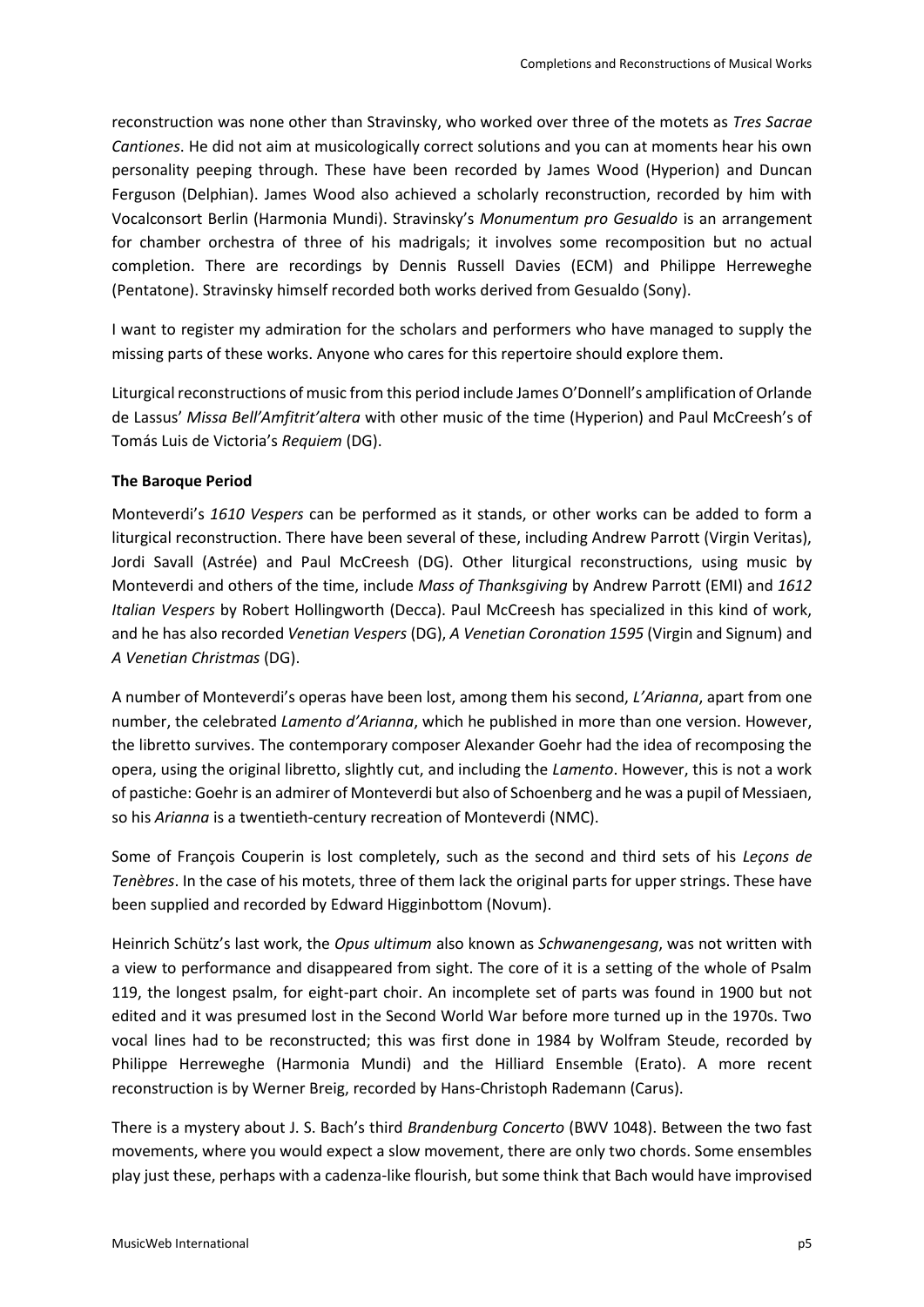or interpolated a slow movement, closing with the two chords. Suitable slow movements which have been suggested are the third movement from the violin sonata BWV 1021, the second movement of the organ sonata BWV 530, and the rejected original third movement from the violin sonata BWV 1019 (which requires altering the chords). However, I have not found a recent recording which uses any of these.

Bach often reused his own works for different purposes. Sometimes several versions are extant, sometimes only one. In particular, he probably adapted instrumental pieces now lost for cantatas, which he had to produce in large numbers and which survive. Bruce Haynes had the idea of adapting some cantata movements back into instrumental ones, and assembling them into a group of six concertos, to parallel the six *Brandenburg Concertos* which we have. He also set himself the challenge of repeating Bach's orchestral combinations in his new set. He numbered them *Brandenburg Concertos 7 to 12*, and they have been recorded by Eric Milnes (Atma Classique). As there are many cantatas, there is scope for others to do something similar.

Bach's keyboard concertos are all considered to have been adapted by him from versions which were originally for violin, flute, oboe or oboe d'amore. Three of these are extant: the violin concertos in A minor (BWV 1041) and E (BWV 1042) and the double violin concerto in D minor (BWV 1043). The others can be reconstructed by extracting the solo line from the keyboard version. Many people, including myself, find these reconstructed versions better than the extant keyboard ones, particularly the violin versions of the D minor (BWV 1062) and the G minor (BWV1056), the violin and oboe version of the C minor (BWV1060) and the oboe d'amore version of the A major (BWV1055). There are now a number of discs offering reconstructed concertos in various combinations. Recent violin versions include Alina Ibragimova (Hyperion) and Isabelle Faust (Harmonia Mundi), and older versions by Monica Huggett (Gaudeamus) and Elizabeth Wallfisch (Virgin Veritas, two separate discs) should not be overlooked. There is also a useful round-up by Neville Marriner (Eloquence). For flute versions there are collections by Patrick Gallois (Naxos) and Jean-Pierre Rampal (CBS MDK) and a number of individual recordings, and for oboe Heinz Holliger (Philips and ECM), Marcel Ponseele (Accent) and Christian Hommel (Naxos).

Bach was reported to have composed five settings of the Passion. Two of these are the extant *St. Matthew* and *St. John Passions*. Of the others, the *St. Luke Passion*, though written in his hand and in that of his son C. P. E. Bach, is spurious. The actual composer is not known, though some think it may have been Johann Melchior Molter. There is a recording by Wolfgang Helbich (CPO). The *St. Mark Passion* is lost, but the libretto is extant, and the work is generally thought to have reused music from the *Trauer-Ode* (BWV 198) and to have itself been drawn on in the *Christmas Oratorio* (BWV 248). There have been nearly thirty reconstructions. You can read a summary of them [here](https://en.wikipedia.org/wiki/St_Mark_Passion,_BWV_247) and there is a fuller account [here.](http://www.bach-cantatas.com/Vocal/BWV247.htm) I have been very happy with the Simon Heighes version as recorded by Jörg Breiding (Rondeau). The remaining Passion may have been the early *Weimar Passion*, much of whose material Bach reused in the *St. John Passion*. There is an article about it [here.](https://en.wikipedia.org/wiki/Weimarer_Passion) Alternatively, it may refer to one of three versions Bach adapted from the *St Mark Passion* usually attributed to Reinhard Keiser, which you can read abou[t here.](https://en.wikipedia.org/wiki/St_Mark_Passion_(attributed_to_Keiser)#Bach)

The *Musical Offering* contains a number of canons, written in enigmatic notations, which have to be realized by the performers or by a scholar editing the work. There are numerous recordings; a particular favourite of mine is Ensemble Sonnerie (Virgin). The six-part *Ricercar*, written for the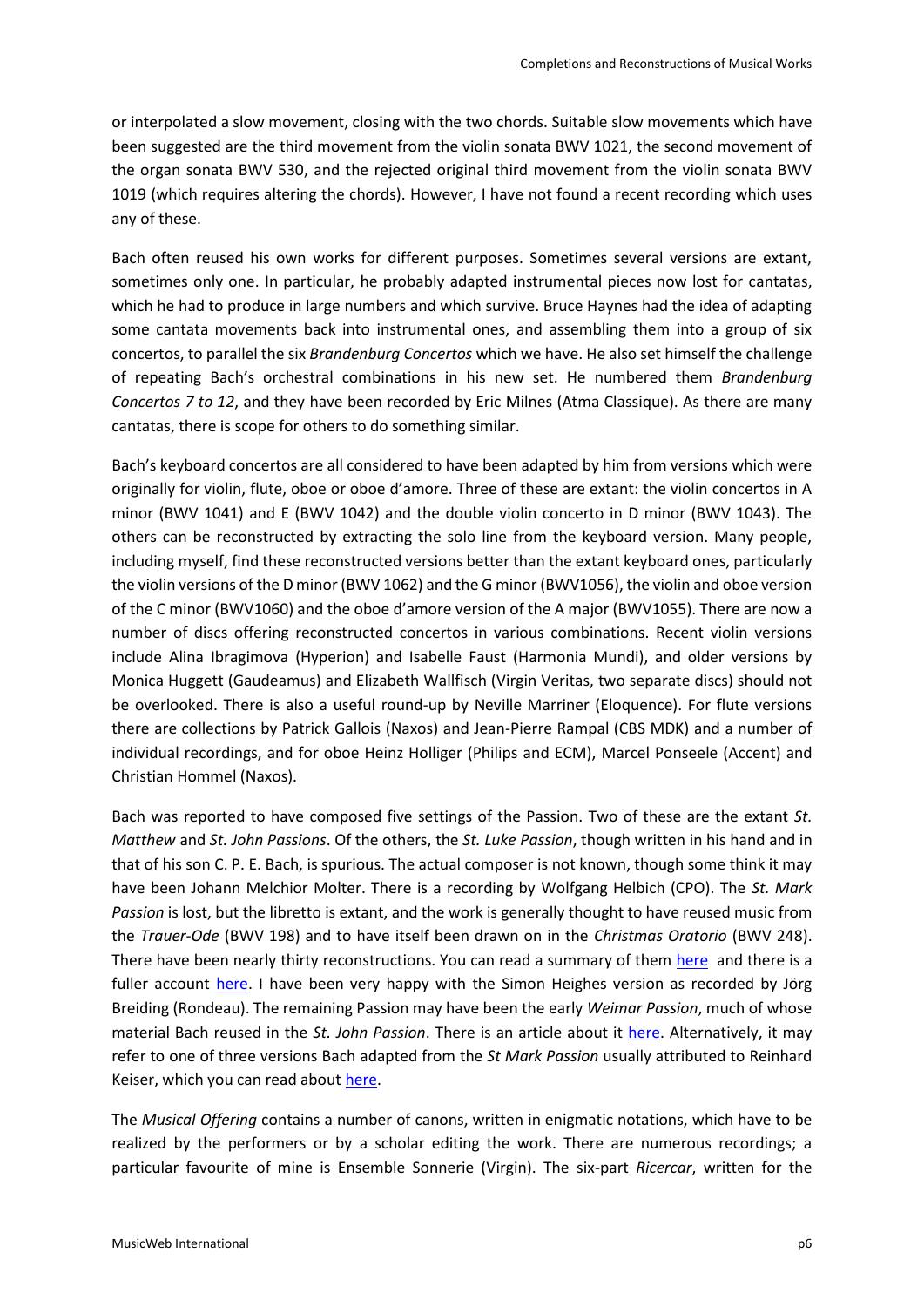keyboard, has frequently been orchestrated, notably by Webern, who used his own technique of *Klangfarbenmelodie*, in which the individual lines are frequently passed from instrument to instrument. Recordings include Pierre Boulez (Sony and DG) and Christoph Poppen (ECM).

Bach left his last work, *The Art of Fugue*, unfinished. There is a motto theme which runs throughout the work, except that in the last, unfinished fugue, *Contrapunctus XIV*, it does not appear. On most recordings the performers play this as Bach left it, allowing it to break off in the middle of a phrase. This I find irritating and inartistic. Nottebohm, best remembered as the person who deciphered Beethoven's sketch books, was the first to demonstrate that the motto theme of the whole work combines with the three themes of the unfinished fugue in a way which could not possibly be accidental. There have been several completions using this. You can find a summary [here.](https://en.wikipedia.org/wiki/The_Art_of_Fugue#The_Unfinished_Fugue) The one I prefer was made by Donald Tovey in 1931 and performed by him on the piano (for the score se[e here\)](https://pjb.com.au/mus/arr/us/c14_kbd.pdf), to conclude a recording of the rest of the work by the Roth string quartet (Divine Art). No recent keyboard recording has included it, as far as I know, but there is an excellent quartet arrangement by Robert Simpson which does, played by the Delme quartet (Hyperion). (I discuss Busoni's *Fantasia Contrappuntistica*, which is based on Bach's work, below.) Tovey also thought that Bach's scheme for the work included a totally invertible fugue on four subjects. He wrote one, included in his edition (Dover Books), but it does not seem to have been recorded. Nor does anyone seem to have taken up Tovey's suggestions for preludes from earlier Bach works to precede each of the fugues. We could do with a recording which does this and which also includes Tovey's completion of the unfinished fugue and his invertible quadruple fugue in both versions.

### **Viennese Classics**

Gluck first wrote *Orfeo ed Eurydice* in 1762 for Vienna, in Italian, with an alto castrato in the lead role. He transposed the solo role upwards for a soprano castrato in 1769. He revised the work considerably for Paris in 1774, having the libretto translated into French, rewriting the solo role for the kind of high tenor known as a *haut-contre*, revising the orchestration and writing new recitatives and additional ballets, including some material from his own earlier works, such as the virtuoso aria *Amour, viens rendre* at the end of the first Act and the Dance of the Furies in the second. In the nineteenth century, the rise in pitch made the tenor version impractical and in 1866 Berlioz revised the whole opera, knowing both the 1762 and 1774 versions well. He rewrote the solo part for a mezzo-soprano or contralto. He also restored the key structure of the 1762 version while retaining most, though not all, of the additional material from 1774, but reverting to the 1762 orchestration where he thought it superior to the revision.<sup>1</sup> Given Gluck's willingness to revise his work for different occasions and to borrow freely from his other works, the aim of constructing an ideal version seems particularly appropriate for *Orfeo*. While 1762, with either a soprano or a countertenor, and 1774 with a high tenor each has its advocates, the mainstream view, with which I concur, is to go for the Berlioz version, though often this is also modified, for example by adding in the passages which he cut and translating it back into Italian. There is a chart of the three main versions, with their differences noted, in Patricia Howard's useful book on the opera. There is a discography [here.](https://en.wikipedia.org/wiki/Orfeo_ed_Euridice_discography) Front runners are, for 1762 with a

 $<sup>1</sup>$  He also made further suggestions, not incorporated in his edition, such as replacing the overture with the</sup> Larghetto from *Don Juan* (where it immediately precedes the *Dance of the Furies*), replacing the aria *Amour, viens rendre* – which he thought spurious – with *Ô combats! ô désordre extrême* from *Écho et Narcisse* and replacing the final chorus with *Le dieu de Paphos et de Cnide*, also from *Écho et Narcisse*. These have not generally been taken up.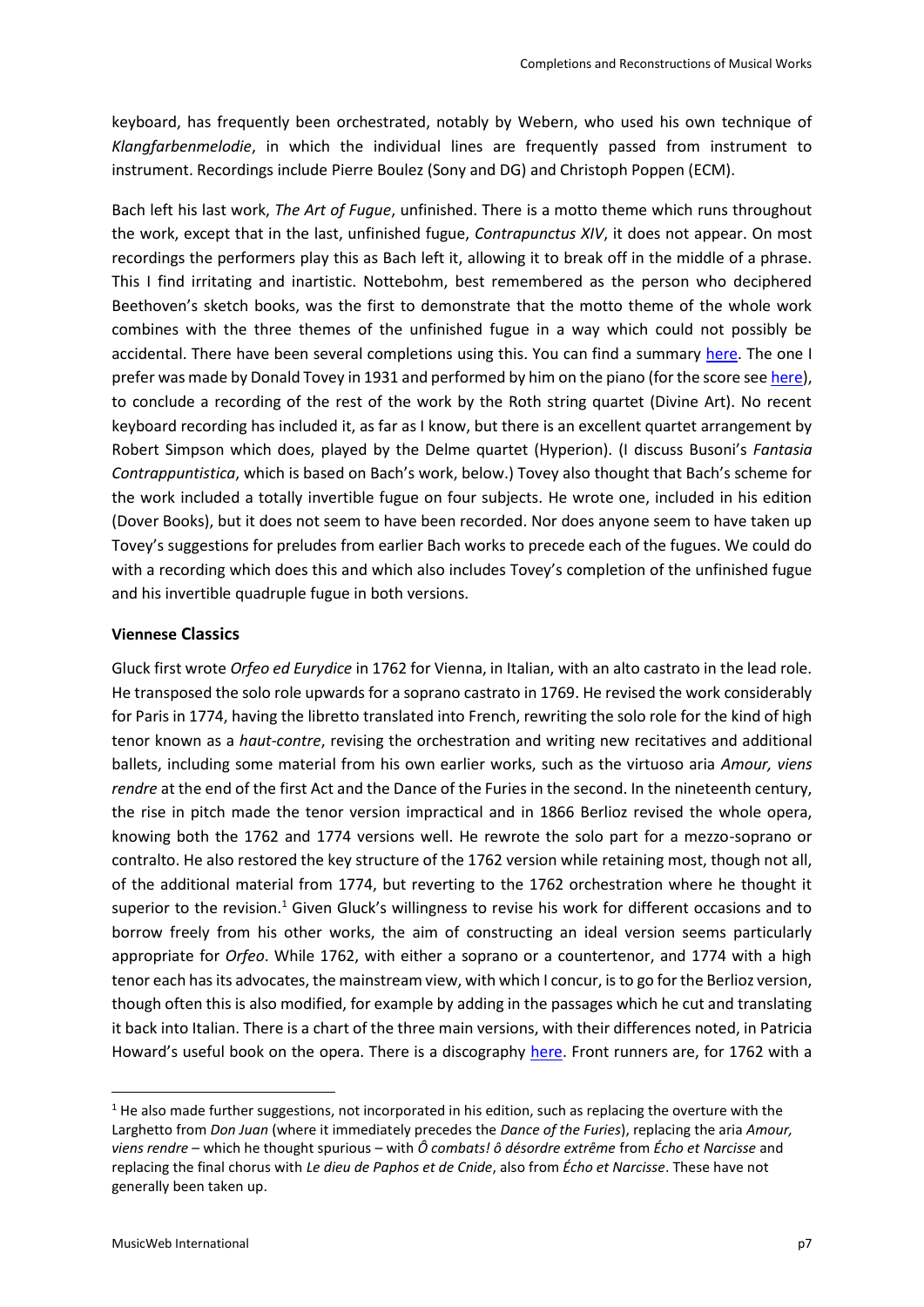soprano, Bernada Fink with René Jacobs (Harmonia Mundi), and with a countertenor, Derek Lee Ragin with John Eliot Gardiner (Philips, later Decca), for 1774 Richard Croft with Marc Minkowski (Archiv) and for the Berlioz version, somewhat modified, Anne Sofie von Otter with John Eliot Gardiner (EMI) and Jennifer Larmore with Donald Runnicles (Teldec).

Joseph Haydn wrote some insertion and concert arias, including the wonderful *Scena di Berenice* of 1795, first performed in London. Its companion, *Arianna a Naxos*, probably of 1789, was published only with keyboard accompaniment, though Haydn intended to orchestrate it. An anonymous string orchestra version was found which appears to be at least connected with Haydn. This has been edited by H. C. Robbins Landon and Christopher Hogwood and recorded by Arleen Auger with Hogwood, along with other Haydn arias including the *Scena di Berenice* (L'Oiseau Lyre, later Avie). There is also a version for full orchestra by Haydn's pupil Sigismund Neukomm, recorded by Marianne Beate Kielland with Michael Alexander Willens (Ars Production).

Haydn's last opera, *L'anima del filosofo*, on the Orpheus and Eurydice story, was commissioned for London but not performed, and was forgotten until 1950. Haydn did not quite complete it, but what he left is performable as it stands and has been recorded several times. The reigning version is by Christopher Hogwood (Decca).

Haydn left his last string quartet, Op. 103 in D minor, incomplete, leaving only what would have been the two middle movements. This is how it is usually performed and recorded, but in 2013 the Haydn scholar William Drabkin found sketches for the first movement and composed the two missing movements; this has not yet been recorded.

Mozart left a large number of sketches, fragments and incomplete works which could be made performable by others. The new Complete Mozart 225 Edition (DG) has four discs of them – see [here.](https://cdn1.umg3.net/273-cdn/website/assets/mozart225v3.pdf) It also has some others scattered throughout the collection. I shall concentrate on a few of the most important.

The *Sinfonia Concertante for four wind instruments and orchestra* K. 297b is generally thought to be a corrupt version of a lost original, in which the solo instruments were flute, oboe, horn and bassoon, and not oboe, clarinet, horn and bassoon as in the extant work. There are numerous recordings of the extant version, but Robert Levin has made a reconstruction of the original (Philips). I have to say that, while this is a bold rescue job, too much had gone wrong before Levin worked on it.

There are three unfinished operas from Mozart's maturity. *Zaide* K. 344 (the title is not Mozart's) was to be a Singspiel rather similar to the later *Die Entführung aus dem Serail* K. 384. Mozart wrote fifteen numbers, amounting to an act and a half, and then abandoned it. The libretto is lost (it was based on a play by Voltaire). The work is performable as it stands; it was recorded by Bernhard Klee for the original Complete Mozart Edition (Philips) and is now in the new Complete Mozart 225 (DG). The one movement Symphony K. 318 is used as the overture. It is not quite first rate Mozart but well worth hearing. Other versions are by Leopold Hager (Orfeo) and Paul Goodwin (Harmonia Mundi). A more recent recording is by Ian Page (Signum), but this does not use Page's own completion, which draws on other Mozart material. Martin Haselböck's version (CPO) uses the quartet K. 479, written as an insertion for another opera, with new words, for a finale.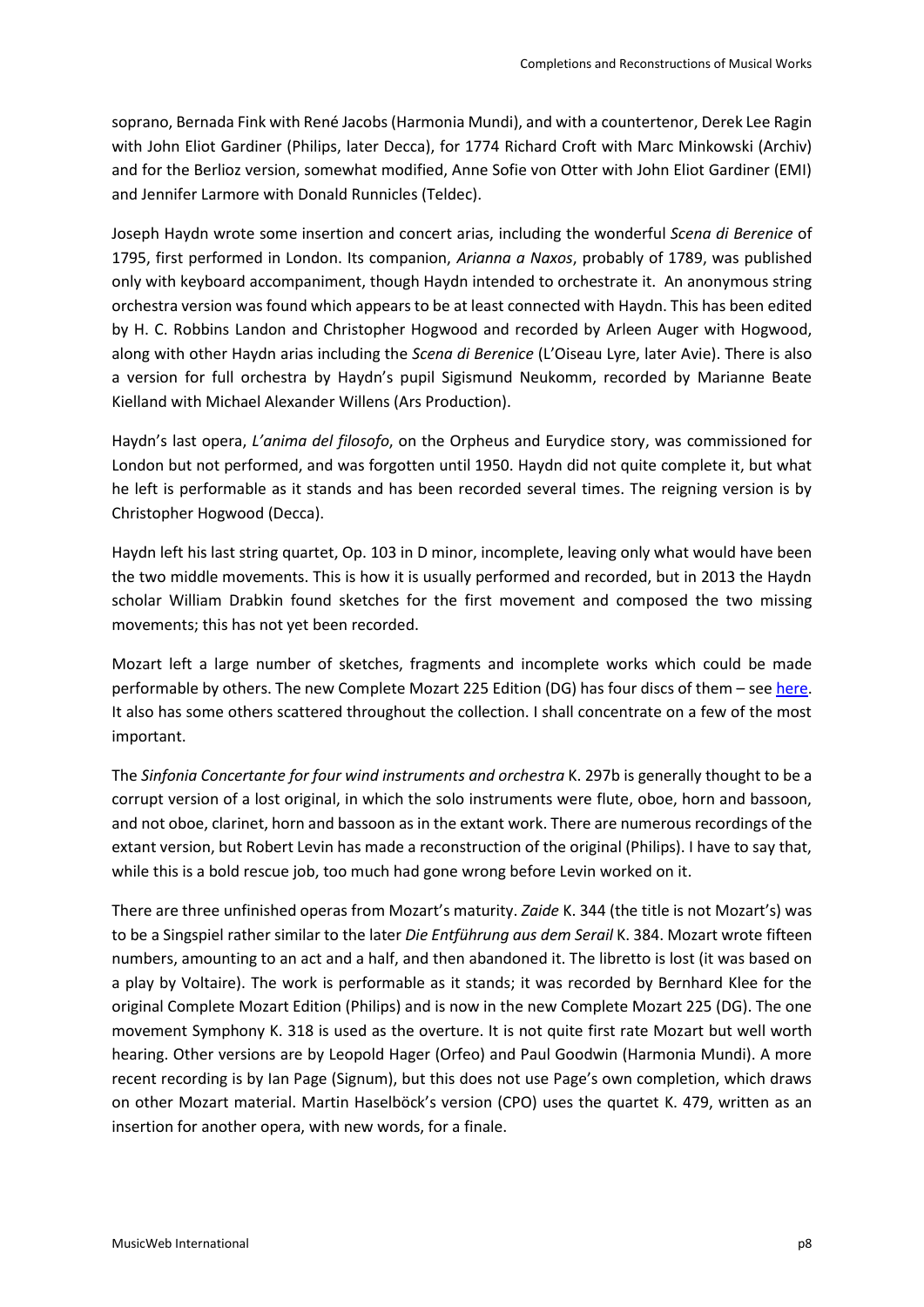*L'oca del Cairo* K. 422 was an abortive opera buffa. Six numbers survive, some only as sketches. They were completed, orchestrated and had recitatives supplied by Erik Smith, and recorded by Peter Schreier, again for the original Complete Mozart Edition (Philips) and the new Complete Mozart 225 (DG). *Lo sposo deluso* K. 430 was a rather similar project, which got as far as four numbers. Again Erik Smith provided the orchestration and the work was recorded by Colin Davis as a companion to *L'oca del Cairo*.

The *Rondo for piano and orchestra* K. 386 was drafted as the original finale for the piano concerto in A K. 414. The manuscript was dismembered and dispersed and for a long time the work was known only from a solo piano arrangement by Cipriani Potter. Most of the missing pages were eventually discovered and the work reconstructed in 1962 by Paul Badura-Skoda and Charles Mackerras. There have been several recordings of this version, such as Brendel (Philips) and Ashkenazy (Decca) but, later, further pages turned up and a new edition was prepared by Alan Tyson in 1989. This is used in more recent recordings such Robert Levin (Decca).

Mozart left cadenzas for some of his piano concertos but not others. A number of pianists have made and recorded their own and sometimes published them for others to use. Robert Levin's grasp of Mozartean style is so secure that he actually improvises his cadenzas on the spot, as did Mozart himself (Decca). For the Concerto in D Minor K.466, for which Mozart did not leave his own cadenzas, many pianists use those by Beethoven. There is a similar issue for the violin concertos, with published ones going back to Joseph Joachim.

Mozart never completed his *C minor mass* K. 427, and the surviving materials of the *Sanctus* and *Benedictus* are fragmentary. Most recordings use a tided-up and partially reconstructed version of the fragmentary work; there are several editions. An early completion by Joseph Drechsler does not survive, and a later one by Georg Aloys Schmitt used movements from other Mozart masses. More recently Ton Koopman did something similar, using a mass by Michael Haydn. Completions by Philip Wilby and Benjamin-Gunnar Cohrs use sketches left by Mozart. None of these have yet been recorded. Rudolf Moralt filled the missing sections from Mozart's earlier *Missa longa* K. 262 (Decca). Robert Levin drew on the sketches but also on the cantata *Davide penitente* K. 469, for which Mozart reused parts of the Mass and added two movements which might have been originally intended for it. This has been recorded, conducted by Helmuth Rilling (Hänssler Classic), and I can recommend it.

The autograph of Mozart's *Clarinet Concerto* K. 622 is lost, but it is known that he originally wrote the solo part for an instrument with an extended lower range. In the surviving score, the part has been adapted to fit the normal instrument. This is what was always played until relatively recently, when players started ordering, and instrument-makers offering, instruments with the extended lower range, now known as basset clarinets, specifically to play this work, the finest ever written for the instrument. The reconstruction of the solo line is straightforward and the work gains considerably from it. The same is true, though to a lesser extent, of the *Clarinet Quintet* K. 581, though not the *Clarinet Trio* K. 498, an earlier work. The first recording of the restored versions of both the Concerto and the Quintet together was, I believe, that of Thea King (Hyperion) in 1985, since when there have been many of each work. (The basset clarinet is also required in *Così fan tutte* and *La Clemenza di Tito*.)

Mozart left his *Requiem* K. 626 incomplete at his death. His widow asked first Joseph von Eybler and then Franz Xaver Süssmayr to work on it so that she could provide a completed work to its commissioner. The extent to which they worked from instructions left by Mozart is still disputed. The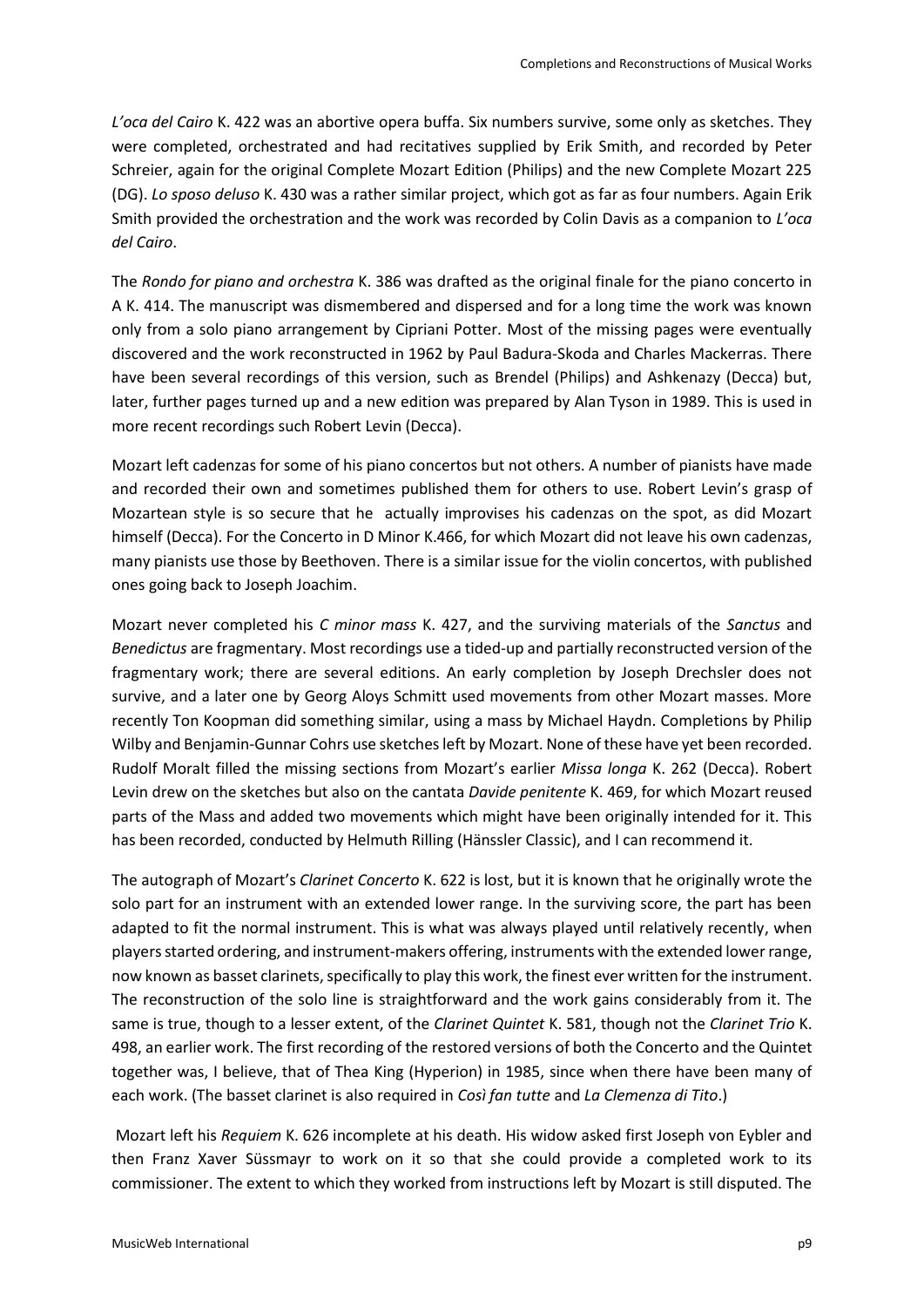Süssmayr version is the one most often recorded, and, in the absence of other information, it should be assumed that it is the one used. There is a huge number of recordings. In the last fifty years dissatisfaction with Süssmayr's work led to many scholars making new completions. There are now well over twenty of these, and you can read a summary of them [here.](https://en.wikipedia.org/wiki/Modern_completions_of_Mozart%27s_Requiem) Most of them incorporate a sketch of an Amen fugue which turned up in the 1960s and may well have been intended for the work. Many have not been recorded. Of those which have, the leading ones are by Richard Maunder, who aims to eliminate Süssmayr's contribution completely, recorded by Christopher Hogwood (Decca), Franz Beyer, who aims to tidy it up, recorded by Nikolaus Harnoncourt (Deutsche Harmonia Mundi and Teldec), Leonard Bernstein (DG) and Neville Marriner (Decca – Marriner also recorded Süssmayr on Philips); Duncan Druce, who recomposes the sections contributed by Süssmayr, recorded by Roger Norrington (Virgin); and Robert Levin, who starts from Süssmayr but reworks it considerably, following a detailed study of Mozart's practice. This last has been recorded several times, for example by Donald Runnicles (Telarc), Bernard Labadie (Atma Classique), Martin Pearlman, who uses period instruments (Telarc) and Charles Mackerras (Linn). At one point it seemed as if Levin would displace Süssmayr completely, but this hasn't yet happened, though in my view it deserves to. The Stephen Cleobury recording (King's College) contains both Süssmayr complete and parts of the completions by the other main contenders.

Beethoven's increasing deafness led to miscalculations in the orchestration of some of his works. Conductors such as Wagner, Mahler and Weingartner suggested remedies for these, and they also sometimes modified brass parts where modern fully chromatic instruments can play passages impossible in Beethoven's day, such as in the recapitulation of the first movement of the fifth symphony or the opening of the last movement of the ninth. These modifications – they are ideal versions rather than reconstructions – used to be standard practice, and you can hear them in older recordings, for example by George Szell, Karl Böhm and Herbert von Karajan. The rise of historically informed performance has led to their disuse, but they still have their value, particularly in playing the symphonies with modern orchestras.

At the time of his death Beethoven was working on a tenth symphony. The surviving sketches of the first movement were turned into a score by Barry Cooper and have been recorded by Wyn Morris (Carlton Classics) and Walter Weller (Chandos).

Beethoven made an arrangement of his violin concerto Op. 61 as a piano concerto, Op. 61a. This is little more than a curiosity, though it is occasionally recorded, for example by Daniel Barenboim (DG) and Howard Shelley (Chandos). However, for it he wrote a cadenza for the first movement, something he had not done for the violin version. This introduces the timpani repeated notes, which are a motif in the main movement. It has occasionally been adapted and reworked back for the violin. This has been done by Max Rostal, Eugène Ysaÿe, Christian Tetzlaff, Thomas Zehetmair and others. I believe Wolfgang Schneiderhan was the first to make a recording doing this, in a beautiful reading (DG).

The cycle of Beethoven's string quartets does not normally include his transcription for quartet of the piano sonata Op. 14 No. 1; some quartets who do include it are the Cuarteto Casals (Harmonia Mundi) and the Wihan Quartet (Nimbus). It is also occasionally programmed separately. It is becoming increasingly common to play the quartet Op. 130 with its original finale, the *Grosse Fuge* Op. 133, a reconstruction I support, and recordings usually contain both this and the replacement finale on the same disc. These have tended to replace the older practice of playing the *Grosse Fuge* in the version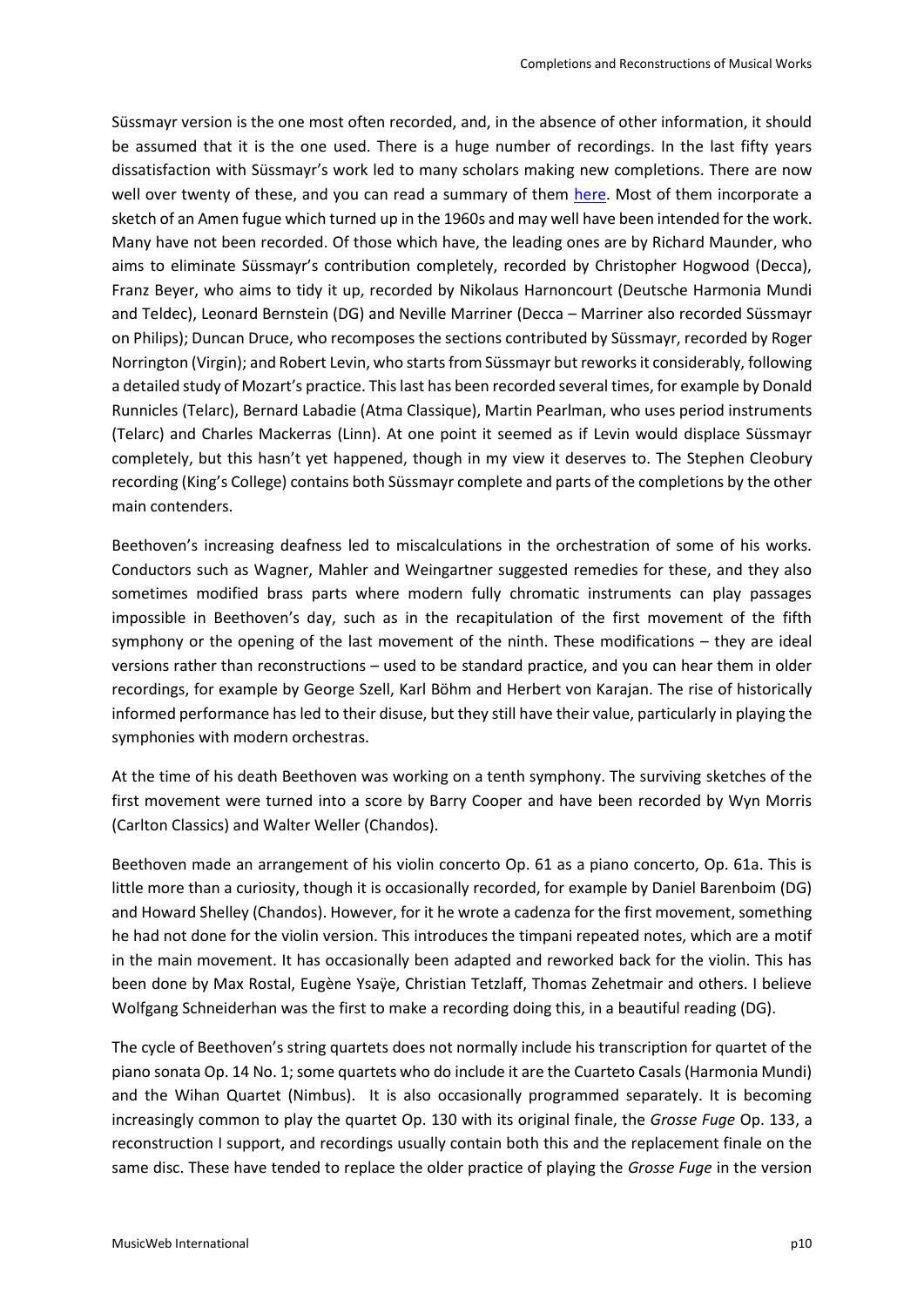for string orchestra by Felix Weingartner, for example Otto Klemperer (EMI). Mahler's string orchestra version of the quartet Op. 95 has been recorded by Hartmut Haenchen (Berlin Classics), coupled with Mahler's version of Schubert's *Death and the Maiden* quartet (D.810). Leonard Bernstein made and recorded string orchestra versions of the quartets Op. 131 and 135 (DG). Terje Tǿnnesen recorded arrangements of all the late quartets (BIS). Of Beethoven's own other arrangements I shall mention only the string quintet Op. 104, his transcription of the piano trio Op. 1 No. 3, which became better known through its use in Vikram Seth's novel *An Equal Music*. The recording referred to in the book is that by the augmented Suk Quartet (Supraphon).

Beethoven's *Waldstein* piano sonata (Op. 53 in C) originally had a middle movement, which Beethoven removed and replaced by the *Introduzione* to the finale. The discarded movement was published separately as the *Andante favori* (WoO 57). This is sometimes included as an extra in recordings of the sonata, but, rightly, never in its original place.

Weingartner's orchestral version of the *Hammerklavier* sonata (Op. 106 in B flat) was regarded as instructive by Donald Tovey but has long been forgotten. Weingartner's own 1930 recording is available (Tahra or Naxos) and there is a more recent one by Kurt Graunke (Urania).

For Beethoven, the outstanding example of reconstruction is his opera *Fidelio*. The original version of 1805 was revised in 1806, when it was reduced from three acts to two, and then completely overhauled in 1814. *Fidelio* was Beethoven's original title for the work but early performances were given the title *Leonore*, to distinguish it from another work of the time. The scholar Erich Prieger painstakingly reconstructed the 1805 score in the early 1900s and retained the title *Leonore* to distinguish it from the final version. It is significantly different from the final version and, arguably, in some ways superior. At any rate it deserves to stand alongside it. There is a splendid recording of this by Herbert Blomstedt (Berlin Classics) and more recent ones by Bertrand de Billy (Oehms) and René Jacobs (Harmonia Mundi), who both rework the dialogue. Jacobs uses period instruments. The version by John Eliot Gardiner (DG) is based on 1805 but with some revisions from 1806 and 1814; it is therefore a conflation. The original dialogue is replaced by a narration. There is also a recording of the 1806 version, by Marc Soustrot (MDG).

Schubert went through a period when he found it difficult to complete works, perhaps because his style was then developing so fast. After the sixth symphony there are fragments of two unnumbered symphonies (D. 615 and D. 708A, both in D), which have been made performable by the Schubert scholar Brian Newbould; they have been recorded by Neville Marriner, whose Schubert symphony cycle, originally on Philips, is the most comprehensive so far, including other completions and versions as noted below; also by Peter Gülke (Berlin Classics) and Charles Mackerras (Hyperion). Then there is No. 7 (D. 729 in E), which exists only as a continuous sketch. This is why most cycles of Schubert symphonies skip over this number, Marriner being an exception. It was first orchestrated by Felix Weingartner; this has been recorded by Alun Francis (CPO) and Heinz Rogner (Berlin Classics, with the Peter Gülke symphonic fragments including No. 10). More idiomatic is the version by Newbould, recorded by Marriner and also in an impressive version by Gabriel Chmura (Koch Schwann).

No. 8 (D. 759 in B minor), celebrated as the 'Unfinished,' poses a number of problems. The first two movements are complete and are all that is usually performed. Schubert started, but did not complete, orchestrating the Scherzo, but he left an almost continuous sketch of it. As for the finale, George Grove at the end of the nineteenth century was among the first to suggest that the B minor entr'acte from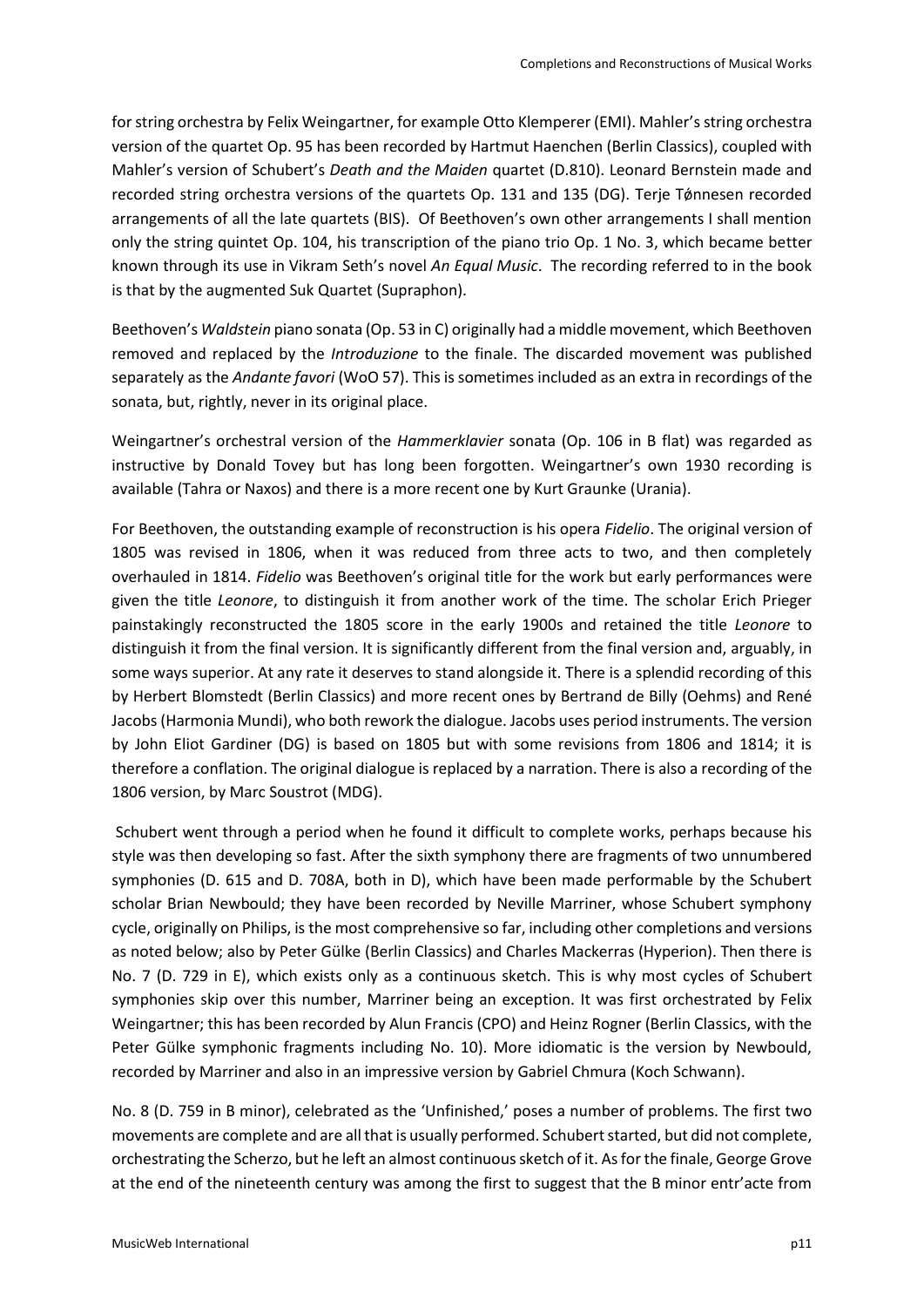the incidental music to *Rosamunde* was the missing finale: it is in the right, rare, key, has an orchestra of the right size, and is in the right mood for the symphony while being rather too long for incidental music to a play. Newbould has completed the orchestration of the Scherzo and patched the gap in the trio. With the B minor entr'acte as finale this gives us a four-movement work. Since first hearing this I have never wanted to hear the standard version: why put up with a torso when you can have a complete symphony? It has been recorded by Marriner and also by Mackerras (Virgin Veritas); Stefan Gottfried's version uses a different reconstruction of the scherzo and is on period instruments (Aparté). However, more recently I have been very taken with the bolder version by Mario Venzago (Sony), who has made his own completion of the Scherzo and has also reworked the finale, beginning it with the B minor ballet music from *Rosamunde* before continuing with the entr'acte and adding a reminiscence of the opening of the symphony before the end*.* I find this very successful. JoAnn Falletta had previously recorded the work with the Newbould Scherzo and the Venzago finale (Naxos).

Next we should consider the *Grand Duo* (D. 812 in C) for piano four hands. Schubert wrote a great deal of piano duet music, but this work is remarkably unpianistic. Schumann was among the first to suggest that it might have been either a transcription of a lost symphony or a draft of one. The first to orchestrate it and so turn it into a symphony was the violinist and composer Joseph Joachim. This has been recorded by Claudio Abbado (DG) and Leon Botstein (Koch). There have been several other orchestrations, notably a more idiomatic one by the conductor Raymond Leppard (Koss Classics KC-221). (It is a little surprising that Marriner did not record a version.) Modern scholars think it never was, or was intended to be, a symphony, in which case these versions count as transcriptions rather than reconstructions; either way, having heard the piano duet original and both the Joachim and Leppard orchestrations, I prefer the last.

After the Great C major symphony, No. 9 (D. 849), Schubert planned another symphony, which would have been No. 10 (D. 936A in D). This was in 1828, the last year of his life, and it was his death which prevented its completion. What he left was a piano sketch, from which Newbould made what he calls a performing version, since a good deal of it is conjectural. Peter Gülke (Berlin Classics, with the Rogner No. 7) recorded just the fragments and Antonello Manacorda (Sony) just the Andante. Marriner and Mackerras (Hyperion) both recorded Newbould's reconstruction, which is in three movements. Pierre Bartholomée made and recorded a bolder version, starting from Newbould, allowing for a more advanced idiom and using chromatic brass instruments, which were not available to Schubert, and incorporating the Scherzo D. 708A to make a four-movement work (Ricercar in Ecco). I prefer this to the Newbould version, which seems cautious in comparison. Luciano Berio incorporated Schubert's fragments in a work in his own idiom, called *Rendering*. This has been recorded several times, notably by Riccardo Chailly (Decca).

These Schubert symphony completions deserve to be more widely known, and it would help if the scores of the Newbould No. 7, the Venzago No. 8, the Leppard Symphony from the *Grand Duo*, and the Bartholomée No. 10 were readily available, for example in the Eulenburg series. I wonder when we shall have a Schubert symphony cycle with versions of all four.

I should also mention here the well-known orchestration of the *Wanderer* Fantasia (D. 760) as a piano concerto by Liszt, which has frequently been recorded, for example by Louis Lortie (Chandos). There is also an interesting non-concertante orchestral version by 'Joseph James' (the pseudonym of a team of two people), coupled with an orchestration of the Schumann C Major Fantasy, conducted by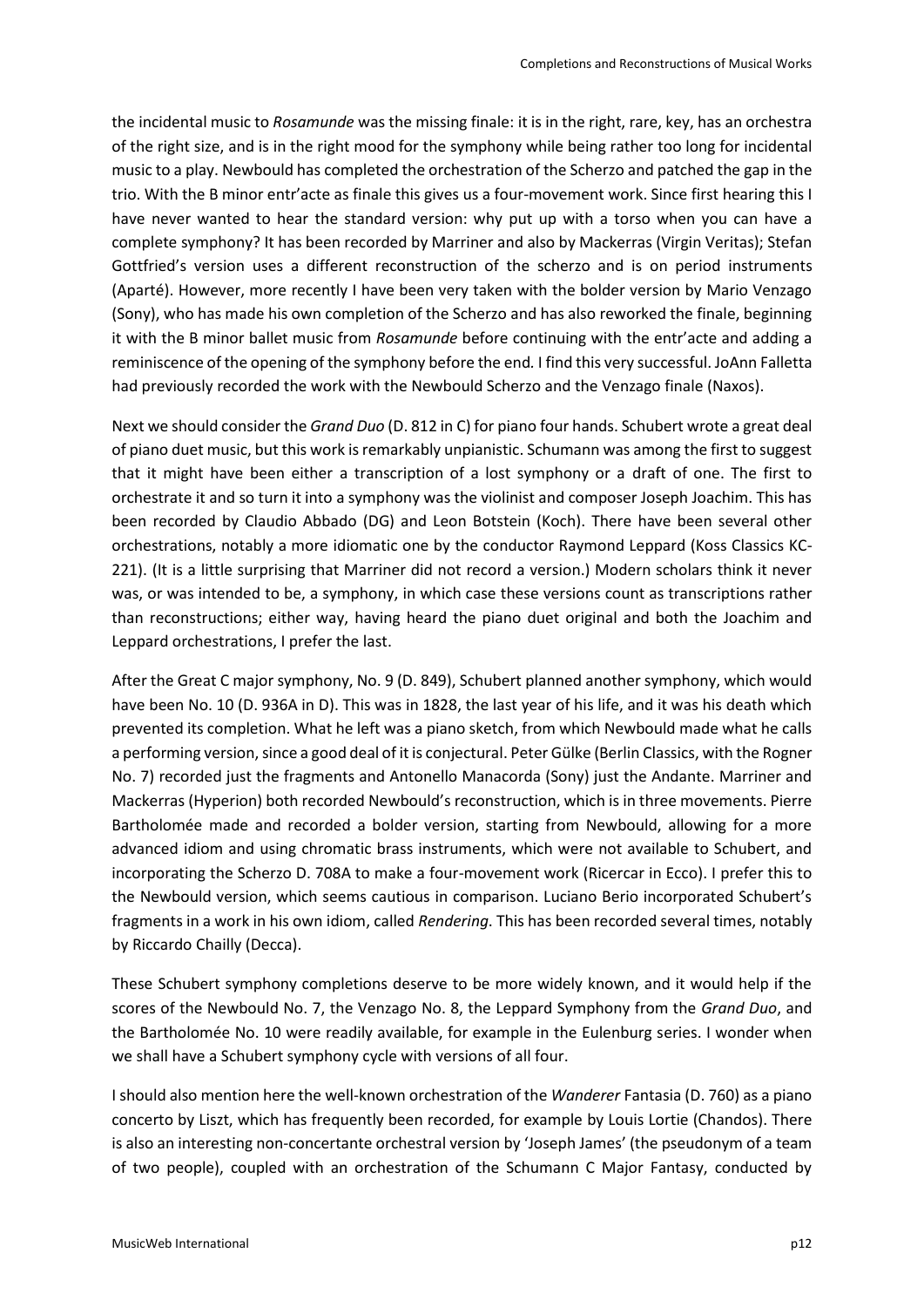Orlando Jopling (Signum). Mottl's orchestration of the F minor Fantasy for piano duet (D. 940) has been recorded by Leon Botstein (Koch).

In the field of the string quartet, there are some early fragments, but noteworthy is the single movement conventionally known as the *Quartettsatz* (D. 703 in C minor). It was intended as the first movement of multi-movement quartet, but this is all that Schubert completed. He left about forty bars of a beautiful Andante; there are completions of this by Newbould, recorded by the Allegri Quartet (Naim), and by Livingston Gearhart, recorded by the Oregon string quartet (Centaur). Mahler projected a string orchestra version of the D minor string quartet *Death and the Maiden* (D. 810) in an annotated score but performed only one movement. The complete score was edited by David Matthews and Donald Mitchell and has been recorded by Roman Kofman (MDG) and Hartmut Haenchen (Berlin Classics). Victor Kissine's of the G major string quartet (D. 887) has been recorded by Gidon Kremer (ECM).

With the piano sonatas Schubert left a number of works with incomplete movements. These are No. 9 (D. 571 in F sharp minor), No 11 (D. 613 in C), No. 12 (D.625 in F minor), and No. 15 (D. 840 in C, the *Reliquie*), numbering as in Martino Tirimo's edition. Sometimes he may have been dissatisfied but more often he had a tendency to break off at the end of the development section of sonata-form movements, regarding writing out the recapitulation as a mechanical task, which he did not return to complete. Two pianists, Paul Badura-Skoda (RCA) and Martino Tirimo (EMI), have each recorded a Schubert sonata cycle including completions by them of these unfinished movements. Badura-Skoda uses several fortepianos of the period, Tirimo a modern instrument. Tirimo also includes some drafts and fragments not included by Badura-Skoda, hence his slightly different numbering. An additional sonata (D.916B/900 in C), not included by Badura-Skoda or Tirimo, has been identified and completed by Jörg Demus and Roland Sölder and recorded by Sebastian Knauer (Berlin Classics). There are also isolated completions of some of the unfinished movements by other hands, some of which have been recorded.

Schubert wrote no orchestral songs but orchestral versions have been made by some distinguished names, including Liszt, Berlioz, Brahms, Strauss and Britten. There are useful collections by Abbado (DG) and Equilbey (Erato). There is also an orchestral version of *Winterreise* by Hans Zender, which he described as a 'composed interpretation.' It has been recorded by Christoph Prégardien (Kairos) and also by his son Julian Prégardien (Alpha).

The unfinished *Lazarus* (D. 689) is usually listed as an oratorio but was apparently planned as a sacred stage work, i.e. an opera. This was intended to have three 'acts,' of which Schubert completed the first and part of the second. It has been completed by Edison Denisov, in an idiom which starts close to Schubert and then moves into a more modern one; this has been recorded by Helmuth Rilling (Brilliant Classics).

Schubert's last opera, *Der Graf von Gleichen* (D.918), was left unfinished at his death, with sketches, in various stages of completion, for twenty-six numbers. It was completed in the 1990s by Richard Dünser, in an idiom which he described as 'Schubert heard through the compositional, tonal and listening experiences of the 20th century.' There is a recording of a live concert performance under Florian Boesch (Oehms).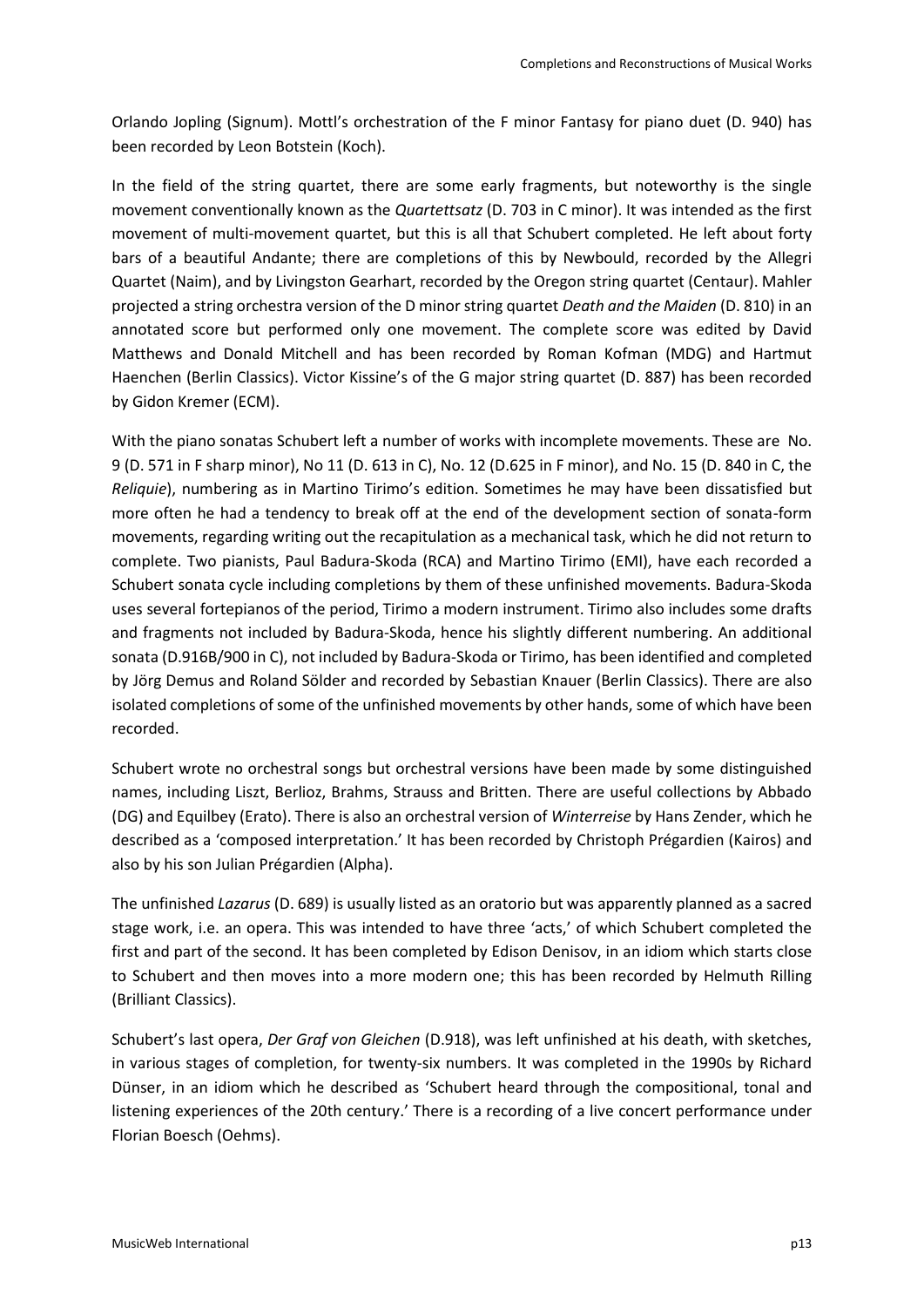### **Romantic Period**

Around the time he was working on *Euryanthe*, Weber also worked on another opera, to be called *Die drei Pintos*. He left a number of drafts and sketches, some in code. After various abortive attempts to have it completed, the task was taken on by the young Gustav Mahler, who deciphered the code, realized the sketches and wrote several numbers of his own to complete the opera, using Weber's themes. Although Mahler was a professional opera-house conductor, he never composed an opera of his own, so this has an interest of its own. It has been recorded with a starry cast by Gary Bertini (RCA) and also by Paolo Arrivabeni (Naxos).

Schumann's orchestration, at any rate in his later symphonies, has often been criticized for excessive doublings and heaviness. Many conductors prefer the original to the revised version of the fourth symphony for this reason. Some conductors of the symphonies, such as George Szell and Daniel Barenboim, adjust the dynamics and occasionally lighten the texture without anyone objecting. These changes are similar to those mentioned for Beethoven's symphonies. Mahler was particularly proud of his adjustments to Schumann's scoring, to the point of wanting his scores printed. Only some of them affect the orchestration; many are adjustments of dynamics. Carlo Maria Giulini recorded the third symphony, the *Rhenish*, in Mahler's version (EMI and DG). The whole cycle in Mahler's versions has been recorded by Aldo Ceccato (BIS) and Riccardo Chailly (Decca).

Shostakovich reorchestrated Schumann's cello concerto, also replacing the cello with the violin as the solo instrument. This has been recorded by Gidon Kremer (DG) and Alexander Ivashkin (Chandos).

Liszt was not only enormously prolific, he was also a compulsive reviser, so many of his works exist in more than one version. He was a good judge of his work, and the final versions are generally the best, but the earlier versions can have an interest of their own. Whether they count as rediscoveries, completions or reconstructions depends on the amount of editorial work involved. For the piano music, Leslie Howard's complete survey provides nearly every version of every work, and the booklets accompanying the series are a mine of information about revisions and reconstructions. These are all available online (Hyperion). The rival series from different hands on Naxos is also comprehensive. I can therefore be very selective.

The earlier versions of the *Paganini* and *Transcendental Studies* and the *Années de pèlerinage* are fairly well known and occasionally recorded. Not so the first cycle of *Harmonies poétiques et religieuses*, which Howard has identified, deciphered and recorded (split between CDA66421/2 and CDA67187).

Of the four *Mephisto Waltzes*, the first exists in several versions: for orchestra, piano duet and solo piano. The first two, but not the third, have two alternative endings. The louder one is the one usually played, but the softer one is the more poetic. Liszt did not provide this alternative ending in his solo piano version. Howard has done so; it has been published (Edition Peters) but is not included in his Hyperion series. (Busoni's transcription from the orchestral version is occasionally recorded, for example by Holger Groschop (Capriccio).) Liszt's piano version of its companion piece, *Der nächtliche Zug*, was long attributed to a pupil and forgotten. Howard rescued it and included it among his recordings (CDA67015). The second *Mephisto Waltz* also exists in both orchestral and piano versions. The third is a solo piano work only, but Gordon Jacob orchestrated it for the ballet *Apparitions*, conducted by Barry Wordsworth (Dutton). The fourth is also only a solo piano work; Liszt left it unfinished, and this is how it is usually recorded, but Howard completed it for his Liszt series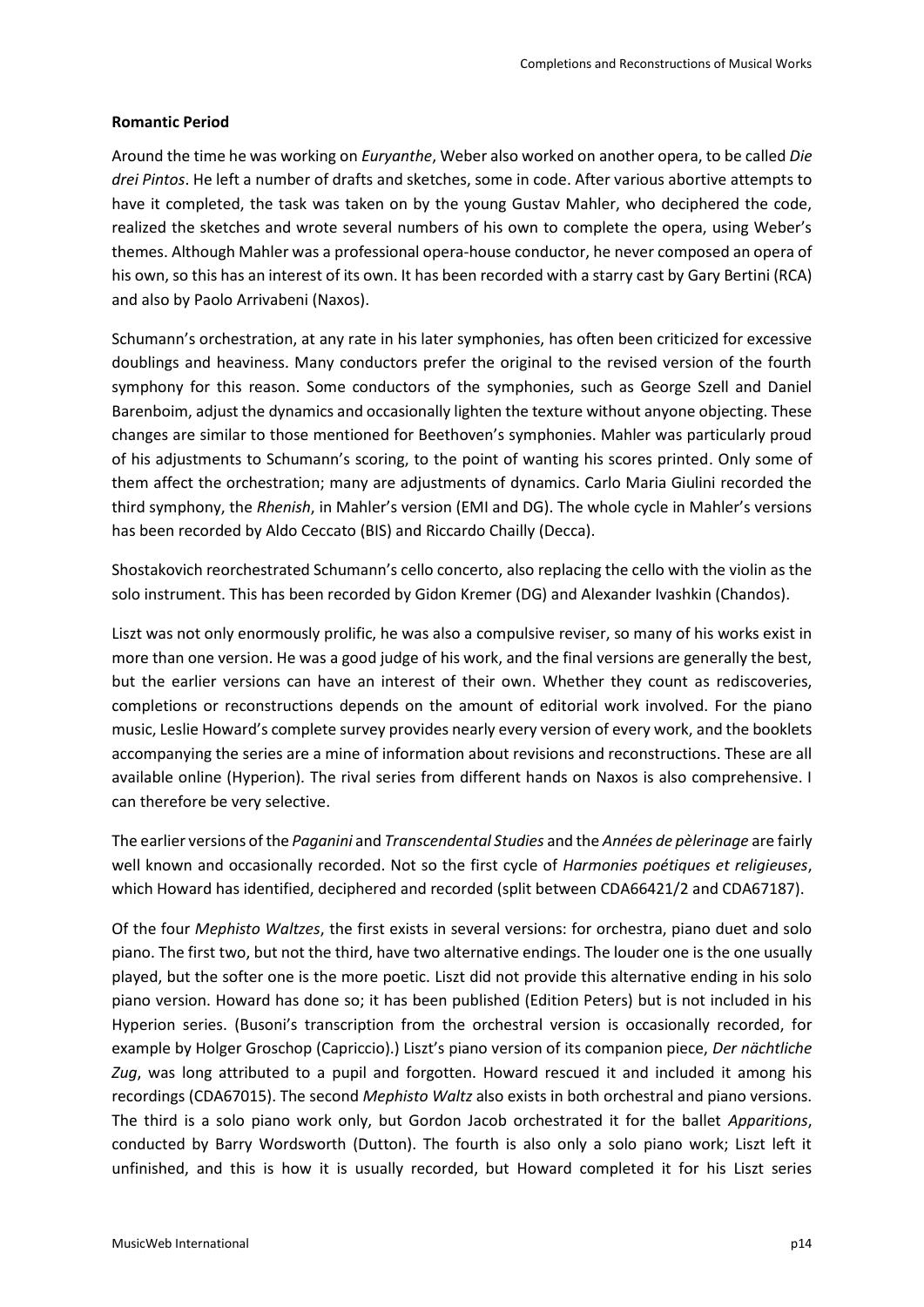(CDA66201). It has not yet been orchestrated. (An orchestral set of all four, with *Der nächtliche Zug* as well, would be very welcome.)

But perhaps the star exhibit in reconstructing Liszt is the unfinished opera *Sardanapolo*, a mature work of which the composer drafted the first act. It was only in 2017 that David Trippett edited the manuscript and made a performing version. It has now been recorded by Kirill Karabits (Audite) and proves to be very much in the spirit of Verdi.

Berlioz wrote his first opera, *Benvenuto Cellini*, for the Paris opera, but even before the ill-fated premiere, he ran into trouble. The first version, known now as Paris 1, had to be cut and altered, both because of its difficulty and to please the censors. The version which was actually performed is known as Paris 2. This was a failure, and the opera was not revived until Liszt presented it at Weimar. For this, Berlioz made further cuts and some revisions. This became, by default, the standard version, until the Paris score was examined and published. In modern times all three versions have been recorded: Paris 1 (with some later additions) by John Nelson (Virgin Classics), Paris 2 by Colin Davis twice (Philips and LSO Live), and Weimar by Roger Norrington (Hänssler Classic).

His masterpiece, *Les Troyens*, also ran into trouble and was not performed complete until modern times. Happily, there are now several recordings. However, in the original version Berlioz wrote a scene in which the Greek spy Sinon gives Priam and the Trojans a lying account of the purpose of the wooden horse. In the hope of a production, Berlioz tore this out of the score, leaving only the opening. However, it had already been included in the vocal score, and so Hugh Macdonald was able to reconstruct the orchestration. As it was part of the original conception, in my view it should be included. However, the Charles Dutoit recording (Decca) is, so far, the only one to do so. The John Eliot Gardiner recording on DVD (Opus Arte) is the only one to include the saxhorns Berlioz scored for, and not replace them with modern instruments.

Italian opera is not my field, but there are two works I must mention. First is Verdi's *Don Carlos*. This was subjected to extensive cuts and revisions, starting before the first performance in Paris in 1867. The main distinction is between the revised and shorter 1884 version in four acts (the Milan version) and the longer 1886 version in five acts (the Modena version). Then there is the issue of whether to perform the work in the original French or in Italian translation, which Verdi sanctioned. Andrew Porter was the first to examine the score in Paris and to restore parts that had never been performed. The recording by John Matheson (Opera Rara) was the first to include his discoveries; the first absolutely complete stage production in French was conducted by Bertrand de Billy (Orfeo DVD). Otherwise, I refer readers to the comprehensive surveys by Ralph Moore [here](http://www.musicweb-international.com/classrev/2018/Jun/Verdi_Carlo_survey.pdf) and Mark Pullinger [here.](https://beckmessersquill.com/2015/12/29/interpretations-on-disc-verdi-don-carlos-irr/) Both agree that the best choice is the 1961 Modena version in Italian by Gabriele Santini (DG).

The other Italian opera is Puccini's *Turandot*, his last work and left unfinished at his death, though he left sketches for the final scene. Franco Alfano completed it in a version known as Alfano 1, but considerably revised his completion, Alfano 2, and this is what is usually performed, though with a cut. There is a studio recording of Alfano 1 on a recital disc, *Opera Finales*, by Josephine Barstow conducted by John Mauceri (Decca) and a live one as a bonus to Alfano's *Risurrezione* under Elio Compagni (SRO). More recently the composer Luciano Berio made a new completion which some prefer; this has been recorded on DVD by Riccardo Chailly (Decca) and Valery's Gergiev (TDK); you can get Berio's completion on CD by itself in *Puccini discoveries* conducted by Chailly (Decca).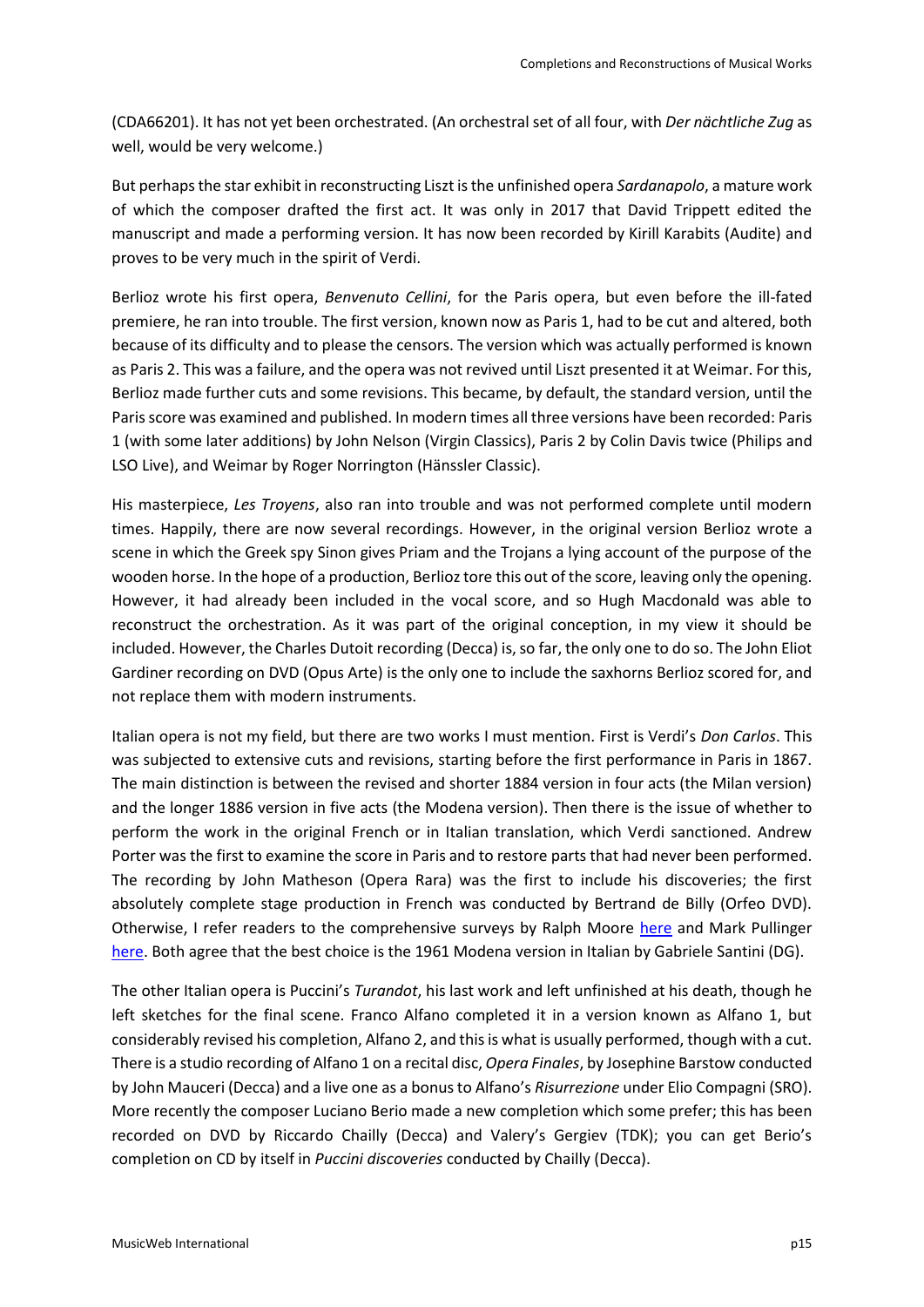Wagner repeatedly revised *Der fliegende Holländer* without ever being finally satisfied. He originally imagined it in one long continuous act, but he later cut it, rather roughly, into three. And he revised the music of the ending, which in the original is rather trite, in his maturest style, giving us the 'redemption' ending which is nowadays usually used; he first used this ending in the revised overture. The consensus view is for the one act structure and the redemption ending, and most recordings, such as those by Georg Solti (Decca) and Giuseppe Sinopoli (DG) follow this. There is a recording of the original 1843 version by Marcd Minkowski (Naïve). Wolfgang Sawallisch (Philips) and Andris Nelsons (Royal Concertgebouw Orchestra) recorded the three-act version, Sawallisch using the original ending.

*Tannhäuser* also has a complicated history. The original version of 1843 was several times revised before the 1847 Dresden version, which became standard and was widely performed. The greatly revised Paris version of 1860 included a new Bacchanale in the Venusberg scene and sundry other changes. This version was finalized in 1867. Of modern recordings, Bernard Haitink (EMI) provides the final Dresden version, Georg Solti (Decca) the Paris version, and Wolfgang Sawallisch (Philips) and Daniel Barenboim (Teldec) each make a conflation of the two.

*Tristan und Isolde* brings a different set of issues. The *Prelude*, as Wagner wrote it, runs straight into the first act and has no ending of its own. In order to perform it in concert, the conductor Hans von Bülow, encouraged by Wagner, wrote a short conclusion to it. Wagner was dissatisfied by this and later composed his own concert ending, drawing on the closing music of the opera, which had not yet been composed when von Bülow made his ending. This then is a completion by the original composer. This concert ending is curiously little known; the score was hard to find (it is now published by W. W. Norton) and few conductors play it. Fortunately, there is a fine version by Adrian Boult (HMV 7 67645 2). Wagner also devised a concert ending, along similar lines, for the love duet from the second Act as a separate number. This was long lost but finally surfaced in the 1950s. The first recording was by Antonio Pappano with Plácido Domingo and Deborah Voigt (EMI). The popular custom of linking the Prelude with the *Liebestod*, i.e. the closing scene without the vocal part, was also Wagner's idea. The *Liebestod* is also sometimes performed on its own, with a singer. It really needs a concert beginning. In his piano transcription Liszt provided one, using music from the second Act. Tovey suggested using this in the orchestral version, but I am not aware of anyone having done so. The *Wesendonck Lieder*, which have links with *Tristan*, were written by Wagner for voice and piano. He orchestrated one (*Träume*) himself; Felix Mottl orchestrated the others, so completing the set in an orchestral version. Mottl's version is the standard one, frequently recorded; I can recommend Julia Varady (Orfeo) and Janet Baker (EMI). Of others, Henze's chamber orchestration has been well received; it has been recorded by Marjana Lipovsek with Wolfgang Sawallisch (EMI) and by Jard van Nes with Richard Hickox (Chandos).

Brahms originally wrote his piano quintet Op. 34 as a string quintet with two cellos. He then transcribed it for two pianos, and destroyed the original. He then transcribed it again for piano quintet but this time he did not destroy the two piano version. The original quintet version has been reconstructed by Anssi Karttunen and recorded by the augmented Zebra Trio (Toccata Classics). There are also numerous transcriptions of Brahms's works for different forces, such as the orchestration by Schoenberg of the G minor piano quartet Op. 25 (several versions including Christoph Eschenbach (RCA) and Simon Rattle (EMI)), by Kenneth Woods of the A major one Op. 26 (Nimbus), by Berio of the F minor Clarinet Sonata Op. 120 No. 1 conducted by Riccardo Chailly (Decca), of the *Four Serious Songs* Op. 121 by both Erich Leinsdorf (RCA) and Detlev Glanert (Ondine), a surprisingly effective one by the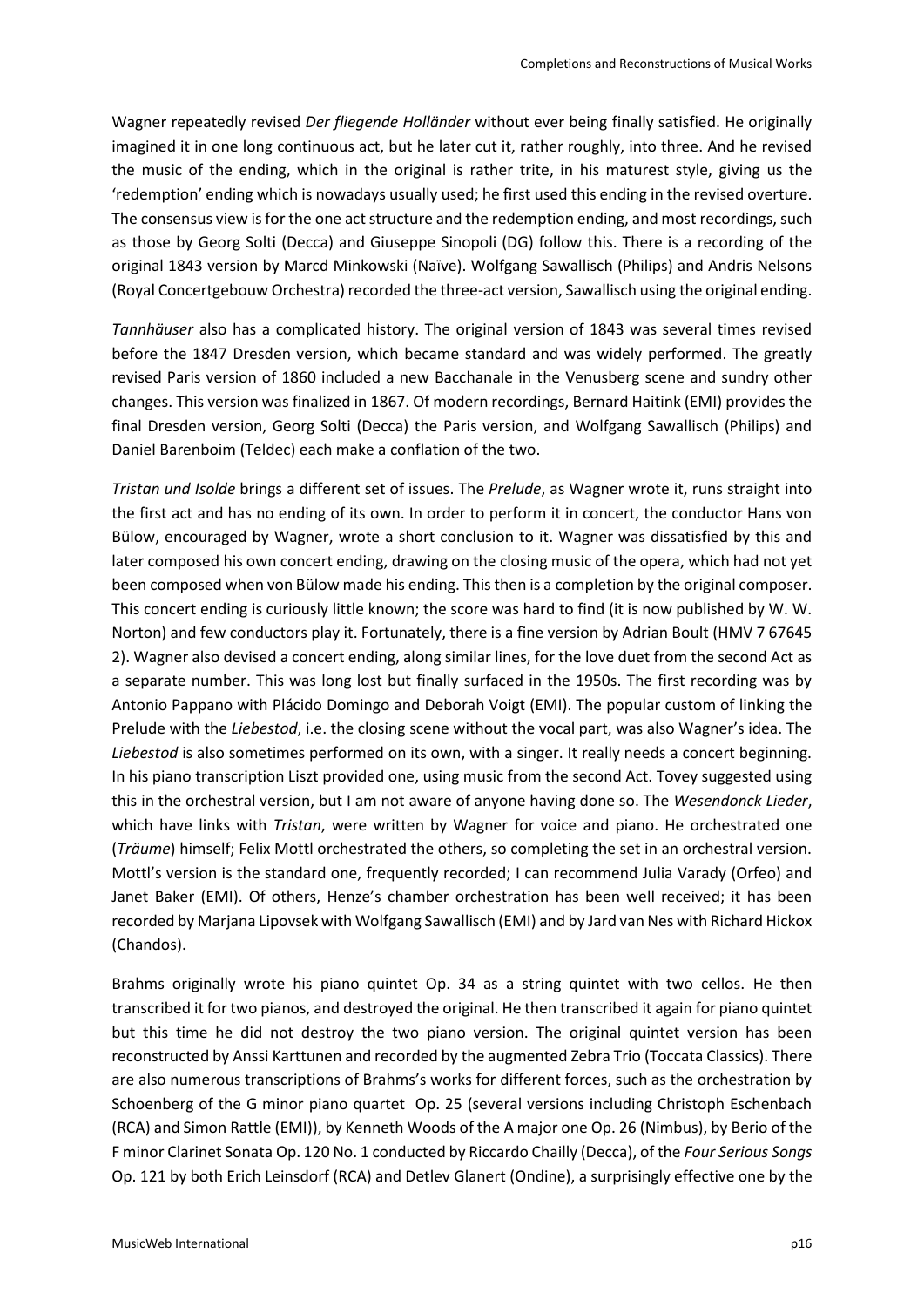pianist Dejan Lazić of the violin concerto Op. 77 as a piano concerto (Channel Classics), by Edmund Rubbra of the Handel Variations Op. 24 conducted by Neeme Järvi (Chandos) and versions of the *Hungarian Dances* for various combinations by Brahms himself and others.

Bruckner was an inveterate reviser of his own works and most Bruckner-lovers – I am one of them – have strong views about which versions they prefer. The situation is complicated by different approaches to editing. Robert Haas, who edited most of the symphonies during the 1930s and 1940s, aimed to free Bruckner's scores from the suggestions of conductors, which he considered were imposed on the composer, and to produce an ideal version of each work. In the second and eighth symphonies this involved conflating different versions, and also, in the case of the eighth, opening cuts and drawing on a sketch. After the war he was removed, because of his Nazi sympathies, and these also cast a cloud over his editorial work. Leopold Nowak made new editions, each based on the actual scores and instructions Bruckner had left, and abandoning the idea of ideal versions. Nevertheless, many conductors and Bruckner-lovers prefer the Haas scores, particularly in the eighth symphony; these include Herbert von Karajan, Bernard Haitink and Günter Wand. For the different versions of the symphonies in general see [here](https://en.wikipedia.org/wiki/Versions_and_editions_of_Bruckner%27s_symphonies) and [here;](https://bruckner.webs.com/versions.html) for the eighth symphony specifically see [here.](https://www.abruckner.com/discography/symphony8incminor/) An even more complex case is the third symphony, which exists in at least four main versions; see [here.](https://en.wikipedia.org/wiki/Symphony_No._3_(Bruckner)) William Carragan is about to publish a book detailing all the versions of all the symphonies. Recordings should state, but often don't, which edition they are using. New editions of Bruckner's works are in hand and ideas change; for example, Carragan has made new editions of the first three symphonies, recorded by Gerd Schaller (Profil 12022), and the 1888 version of the fourth symphony, initially rejected by both Haas and Nowak, has been rehabilitated by Benjamin Korstvedt and recorded by Osmo Vänska (BIS) and also se[e here.](https://en.wikipedia.org/wiki/Symphony_No._4_(Bruckner)#Korstvedt) Gerd Schaller is in the process of recording all the symphonies in all the principal versions in his Bruckner 2024 programme. I would not be surprised if, in the next turn of the wheel, the idea of constructing ideal versions did not return.

The case of Bruckner's ninth symphony is rather different. At the time of his death he had completed the first three movements, whose text is, for Bruckner, relatively stable. For the finale he left a series of sketches, though there are gaps because some sheets were taken away as souvenirs. In any case they did not extend to the coda. He certainly planned to complete the symphony and not leave it as a torso. There have now been several completions of the finale. Three are of particular importance. All are based closely on Bruckner's surviving sketches. William Carragan was the first, and his completion has been revised four times. His latest version was recorded by Gerd Schaller (Profil Medien PH11028 – do not confuse this with Schaller's own completion). Next came a group of four people, starting with Nicola Samale and Giuseppe Mazzuca, whose work was later taken over by John A. Phillips and Benjamin-Gunnar Cohrs. This is generally referred to as the SPCM version. It has also been revised several times, with the final revision recorded bySimon Rattle (Warner). Then there is the conductor Gerd Schaller, who, after recording Carragan's completion made his own, and has also revised his work. There are also others and most of them have been recorded, though sometimes by obscure orchestras and conductors. Details are available [here.](https://en.wikipedia.org/wiki/Symphony_No._9_(Bruckner)#The_incomplete_Finale) There is a consideration and ranking of all the available completions [here](https://www.abruckner.com/articles/articlesEnglish/cooper-trevor-bruckners-final-finale/). So far, I have been most convinced by Schaller's revised version (Profil Medien PH18030). The scores of that and of the final SPCM version have been published.

Bruckner's string quintet, his only mature chamber work, is beautiful but occasionally seems to call for orchestral forces. The Adagio was transcribed by Oeser for string orchestra, and has occasionally been recorded, for example by Herbert Blomstedt (Decca) and Vladimir Ashkenazy (Ondine).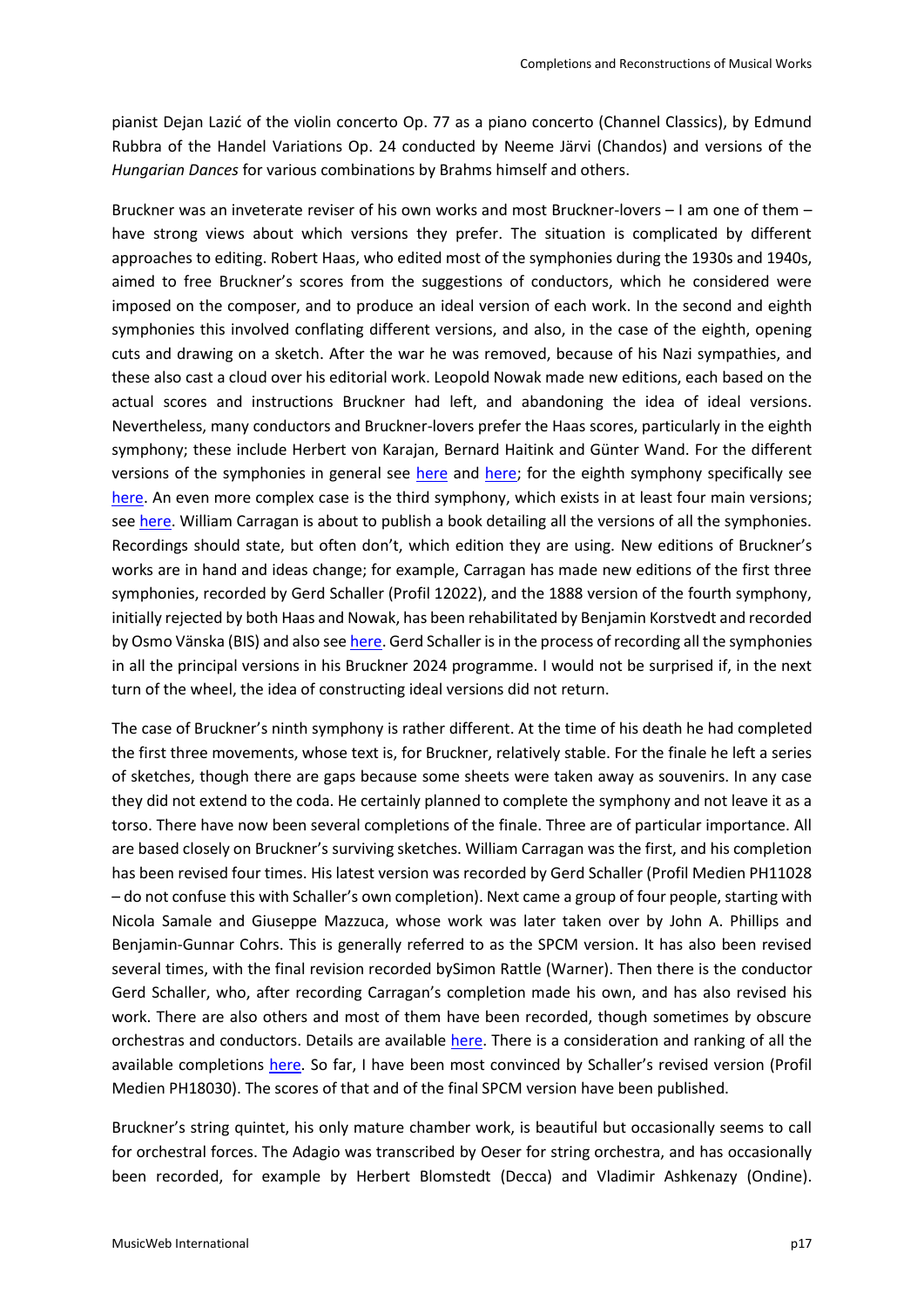Transcriptions of the whole work for string orchestra have been made by Hans Stadlmair, conducted by Ruben Gazarian (Bayer), and by Michael Erxleben (Cugate). Gerd Schaller transcribed it for full orchestra, i.e. with wind and brass as well as strings, and included both the original Scherzo and the Intermezzo which replaced it in the quintet version (Profil).

With Mahler there are issues at the opposite ends of his life. The first version of his early cantata *Das klagende Lied* was completed in 1880, and was in three parts: *Waldmärchen*, *Der Spielmann* and *Hochzeitsstück*. Mahler revised it in 1893 and again in 1899. In this final version he discarded the first part, reduced the number of solo singers and reduced the size of the off-stage band. This two-part version was the one regularly performed before the original score came to light in 1969. Conductors now sometimes play only the revised version (e.g. Bernard Haitink, Pierre Boulez on DG) and sometimes they prefix the first part to the revised second and third parts (e.g. Pierre Boulez on Sony, Simon Rattle, Riccardo Chailly and Cornelius Meister). The first recording of the complete 1880 original version is by Kent Nagano (Erato).

Mahler's orchestral songs were originally written with piano accompaniment before he orchestrated them. This has suggested the idea of orchestrating some of his other songs. The versions by Luciano Berio have been recorded by Thomas Hampson (Teldec), Andreas Schmidt (RCA) and Matthias Goerne (Harmonia Mundi). Those by Harold Byrns have been recorded by Bernd Weikl (DG).

Mahler's first symphony was first performed in 1889 in a version which has survived only in part. For the second version, of 1893, he equipped it with a title, *Titan*, and a programme. Both of these versions included an extra movement, *Blumine*, as the second movement. For the final version, of 1896, Mahler deleted the title, the programme and *Blumine*, and revised the orchestration of the rest. *Blumine* was lost for many years and only reappeared in 1968. Some conductors add *Blumine* to recordings of the final version, either as an extra (so Hannu Lintu on Ondine), or as a conflated version with *Blumine* in its original place (so Vladimir Jurowski on LPO). Recordings of the complete 1893 version include Jan Willem de Vriend (Challenge Classics) and Thomas Hengelbrock (Sony); more recently, François-Xavier Roth (Harmonia Mundi) has recorded 1893 on period instruments.

Before we reach Mahler's final symphony there are two issues concerning the sixth symphony. There seems no certainty about the correct order of the middle two movements as it seems that Mahler changed his mind twice. My preference is Scherzo-Andante. Then there is the issue of the hammerblows in the finale. Mahler originally wrote three of these, but in revision deleted the third. Some people think he did this for superstitious rather than musical reasons and would like it restored, preferably along with its surrounding orchestration; I am one of them. Not many conductors do this: those who do include Leonard Bernstein (both Sony and DG), Charles Mackerras (BBC Music Magazine MM251), Jukka-Pekka Saraste (Simax) and Benjamin Zander (three versions: Carlton Classics, Telarc and Brattle Media).

Mahler completed a sketch of his tenth symphony but did not live to complete the orchestration or to revise the work as was his custom. Even the orchestration of the first movement is not as full he would normally have left it. Ernst Krenek made the first performing score of the first and third movements, with the help of Franz Schalk and Zemlinsky, and these were occasionally performed on their own. It is now well known how Deryck Cooke came to make what he always called a performing version of the sketch, and not a completion of the symphony, though for many people this is a distinction without a difference. Cooke's own account of how he did his work is available (Testament) and there are at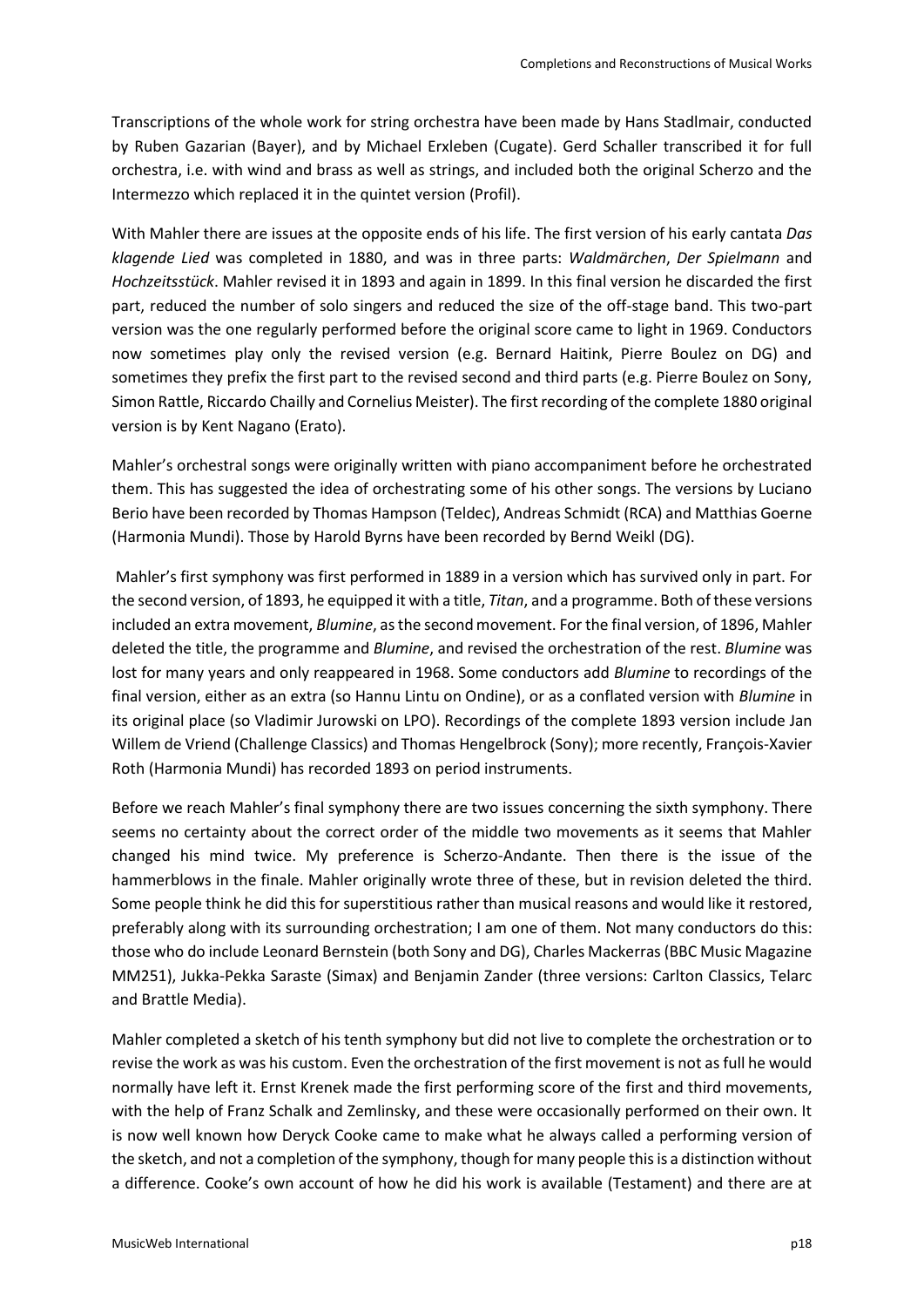least ten recordings, among which Simon Rattle's second, with the Berlin Philharmonic (Warner), is probably the best known. The Cooke version is the most widely performed but there are several others; a chart of all of them and their recordings is available [here.](https://en.wikipedia.org/wiki/Symphony_No._10_(Mahler)) Of these I have heard the Rudolf Barshai version (Brilliant Classics), more a completion of the symphony than, as with Cooke, a performing version of the sketch, but for me a valid alternative to Cooke. The success of the Cooke version led to completions of other unfinished symphonies, notably the Bruckner ninth, discussed above, and the Elgar third and Moeran second, for which see below.

## **French school**

I have already considered Berlioz. Of the Franck school the first to be considered is Ernest Chausson. When he died in a bicycle accident he left his string quartet unfinished, having completed two movements and most of a scherzo. As there was no material for a finale, Vincent d'Indy completed the scherzo, bringing the work to an end in its home key. There are several recordings, including the Doric quartet (Chandos), the Quatuor Via Nova (Apex) and the Chilingirian quartet (Hyperion).

Charles Bordes was a Franck disciple who never completed his intended *magnum opus*, an opera to be called *Les Trois Vagues*. He orchestrated the first two acts but not the third and had not composed the last scene. D'Indy and others were consulted and declared that the work could not be completed. However, the contemporary composer Nicholas Bacri thinks otherwise and has been working on a completion, which we must hope will be recorded when it is performed.

Albéric Magnard was killed defending his home at the beginning of the first World War. His house was set on fire and several works were lost. The vocal score of his last opera *Guercoeur* survived but most of the orchestral score was destroyed. It was reconstructed by Guy Ropartz and has been recorded by Michel Plasson (EMI).

Another Franck disciple who died prematurely was Guillaume Lekeu, who died young, leaving a number of unfinished works. The cello sonata and the piano quartet were completed by d'Indy. The cello sonata is a long work in four movements; there are recordings by Guilhon-Herbert and Meunier (Saphir), Dewes and Devos (Ricercar) and Wallfisch and York (Cello Classics). Of the piano quartet Lekeu left the first movement and most of the second, which d'Indy finished. He left no material for the projected third and final movement. There are recordings by the enlarged Hochelaga Trio (Atma), the enlarged Spiller Trio (Arts), the Frith piano quartet (Nimbus) and Domus (Ricercar).

Chabrier only managed to complete one act of his last opera *Briséïs*. Of the rest he left only sketches, and even d'Indy could make nothing of them. The one complete act has been recorded by Jean-Yves Ossonce (Hyperion).

Fauré's *Requiem* developed slowly over a long period. The first performance of parts of it was in 1888 and the first complete liturgical performance in 1889. There is a reconstruction of this by Marc Rigaudière, recorded by Stephen Cleobury (King's College Cambridge). By 1893 Fauré had added two further sections and slightly enlarged the orchestra to a chamber ensemble. However, he did not publish this and he enlarged the orchestra again for the 1901 published version, in which, however, his pupil Jean Roger-Ducasse may have had a hand; it also has many misprints. In recent years scholars have worked on reconstructing the 1893 version, which does not survive as such, as Fauré added the additional parts to his autograph score. John Rutter was the first to make and record a version of the 1893 score (Collegium). However, he did not have access to the surviving set of the 1893 orchestral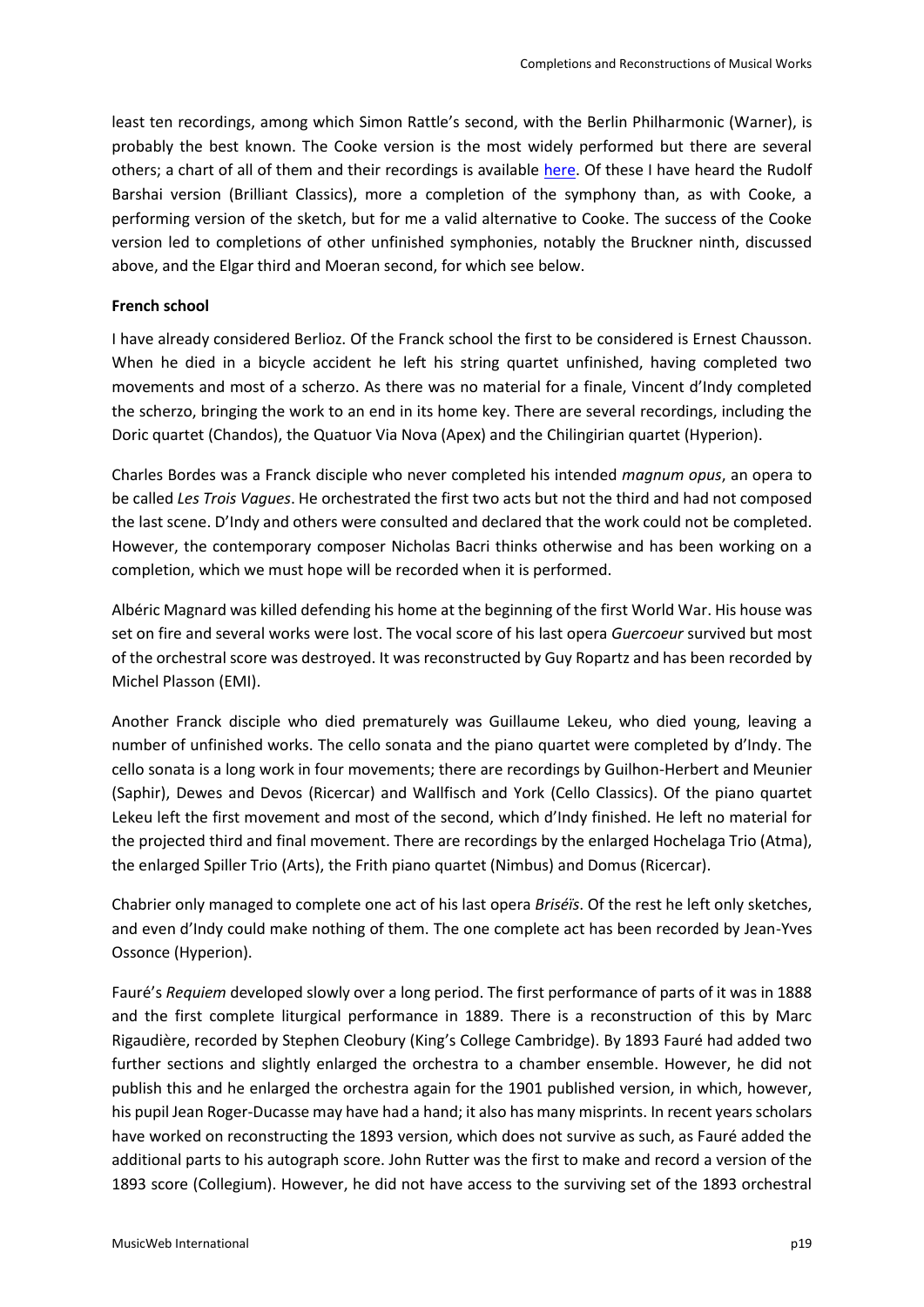parts. These were drawn on by Jean-Michel Nectoux and Roger Delage for what is now the standard score of this version, published in 1994. The first recording of it was by Philippe Herreweghe (Harmonia Mundi HMG 501292). (This was made before the score was published, which has some revisions.) John Eliot Gardiner recorded the published edition (Philips). There are many recordings of the 1901 version, including such classics as the first King's College Cambridge one, under David Willcocks (EMI), but the score needed tidying up, which was done first by Roger Fiske in 1979 and then by Nectoux again, this time with Reiner Zimmerman, in a score published in 2001. Herreweghe again was the first to record this edition (Harmonia Mundi HMC901771).

Debussy left almost as many uncompleted works as Schubert, including no fewer than three operas. When he had won the *Prix de Rome* he worked on a cantata for orchestra with wordless chorus, *Printemps*, but sent back to Paris only a vocal score with piano duet saying that the full score had been lost in a fire. He later allowed Henri Büsser to make an orchestral arrangement and this is widely recorded. However, the conductor Emil de Cou has reconstructed the original, reinstating the chorus and opening the cuts Büsser had made. This has been recorded by him (Arabesque) and is well worth hearing. Another early work was the opera *Rodrigue et Chimène*; three of the projected four acts exist in short score or vocal score; the last act is missing. The surviving score was completed by Richard Langham Smith and orchestrated by Edison Denisov; it has been recorded by Kent Nagano (Erato). A more recent version by Robert Orledge is due to be recorded shortly.

There is an important textual detail in *La Mer* worth dwelling on. As originally composed, it included some brass fanfares in the last movement, which Debussy deleted in revision. Modern scores do not include them, but you can find them [here.](http://www.orchestralibrary.com/Nieweg%20Charts/Debussy-LaMer1905BrassInserts.pdf) Many conductors reinstate them, including Herbert von Karajan (DG), Bernard Haitink (Philips), Colin Davis (Philips) and Charles Dutoit (Decca), and the texture certainly seems thin without them.

Debussy worked off and on over a number of years on two one-act operas, *Le Diable dans le Beffroi*  and *La Chute de la Maison Usher*. He left a few pages of music for the first and rather more for the second. Juan-Allende Blin reconstructed part of *Usher*, and this was recorded by Georges Prêtre (EMI). More recently Orledge has reconstructed both operas, which have been recorded with great success by Christoph-Mathias Mueller (Pan Classics). I suspect these are more pastiche composition than reconstruction, but they are nevertheless very convincing.

Debussy's *Trois chansons de Bilitis* for voice and piano were his first engagement with this work by Pierre Louÿs. He then wrote *Les chansons de Bilitis*, an entirely separate stage work in twelve numbers for reciter and small ensemble, including a celesta. He did not publish this version and the celesta part was lost. It was fiost reconstructed by Pierre Boulez, unpublished, and then by Arthur Hoeree, which has been published and is now standard. It has been recorded by Catherine Deneuve and Ensemble Wien-Berlin (DG) and by Delphine Seyrig and the Nash Ensemble (Erato). There is another edition by Rudolf Escher and Dirk Jacob Hamoen. Debussy later adapted six movements first for piano four hands, and later for solo piano, and published them as *Six epigraphes antiques*.

At the end of his life Debussy planned a series of six sonatas. He completed only the first three: for violin and piano, cello and piano, and flute, viola and harp. The others would have been for oboe, harpsichord and horn, for piano, clarinet, bassoon and trumpet, and for a mixed ensemble. Some years ago, the Lincoln Center in New York had the imaginative idea of commissioning three contemporary composers to write the three missing sonatas, though they were not bound to Debussy's idiom. The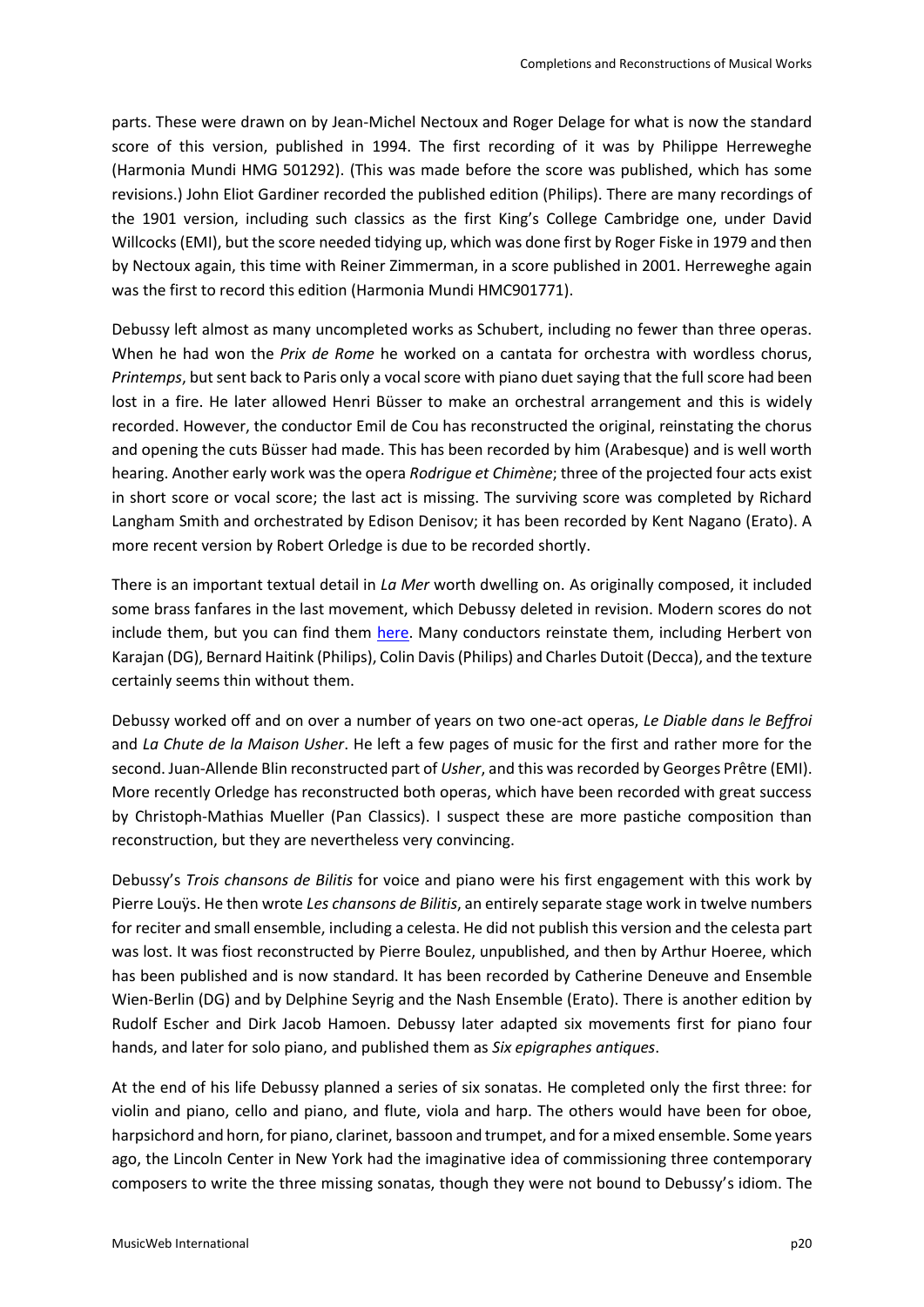composers they chose were Steven Stucky, Kaija Saariaho (whose work is for piano trio rather than the projected mixed ensemble) and Marc-André Dalbavie. The complete set of six was recorded (download from DG Concerts, available on CD from Lincoln Center). The Australian composer Lyle Chan and Orledge have each also written three sonatas with Debussy's proposed instrumentation. Chan's set is said to be forthcoming from ABC Classics; you can hear his No. 6 [here.](https://www.orfium.com/track/743373/sonate-no-6-for-13-instruments-lyle-chan/)

In his later years Debussy used others to help orchestrate his works. André Caplet worked on *Le Martyre de de Saint Sébastien*, and Charles Koechlin on *Khamma*; I have already mentioned Büsser's version of *Printemps*, and he also orchestrated the *Petite Suite*. From this it is a short step to other orchestrations, some by famous names. These include Ravel's of the *Danse (Tarantelle styriennne)* and the *Sarabande* from *Pour le Piano*, Ernest Ansermet's *Six epigraphes antiques*, Gustave Closz and André Caplet's *Suite Bergamasque*, Percy Grainger's *Pagodes* and Leopold Stokowski's *Clair de lune*, *Soirée en Grenade* and *Cathédrale engloutie*.

There are several collections of these, with overlapping contents, from de Cou (Arabesque), Yoav Talmi (Atma), Zoltán Kocsis (Hungaroton, with both Debussy and Ravel) and two from Jun Märkl (Naxos). The Grainger *Pagodes* come from Simon Rattle (EMI). More recent orchestrations are the Colin Matthews *Préludes* from Mark Elder (Hallé), the John Adams Baudelaire songs from Yan Pascal Tortelier (Warner), the Brett Dean *Ariettes oubliées* from Robin Ticciati (Linn). and the Robin Holloway two-piano suite *En blanc et noir* from Märkl.

There are other orchestrations and Orledge in particular has devoted a good deal of time to reconstructing, reimagining and orchestrating many works which Debussy left unfinished. Some of his versions have yet to be recorded. There is a list of the[m here.](https://docs.wixstatic.com/ugd/7677c8_88c57e2ef8194d348cdf3bdbe189b917.pdf)

Ravel wrote several works first for piano and then orchestrated them or parts of them himself. Of the five movement piano suite *Miroirs*, he orchestrated only the third, *Une barque sur l'océan*, and the fourth, *Alborada del gracioso*. Of the others, some have orchestrated individual pieces; these include Percy Grainger's remarkable version of *La Vallée des cloches*, recorded by Simon Rattle (EMI). So far as I know, only Michael Round has orchestrated all three of the pieces Ravel did not, thereby completing the suite in an orchestral version. This has been recorded by Vladimir Ashkenazy (Exton). The situation with *Le tombeau de Couperin* is similar: of the six movements of the piano version, Ravel orchestrated four, omitting the Fugue and the Toccata. Several composers have orchestrated the two missing movements to complete the suite; recordings include Ashkenazy again (Exton) and Zoltán Kocsis on the disc with Debussy (Hungaroton). Of other orchestral transcriptions I must at least mention that by Marius Constant of *Gaspard de la nuit*, recorded by Chrsitoph Eschenbach (Ondine), and that of the piano trio by Yan Pascal Tortelier (Chandos).

Lili Boulanger would have been a great composer had she lived longer, and, even given her early death, what she achieved was pretty remarkable. She worked on an opera based on a play by Maeterlinck, *La Princesse Maleine*, which she was not able to complete. What happened to her drafts is unclear, but this might be a candidate for completion, if enough remains.

On arriving in the USA Varèse wrote *Amériques*, for very large orchestra. However, the standard version was preceded by an earlier and longer one for even larger orchestra. This has been edited by the Varèse specialist Chou Wen-chung and recorded by Riccardo Chailly, in his useful set of Varèse's (nearly) complete works (Decca). This set also includes Antony Beaumont's orchestral version of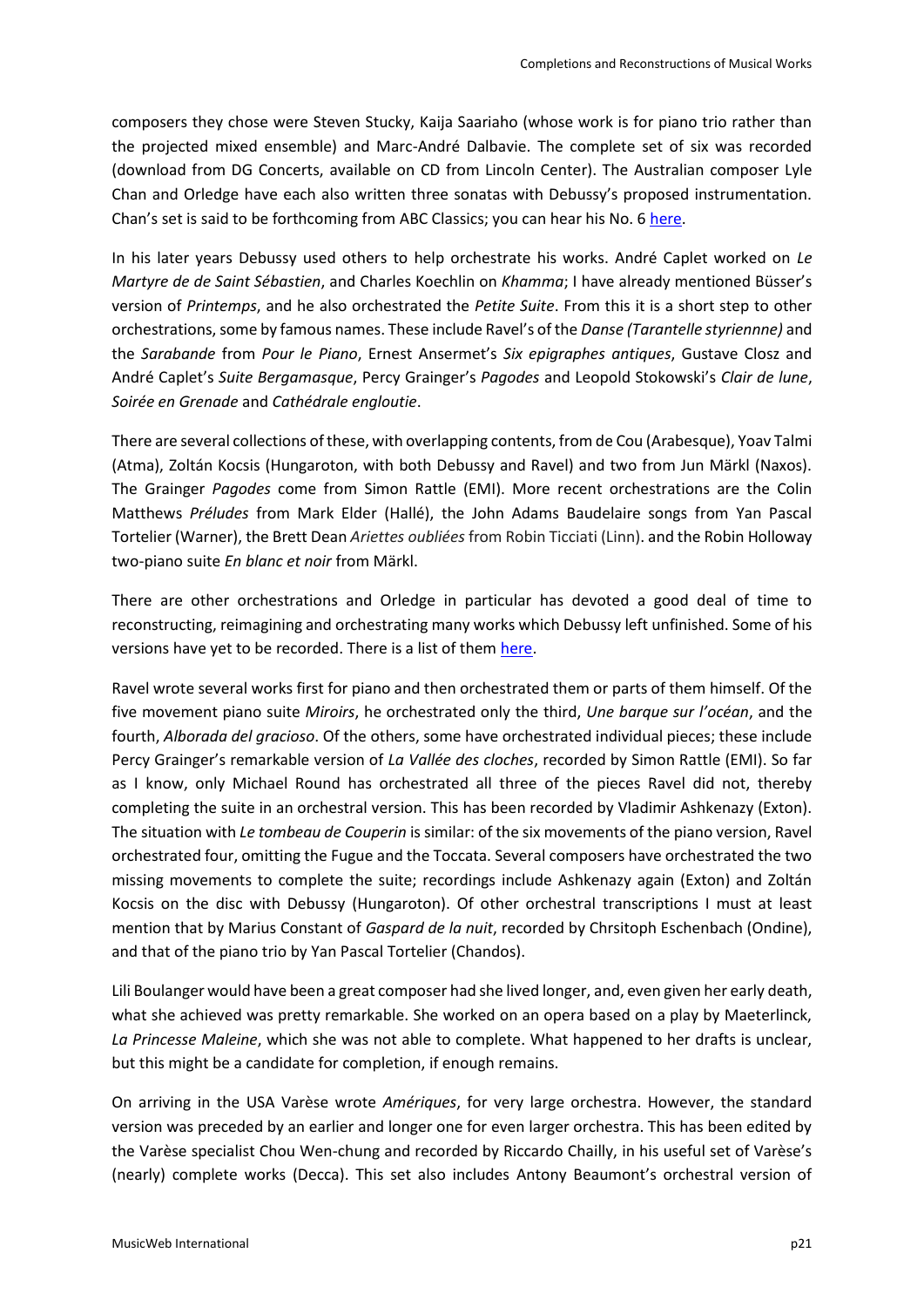Varèse's only surviving early song and Chou's reconstructions of *Tuning Up*, *Dance for Burgess* and *Nocturnal*, Varèse's last work. Of his projected choral work *Espace*, he completed only an *Étude*. Chou at first thought Varèse had made contradictory revisions to this which made it unperformable, but more recently changed his mind. His reconstruction has not yet been commercially recorded but you can hear i[t here.](https://www.youtube.com/watch?v=cGDwpD_t408)

The score of Messiaen's early *Hymne au Saint Sacrement* was lost during the war, and he reconstructed it from memory in 1947. The extant score probably benefits from the greater mastery he had achieved in the intervening years and deserves to be better known.

At his death Messiaen left a few unfinished works. The largest of these was the quadruple concerto for flute, oboe, cello and piano, *Concert à Quatre*. His widow Yvonne Loriod, assisted by Heinz Holliger and George Benjamin, orchestrated part of the first movement and all of the last, and also supplied a cadenza. It has been recorded by Myung-Whun Chung (DG). Peter Hill unearthed, completed and recorded a piano work, *La Fauvette passerinette*, possibly intended for a projected second *Catalogue d'oiseaux* (Delphian). There is also a valuable disc of fugitive and unpublished works, *Inédits*, including four short pieces for Ondes Martenot and piano assembled by Yvonne Loriod (Jade).

Boulez had the inconvenient habit of withdrawing or partially withdrawing some works and then sometimes issuing new versions. Thanks to recording, some of the withdrawn works can still be heard, such as the early *Polyphonie X* and *Poésie pour Pouvoir* (Col Legno). His largest work, *Pli selon Pli*, exists in two main versions; the composer's first two recordings are of the first version (Sony and Erato), his third, of the final version (DG). It remains to be seen whether his estate will release early versions of works he revised, or works he completed but withdrew, such as the other movements of the third piano sonata, of which he only approved one movement for publication.

#### **Switzerland**

The rise in interest in Frank Martin, at least on record, has led to even his most fugitive works being recorded. *Ein Totentanz zu Basel im Jahre 1943* was an occasional work which has only been performed twice. Bastiaan Blomhert put the score into order and recorded it complete (CPO). He also made a suite from it. This has been recorded by Matthew Westgate (MSR Classics), together with the chamber version of Martin's *Concerto pour les instruments à vent et le piano*, which is an early work, not to be confused with the well known *Concerto pour sept instruments à vent, timbales, batterie et orchestre à cordes.* Thierry Fischer's collection of flute works includes Ernest Ansermet's orchestration of the *Ballade* for flute, which precedes Martin's own, the orchestration by Viktor Desarzens of the *Sonata da chiesa* and Martin's own flute version of the *Ballade* for saxophone (Musiques Suisses).

#### **Russian School**

Borodin left his opera *Prince Igor* unfinished and it was completed from sketches and memory by Rimsky-Korsakov and Glazunov. A scene by scene account of their contributions is available [here.](https://en.wikipedia.org/wiki/Prince_Igor) (Rimsky-Korsakov's role in making performing editions of the work of his compatriots cannot be overestimated, though he freely recomposed and rearranged in a way even the boldest of modern scholars would hesitate to do.) This is the standard version, with recordings by Oskar Danon (Eloquence) and Mark Ermler (Melodiya) among others. Some other recordings omit the third act, which is mostly by Glazunov. Valery Gergiev recorded a new reconstruction (Philips). This is based on a fresh examination of all the sources; it takes into account an unpublished vocal score by Pavel Lamm,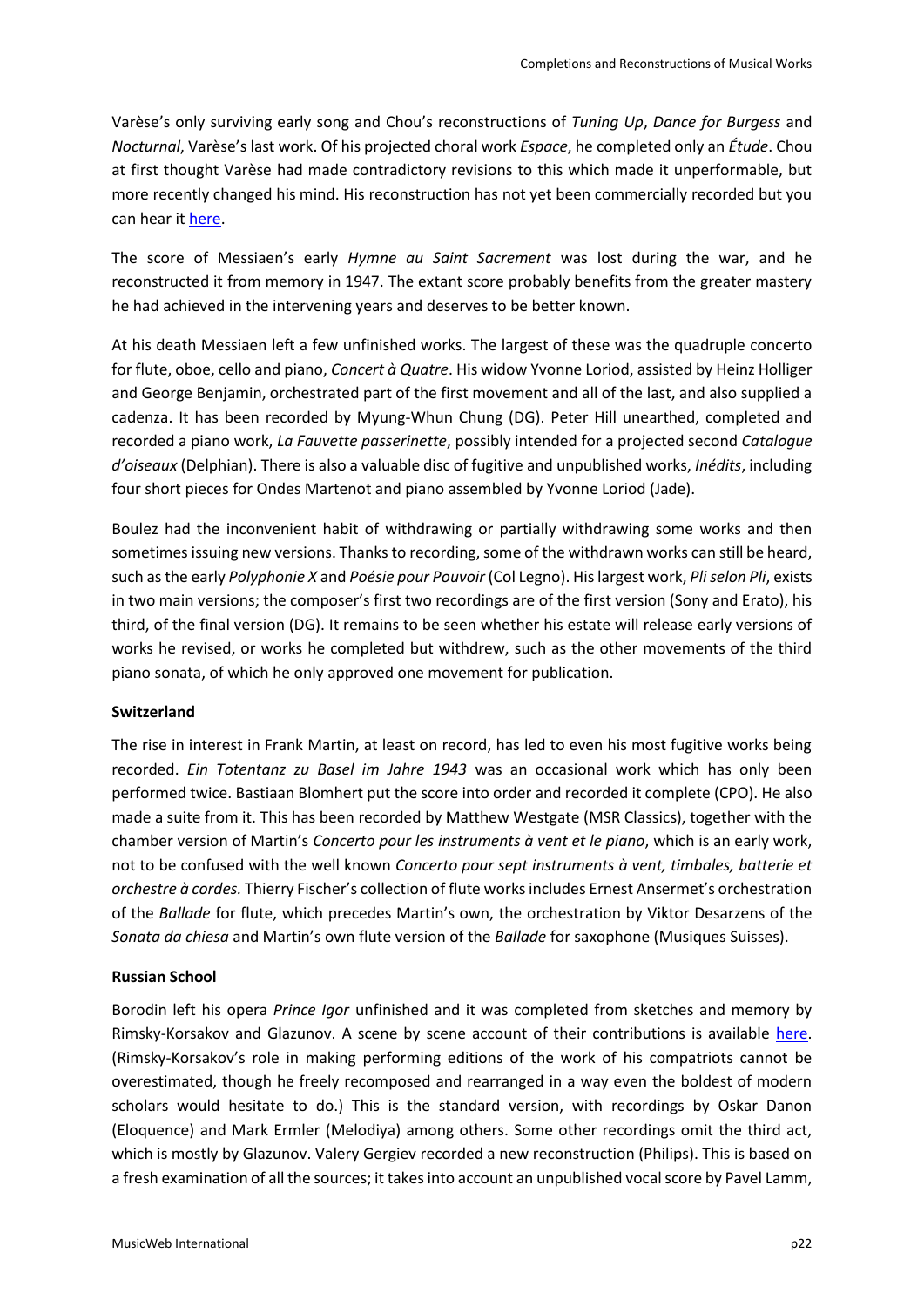which reverses the order of the first two acts and has some other changes, and it also has additional material by Yuri Faliek. Another new edition, by Dmitri Tcherniakov and the conductor Gianandrea Noseda, was mounted and recorded by the Metropolitan opera (DG DVD).

Borodin also did not complete his third symphony, or rather, he did not write it all down. Two movements were reconstructed by Glazunov, partly from memory. There are numerous recordings, including Loris Tjeknavorian (RCA) and Neeme Järvi (DG).

Mussorgsky worked on many operatic projects but completed few of them. He left two versions of *Boris Godunov*: the 1869 original and his revision of 1872, with extra scenes but also cuts. In practice, most productions are conflated, drawing on both versions, making cuts, moving scenes and otherwise reorganizing the work. Furthermore, for many years it was heard in Rimsky-Korsakov's revision, which not only provided a more colourful orchestration but also revised Mussorgsky's harmonies on more traditional lines. There is a full account of the different versions [here.](https://en.wikipedia.org/wiki/Boris_Godunov_(opera)#Versions) The Rimsky-Korsakov version has nowadays been largely abandoned. A later version by Shostakovich does not seem to have been much taken up (unlike his *Khovanshchina*) but has been recorded by Dušan Miladinovic (Arkadia). For a conflated version which aims to provide the best from the composer's two versions the obvious choice is Claudio Abbado (Sony). Those who dislike conflations will want Valery Gergiev, who provides complete performances of both 1869 and 1872 (with some adaptation) in one box (Philips). For the Rimsky-Korsakov version the fullest version is Mark Ermler (Regis). Otherwise, I again refer readers to Ralph Moore's comprehensive survey [here.](http://www.musicweb-international.com/classrev/2019/Feb/Mussorgsky_Boris_Godunov_survey.pdf)

Mussorgsky left *Khovanshchina* unfinished and here the ministrations of Rimsky-Korsakov were even more needed and even sooner came under criticism. Diaghilev commissioned new orchestrations from Ravel and Stravinsky working together, but their score was lost at the Revolution, apart from the closing chorus, by Stravinsky, which had been published. (I suppose it is not impossible the score may yet turn up, as did Stravinsky's *Chant funèbre*.) Rimsky-Korsakov's version continued to be performed and recorded until Shostakovich made a new version from the authentic vocal score, and this has generally replaced it. Claudio Abbado's recording (DG) uses this, somewhat adapted to bring it closer to Mussorgsky's intentions, with Stravinsky's ending. Valery Gergiev's version (Philips) uses Shostakovich without some of his additions. There are more details [here.](https://en.wikipedia.org/wiki/Khovanshchina)

Mussorgsky completed and performed *The Marriage (Zhenitba)* but only with piano accompaniment. Again there have been several orchestrations. The currently available one is by Gennady Rozhdestvensky (Melodiya). Zoltan Pesko made a version of scenes from *Salammbo* (Warner). There have been several attempts at completing *Sorochyntsi Fair* (the title is spelled in many different ways); the one which has become established is by Vissarion Shebalin. There have been recordings by Vladimir Esipov (Olympia) and Evgeny Brazhnik (Brilliant Classics) and there is a useful revie[w here.](http://www.musicweb-international.com/classrev/2014/Apr14/Mussorgsky_Sorochyntsi_PACO053.htm)

*St John's Night on Bald Mountain*, to give it its proper title, had a complicated history, which you can read [here.](https://en.wikipedia.org/wiki/Night_on_Bald_Mountain) Again, the score was put into shape by Rimsky-Korsakov, and his version continues to be played. There are many recordings; a personal favourite is Georg Solti (Decca). Of Mussorgsky's original a good account is Claudio Abbado (DG), which also contains the surviving fragments of some other opera projects, as edited by Rimsky-Korsakov. Mussorgsky's own choral version was intended for an opera. Abbado has recorded this also (Sony).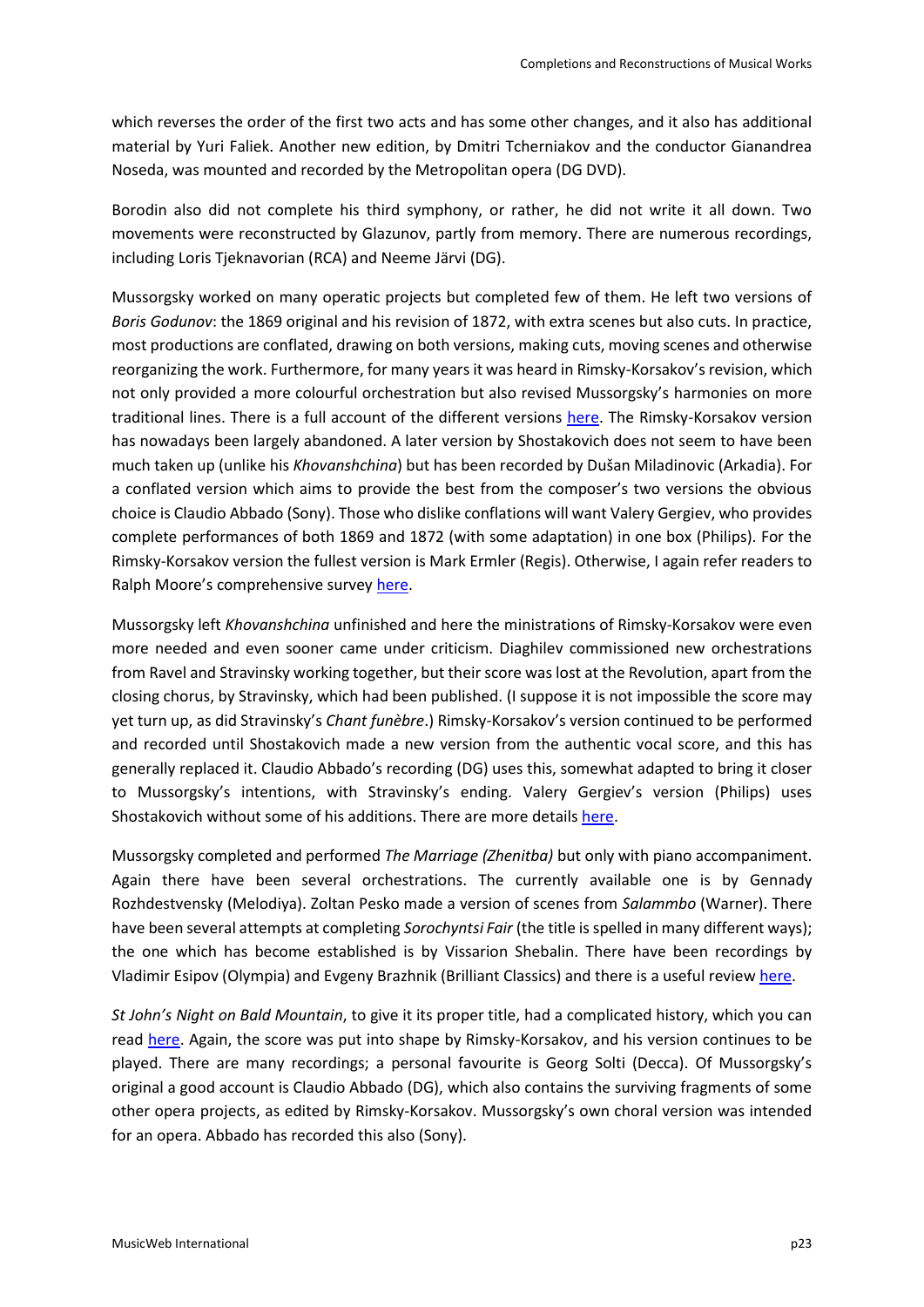*Pictures at an exhibition* was written for solo piano but has become enormously popular through the orchestration by Ravel. However, Ravel's version is only one of at least twenty. There is a list of them [here;](https://en.wikipedia.org/wiki/Pictures_at_an_Exhibition) not all have been recorded. Of the others I shall mention only Leopold Stokowski (Decca), which has also had several recordings by other conductors; I have a particular fondness for Matthias Bamert (Chandos). The piano original is also frequently recorded, but some pianists follow Vladimir Horowitz (RCA) in embellishing Mussorgsky's rather unpianistic writing; these include Mikhail Pletnev (Virgin Classics) and Leif Ove Andsnes (EMI).

The *Songs and Dances of Death* were written for voice and piano. Mussorgsky intended to orchestrate them but never did. There have been several orchestrations, starting with Rimsky-Korsakov and Glazunov working together, recorded by Boris Christoff (EMI), and others including Shostakovich, recorded by Sergei Aleksashkin (Eloquence) and Sergei Leiferkus (DG), Edison Denisov, recorded by Vladislav Sulimsky (Oehms) and Kalevi Aho, recorded by Matti Salminen (BIS).

Tchaikovsky's second symphony was written in 1872 and considerably revised in 1880. This revised version is what is normally played, but the composer Taneyev, who was a great friend, and others have preferred the first version. The only recording of it so far is by Geoffrey Simon (Chandos). As with Prokofiev's fourth symphony, both versions really deserve to remain in circulation.

In addition to the six numbered symphonies and the unnumbered *Manfred*, Tchaikovsky drafted a symphony in E flat which would have come between the fifth and sixth. He abandoned the project and used the material of the first movement in his third piano concerto, Op. 75, in one movement, published posthumously. This is all that is usually played. However, the other two movements were worked up by Taneyev in a piano concertante work as *Andante and Finale*. This was also included in Tchaikovsky's catalogue posthumously as Op. 79. There have been several recordings of Opp. 75 and 79 together as a synthetic complete third concerto, for example by Peter Jablonski (Decca) and Konstantin Scherbakov (Naxos). In the 1950s Semyon Bogatyrev worked over the material again and reconstructed the symphony, adding a scherzo orchestrated from a piano piece (Op. 72 No. 10), for which Tchaikovsky had used material drafted for the symphony, and called it, rather misleadingly, No. 7 (I suppose 5½ would have been absurd). The first recording was by Eugene Ormandy (RCA). Subsequent recordings include Neeme Järvi (Chandos) and Dmitri Kitajenko (Oehms). It is an attractive work, if not quite first-rate Tchaikovsky, and I consider the material works better as a symphony than as a concerto. There has been another, more recent, reconstruction of the symphony, by Pyotr Klimov, but this has not yet been recorded.

If you count both versions of the second symphony, *Manfred* and the Bogatyrev reconstruction, there are really nine Tchaikovsky symphonies. Complete cycles nowadays usually include *Manfred* along with the six numbered works; so far, only Ormandy (Sony) also includes the Bogatyrev reconstruction. No one has yet included the first version of the second symphony.

In his later years Scriabin had a grandiose and unrealizable project for a work to be called *Mysterium*. He completed seventy-odd sketch pages of a preliminary work called *Prefatory Action for the Final Mystery*. These came into the hands of Sergei Protopopov, a remarkable composer who, however, did nothing with them. They were then taken up by Alexander Nemtin, who spent many years creating an orchestral work with solo piano based on them. It has been recorded by Vladimir Ashkenazy with Alexei Lubimov (Decca). This is worth hearing, though it is so long – nearly three hours – that it must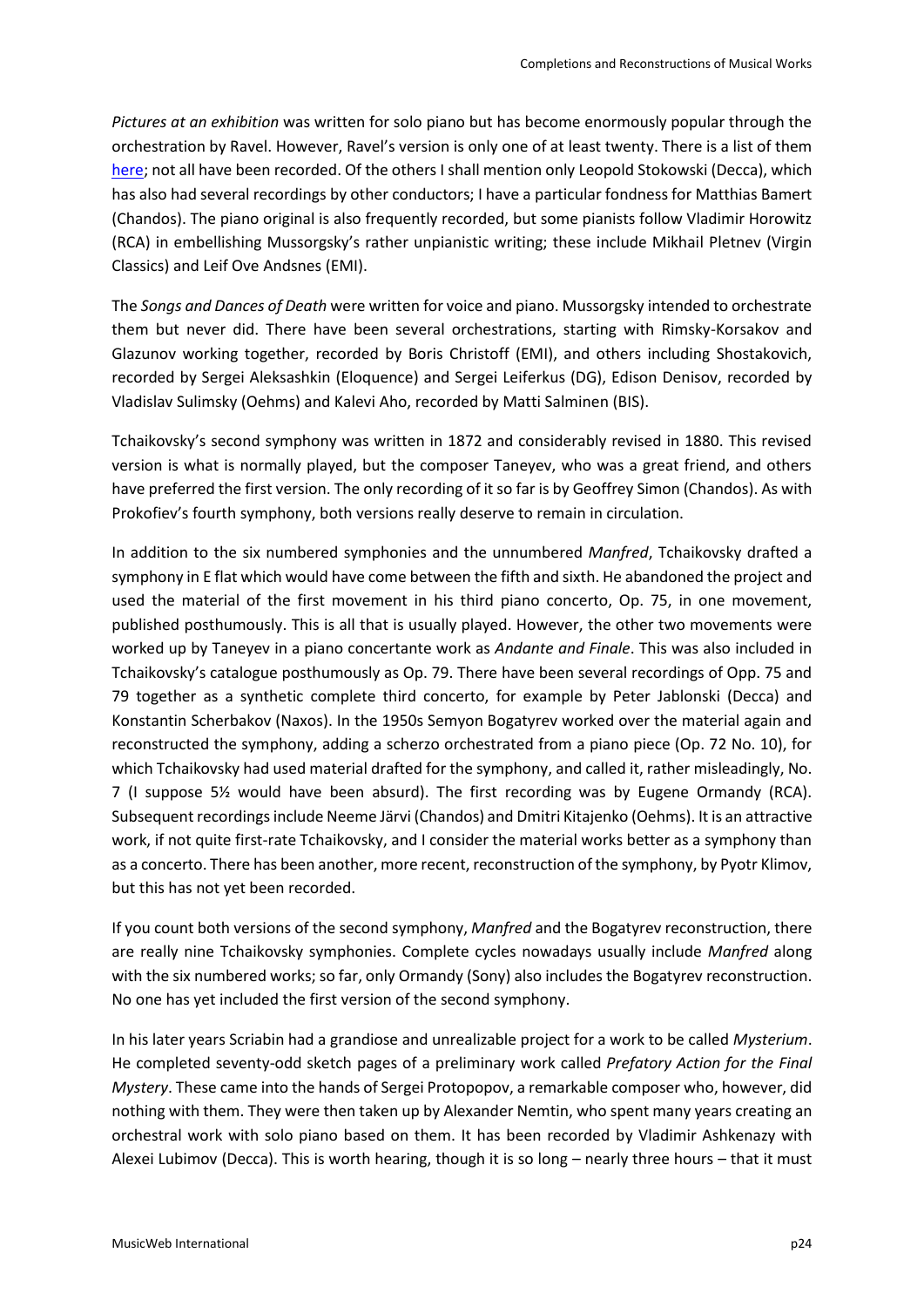be largely pastiche, and the idiom actually seems less advanced than some of Scriabin's final piano pieces.

Rachmaninov's first version of his Piano Concerto No. 1 dates from 1892. He revised it in 1917, universally considered a great improvement and what is usually played. The 1892 version has been recorded by Karina Wisniewska (Musica Classic 780010-2) and also by Alexandre Ghindin (Ondine). Similarly, Rachmaninov twice revised his Piano Concerto No. 4. Most recordings are of the final version of 1941, but there are a few, such as Ghindin again (Ondine) and Sudbin (BIS) of the 1926 first version, and one, William Black (Chandos), of the intermediate 1928 version. I should also mention here Alan Kogowski's orchestration of the *Trio Elégiaque* as a concerto (Chandos), coupled with an orchestration by Corneliu Dumbraveanu of the *Corelli Variations*.

Rachmaninov revised and considerably shortened his Piano Sonata No. 2 many years after he first composed it. Some pianists play either the original, such as Leslie Howard (Melba) or the revised version, such as Peter Jablonski (Decca), but Horowitz (RCA) – with the composer's approval – made a conflation of the two versions, itself revised more than once, and many others have followed this exactly or with some changes, such as Nikolai Lugansky (Naïve), Yevgeny Sudbin (BIS) and Steven Osborne (Hyperion).

Rachmaninov completed the first act in short score of an operatic setting of Maeterlinck's play *Monna Vanna*, but discovered that the rights had been given to another composer. Igor Buketoff orchestrated the draft and recorded it (Chandos), coupled with the 1928 version of the Piano Concerto No. 4. There is another orchestration by Gennadi Belov, recorded by Vladimir Ashkenazy (Ondine).

Stravinsky's *Chante funèbre* (Funeral Song), in memory of Rimsky-Korsakov, who was his teacher, was given one performance in 1909 and then forgotten. The score was lost at the revolution but the parts were discovered in 2015 and the score reconstructed. The first recording was by Riccardo Chailly (Decca), since when there have been at least two more.

Three of the Diaghilev ballets do not raise any issues of reconstruction, though listeners should note that for *The Firebird*, as well as the complete original ballet of 1910 there are three different suites, 1911, 1919 and 1945. Stravinsky made a piano solo version of the ballet for rehearsal. This has been recorded by Lydia Jardon (AR Ré-S), together with *Le Chant du Rossignol*, uncredited but probably transcribed by Arthur Lourié. Stravinsky also allowed Guido Agosti to make a virtuoso transcription of the last three numbers; this is often included in recordings of Stravinsky's piano music, for example that by Martin Jones (Nimbus).

There are two different versions of *Petrushka*, 1911 and 1947. The differences are mainly ones of orchestration, but they do change the character of the work. Dorati made a conflation of the two, basically using 1947 but in some passages reverting to 1911, following his memories of the composer's unrealised ideal version (Decca – his Mercury version is 1947). The piano duet version Stravinsky made for rehearsal has occasionally been recorded, for example by Katya Apekisheva and Charles Owen (Quartz), along with the duet version of *The Rite of Spring*. The *Three movements from Petrushka* which Stravinsky arranged for Artur Rubinstein are quite a different proposition, being a virtuoso vehicle, with the piano part elaborated from the orchestral version. There are numerous recordings, classics including Rubinstein himself (RCA) and Maurizio Pollini (DG). Drawing on both the duet version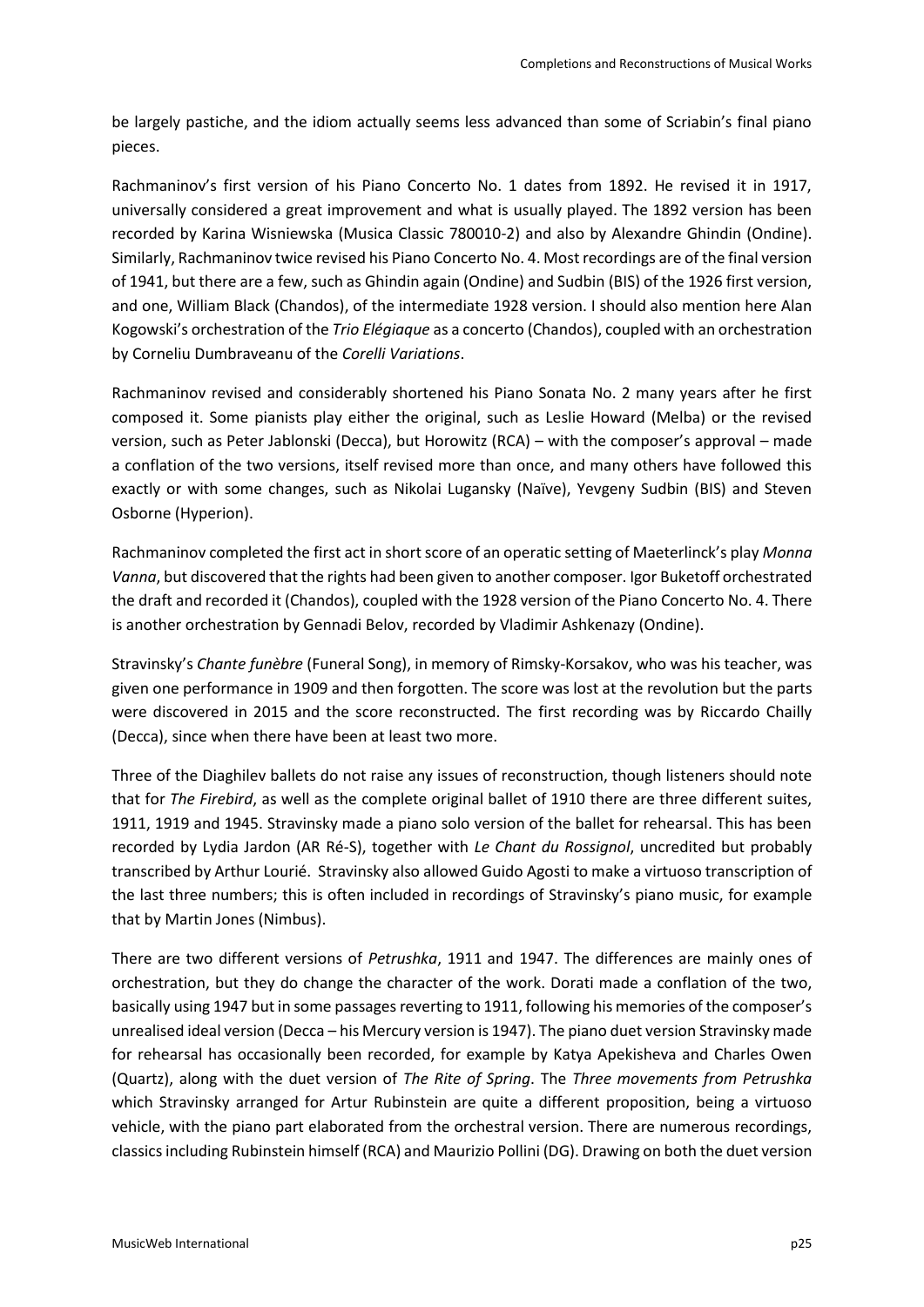and the *Three movements*, Mikhail Rudy made and recorded a complete solo piano version (EMI). This has not been published, but there is an uncredited solo piano version published by Schirmer.

*The Rite of Spring* was first performed in 1913 but the score was repeatedly revised, and the current standard version dates from 1967. The changes mostly affect notation and instrumentation, but Stravinsky rescored the final Sacrificial Dance in 1943 in a version which was not incorporated into the 1967 score and is consequently not often performed. (We could do with a proper critical edition of the whole work.) This has been used by Stravinsky himself (Sony) and Robert Craft (Naxos). David Zinman has recorded the original (pre-performance) 1913 version side by side with the 1943/1967 one (Sony). The piano duet version Stravinsky made for rehearsal is nowadays frequently used as a recital work, as already mentioned. There is no official piano solo version; Artur Rubinstein apparently made one and played it to Stravinsky but did not publish it. The one by Vladimir Leyetchkiss was apparently approved by the composer. It was recorded by Ralph van Raat (Naxos) and Svetlana Belsky (Centaur), and there is an earlier one by Sam Raphling, recorded by Dickran Atamian (Delos) and Eric Ferrand N'Kaoua (Grand Piano) .

The fourth Diaghilev ballet *Les Noces* (The Wedding) is more problematic. Stravinsky started work on this after *The Rite of Spring*, but completion was delayed both by the war and by his difficulty in settling on the instrumentation. His first idea for a very large orchestra was abandoned, as were two other ideas. In 1917 he almost completed a version with chamber orchestra. Still dissatisfied, in 1919 he started one for an ensemble of two cimbalons, a pianola, a harmonium and percussion, but abandoned it after the first two scenes as impractical, even though he later thought that this was the best realization. Finally, he rescored it for four pianos and percussion, completing this in 1923. This is the standard version, frequently recorded. The one by James Wood (Hyperion) is a favourite of mine. The early versions are also well worth hearing. The 1917 version was put into performable form by the team of Colin Matthews, Ramiro Cortez, William Harkins and Robert Craft, who made the first recording (Columbia LP M33201, not transferred to CD but available as a download from Sony). This is coupled with the 1919 version, which also needed some filling out, carried out by Colin Matthews. There is a more recent recording of 1917 and 1923 together by Peter Eötvös (Hungaroton). René Bosc recorded 1923 and the two scenes of 1919 (Radio France). The third and fourth scenes of 1919 were realized by Theo Verbey; René Bosc did not include them in his CD recording but you can hear his performance of the[m here.](https://www.youtube.com/watch?v=RWbzTTEq_Lc) A few years ago Steven Stucky made yet another version, not yet recorded, retaining the percussion but replacing the pianos with a normal orchestra. It is greatly to the credit of the publishers (Chester) that scores of all these versions are available.

*Symphonies of Wind Instruments* exists in two versions, 1920 and 1947. In the revision Stravinsky revised the notation and replaced the alto flute and alto clarinet with the standard instruments and so also had to modify the music. Both versions remain in circulation. Most conductors, including Robert Craft (Sony), prefer 1947; some, such as Boulez (Sony and DG) and Dutoit (Decca), prefer 1920, and so do I. Stravinsky first published the closing section as a piano solo. He then authorized Arthur Lourié to complete the transcription, included in some recordings of Stravinsky's piano music, such as Martin Jones (Nimbus). Lourié also made authorised piano transcriptions of two other Stravinsky works, recorded by Benedikt Koehlen, the *Concertino for string quartet* (Telos Music), and the *Octet*  (Arte Nova). Stravinsky himself made his own piano transcriptions of *Ragtime* and the *Circus Polka*. These are also usually included in recordings of his piano works. The one he made of *Apollon Musagète*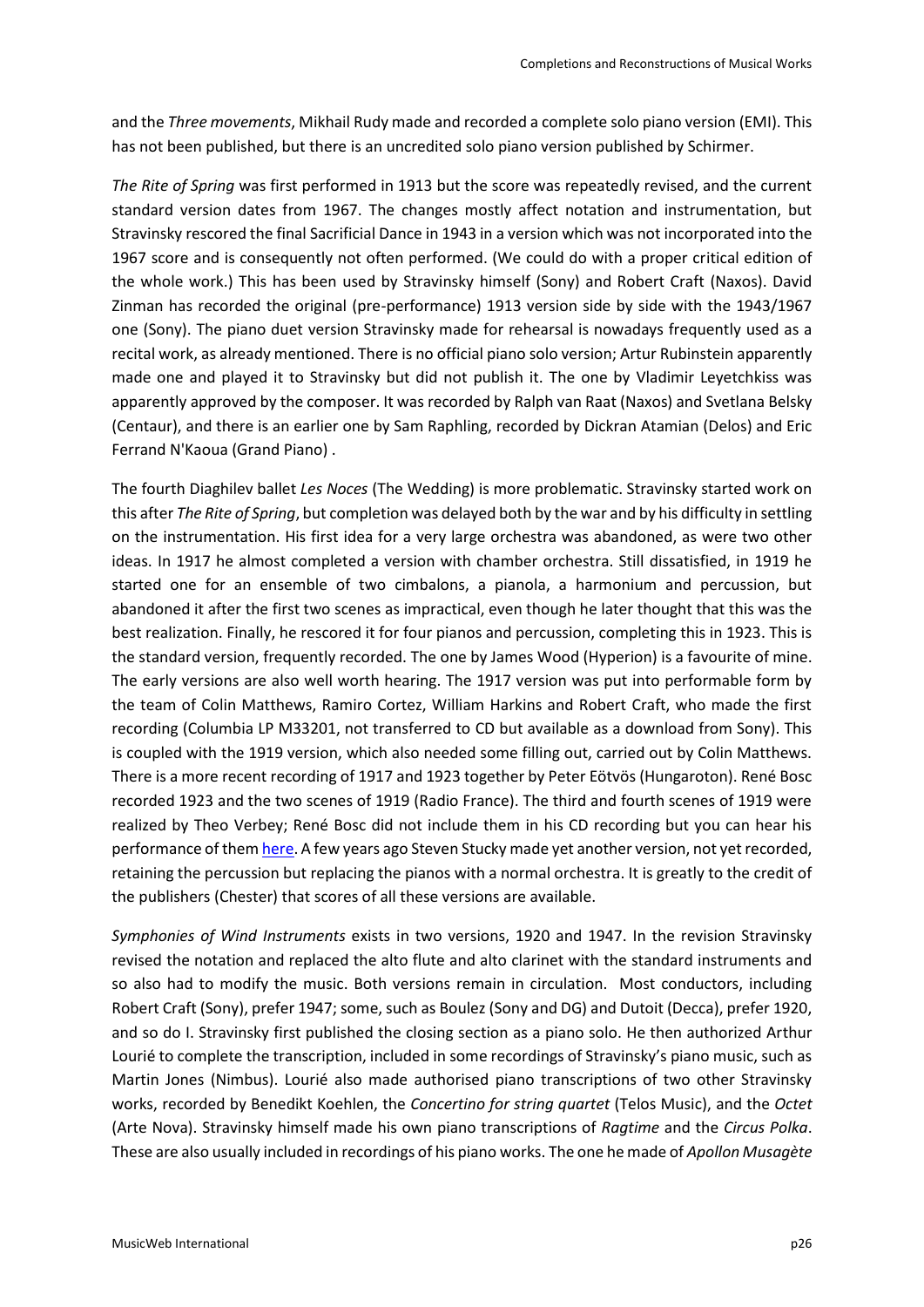is not, and it is really just a rehearsal score, but it has been recorded by Christopher O'Riley (Nonesuch).

Towards the end of his life Stravinsky made sketches for an orchestral work he did not complete. Robert Craft and Stravinsky's widow invited Charles Wuorinen to design a work around these. The result was *A Reliquary for Igor Stravinsky*, recorded by Oliver Knussen (DG).

Prokofiev began work on the opera *Maddalena* in his student years. He completed the piano score and started work on the orchestration but abandoned it when hopes for a performance faded. After his death his widow asked the conductor Edward Downes to complete it. This was recorded by Gennady Rozhdestvensky (Olympia). There is another orchestration, by Sergei Gavrilov, which has been recorded by Kirill Tikhonov (Melodiya).

Prokofiev completed his second piano concerto in 1913. But the score was lost in the Revolution and he reconstructed it from memory in 1923, saying he had completely rewritten it. This is the only score, and it is regularly recorded.

Prokofiev wrote a good deal of incidental music for plays and film music. Most of the incidental music has been gathered together and recorded by Vladimir Jurowski, though the convenient three disc set (Capriccio 7001) does not include *Pique Dame* (Capriccio 67149). The music for *Eugene Onegin* was reassembled and orchestrated by Edward Downes, whose own recording has the spoken parts in English (Chandos). Some of the film music was turned into suites, and *Lieutenant Kijé* and *Alexander Nevsky* are well known in that form. The original film score for *Alexander Nevsky* was first reconstructed by William Brohn and recorded by Yuri Temirkanov (RCA) and again in a new version by Frank Strobel (Capriccio). Several concert versions of *Ivan the Terrible* have been produced. Abram Stasevich's is the most commonly recorded. I particularly recommend the Christopher Palmer version, recorded by Neeme Järvi (Chandos). You can see the complete list [here.](https://en.wikipedia.org/wiki/Ivan_the_Terrible_(Prokofiev))

At his death Prokofiev left his *Cello Concertino* unfinished. It was completed by Rostropovich and orchestrated by Kabalevsky. Rostropovich made the first recording (Warner) since when there have been several others. It was reorchestrated in a lighter manner for chamber orchestra by Vladimir Blok and this version has been recorded by Steven Isserlis (Virgin Classics and BIS) and Alexander Rudin (Naxos).

Shostakovich allowed Rudolf Barshai to arrange some of his string quartets for string orchestra, then called *Chamber Symphonies*, and confirmed his approval by giving them opus numbers in his catalogue. Barshai recorded a collection of them (DG) and a larger one (Brilliant Classics). Misha Rachlevsky made a similar arrangement of String Quartet No. 15, recorded by him (Claves). Shostakovich also approved another version of his String Quartet No. 8, by Abram Stasevich, which added timpani to the string band. This has been recorded by Paavo Järvi (Alpha). There are also some arrangements by others.

Shostakovich wrote music for many films and plays. There are two substantial collections of his film music, by Vassily Sinaisky (Chandos) and by Dmitry Yablonsky (Naxos) as well as single discs, for example from Riccardo Chailly (Decca) and Vladimir Jurowski (Capriccio). His incidental music for plays has not yet been systematically collected, and some of it is lost, but some has appeared, such as that to *Hamlet* (two stage productions, not the same as the film score) and *King Lear* from Mark Elder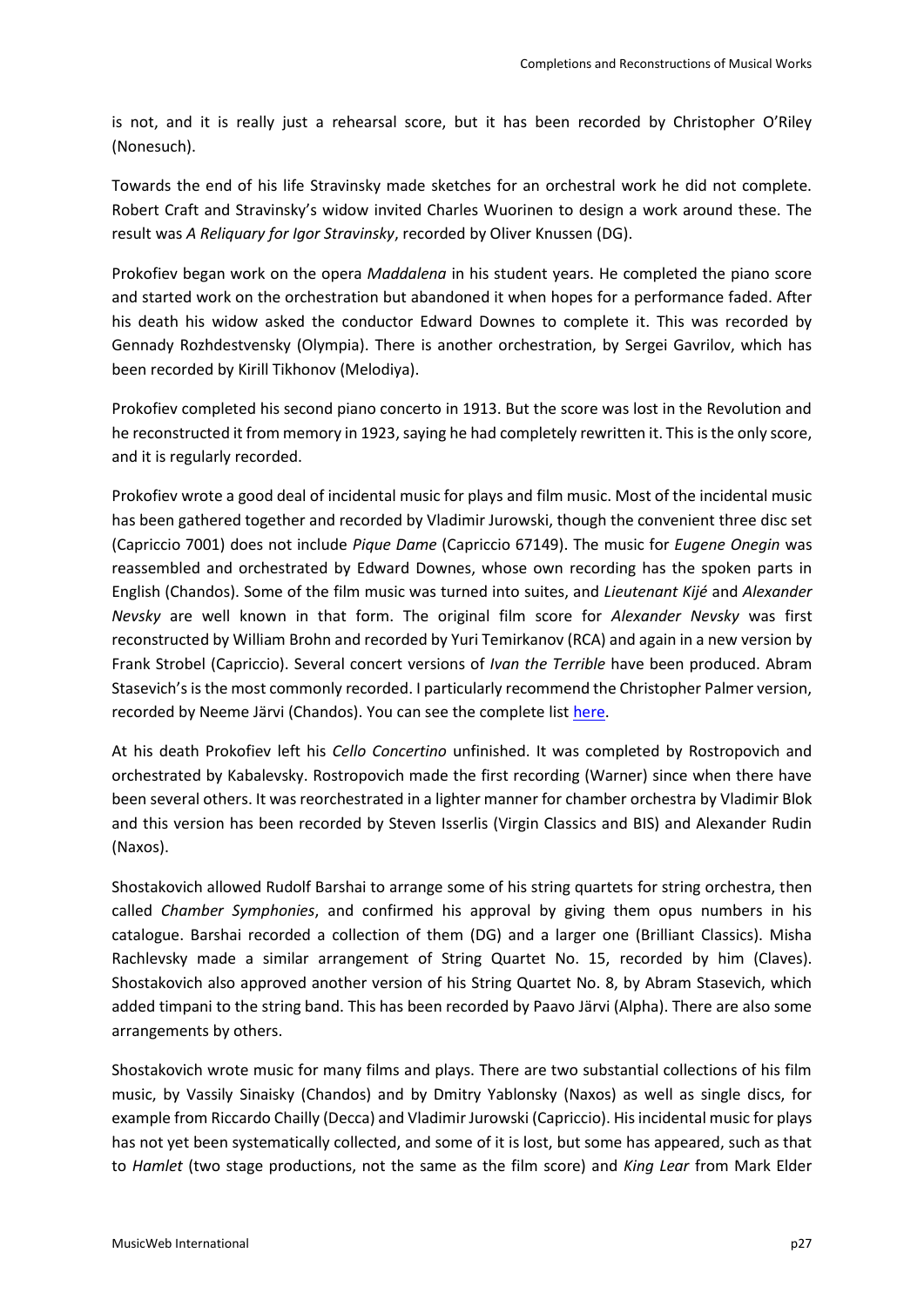(Signum) and there are others by Mark FitzGerald (Naxos). Some of these have involved a good deal of reconstruction.

Shostakovich abandoned immediate plans for further operas after Stalin condemned *Lady Macbeth of Mtsensk*. However, during the Second World War he began an opera using Gogol's play *The Gamblers* as libretto. He completed only the first of three projected acts. This has been recorded by Gennady Rozhdestvensky, coupled with *The Nose* (Melodiya), and by Vasily Petrenko, coupled with Shostakovich's completion and orchestration of the one act opera *Rothschild's Violin* by his pupil Veniamin Fleishman (Avie). *The Gamblers* was completed by Krzysztov Meyer and recorded by Vladimir Jurowski (Capriccio). There are sketches for several other operas. The revised version of *Lady Macbeth*, retitled *Katerina Izmailova* and recorded by Gennady Provatorov (Melodiya), is nowadays usually abandoned in favour of the original version, first recorded by Rostropovich (EMI), who said this was the composer's preference. However, Maxim Shostakovich, the composer's son, apparently planned to use a conflated version, which casts some doubt on this, but his recording was never made.

# **Scandinavia and Eastern Europe**

Grieg's string quartet in G minor is well known. He began a companion, in F major, but completed just the first two movements, leaving only sketches for the rest. Most recordings offering the second quartet include only these two movements. This is also true of Alf Årdal's arrangements for string orchestra under Stephan Barratt-Due (Naxos). After Grieg's death, his friend the composer Julius Röntgen completed the quartet from the sketches. This completion was long neglected until the Raphael Quartet made the first recording (Olympia). Another, much shorter, completion is by Levon Chilingirian, leader of his quartet (Hyperion).

Sibelius's original music for *Karelia* consisted of eleven movements, of which the composer drew on three for the well-known suite. Sibelius destroyed the original score, but it was mostly reconstructed from the surviving parts by Kalevi Kuosa. The missing parts, which were the lower string lines, have been supplied in two different reconstructions: by Kalevi Aho, recorded by Osmo Vänska (BIS-CD 915) and by Jouni Kaipanen, recorded by Tuomas Ollila (Ondine). Aho also orchestrated Sibelius's *1897 Cantata for a university graduation ceremony* from the surviving vocal score, recorded among the choral works in the BIS complete Sibelius edition.

The original version of Sibelius's violin concerto is even more demanding than the revised one. It was unknown until 1991 when the estate permitted a performance and recording by Leonidas Kavakos (BIS). Similarly, the original version of the fifth symphony has been reconstructed from the parts and recorded by Osmar Vänska, together with the first version of *En Saga* (BIS).

But the great mystery with Sibelius is, of course, the eighth symphony. Sibelius said he had completed it 'several times,' but was not satisfied with it and burned his drafts. More recently, sketches were found which might have been for it, and it is also possible he may have reused some of the material in some of the late works he did publish. You can hear a version of the sketches [here.](https://www.youtube.com/watch?v=HmIGn97BXs8) Although completing the symphony has been suggested, it is doubtful whether enough material survives to do so.

Aarre Merikanto was at his best in his modernist period, but it was also his least successful. He suffered from depression, during which he destroyed some scores and mutilated others, tearing out odd pages. Two mutilated scores have been reconstructed by Paavo Heininen, who had been his pupil. These are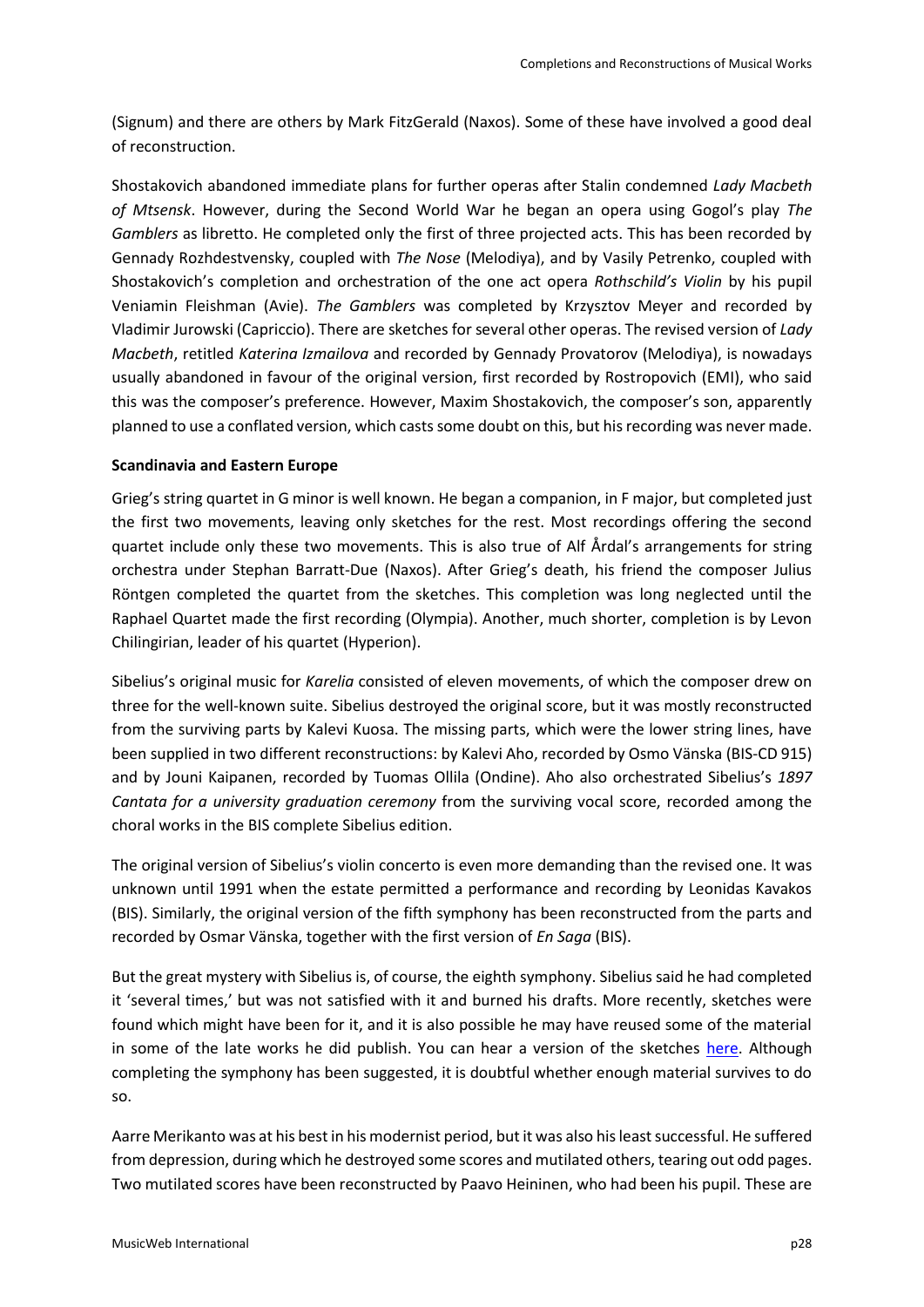Merikanto's boldest work, the *Symphonic Study*, recorded, along with the composer's other most adventurous works, in a valuable disc by Leif Segerstam (Finlandia), and the String Sextet, which has not yet been recorded. The Nonet had to be reconstructed from the parts and has been recorded by Ulf Söderblom (Ondine). The composer Paavo Heininen has also reimagined the third violin concerto, which Merikanto destroyed completely, under the title *Tuuminki* (A Notion), but this has also not as yet been recorded.

Uuno Klami did not complete his projected ballet *Pyörteitä (Whirls).* He split the music he had written for the second act into two suites, which were recorded by Osmo Vänska (BIS CD 656). Later, piano scores of the first two acts were found. Kalevi Aho undertook the orchestration of the first act, which was recorded separately by Vänska (BIS CD 696). The third act was missing; Aho wrote music for that too, and when a projected performance did not materialize, recast it as his *Symphonic Dances*, also recorded by Vänska (BIS CD 1336). You will need all three discs to assemble a complete recording of the ballet, which should be seen as a joint work by both composers. Maybe BIS would be prepared to join them up together in one set.

Kalevi Aho also completed the orchestration of the last work of Einojuhani Rautavaara, his *Two Serenades for violin and orchestra*. We must hope for a recording.

Janáček was dissatisfied with his piano sonata *1. X. 1905*. He took the third movement, a funeral march, from the pianist at the rehearsal and burned it on the spot. He later threw the manuscript of the surviving first two movements into the Vltava river. Fortunately, the pianist Ludmila Tučková, who had played them, had made a copy of them. She revealed it many years later, and Janáček permitted publication. This work is frequently recorded. No one has tried to reconstruct the lost finale. There is an orchestration of the two surviving movements by Reinbert de Leeuw (Alpha) and another by Theo Verbey, which you can hear [here.](http://www.theoverbey.com/web/music_details.aspx?ItemId=144992)

Janáček wrote *The Diary of One who Disappeared* as a cantata for tenor, alto, female voices and piano. However, he also envisaged a stage version, and the score was orchestrated after his death by Ota Zitek and Vaclav Sedláček for this purpose. This has been recorded by Claudio Abbado (DG). There is also a chamber ensemble version by Reinbert de Leeuw (Etcetera).

Many of Janáček's works were first published in versions which did not reflect his wishes, and there has been a long process of cleaning up the scores. Charles Mackerras played a key role in this. In the case of the *Glagolitic Mass*the composer had to simplify some of the writing before the premiere, and further revisions were made before the final version, which became standard. Paul Wingfield reconstructed the original version, whose first recording was by Charles Mackerras (Chandos – Mackerras also recorded the standard version on Supraphon). Tomáš Netopil (Supraphon) reconstructs the 1927 first performance version. There is a review and discussion of the differences [here.](http://www.musicweb-international.com/classrev/2015/Feb/Janacek_glagolitic_SU41502.htm)

Martinů wrote his last opera, *The Greek Passion*, in English, with a view to a production at Covent Garden. However, this London version of 1957 was rejected and he revised and largely rewrote it. This revised version was first produced posthumously, in 1961 in Zürich. Many years later the London version was reconstructed by Aleš Březina in a production which did later come to Covent Garden. Both versions continue in circulation. Mackerras performed both versions but recorded only the Zürich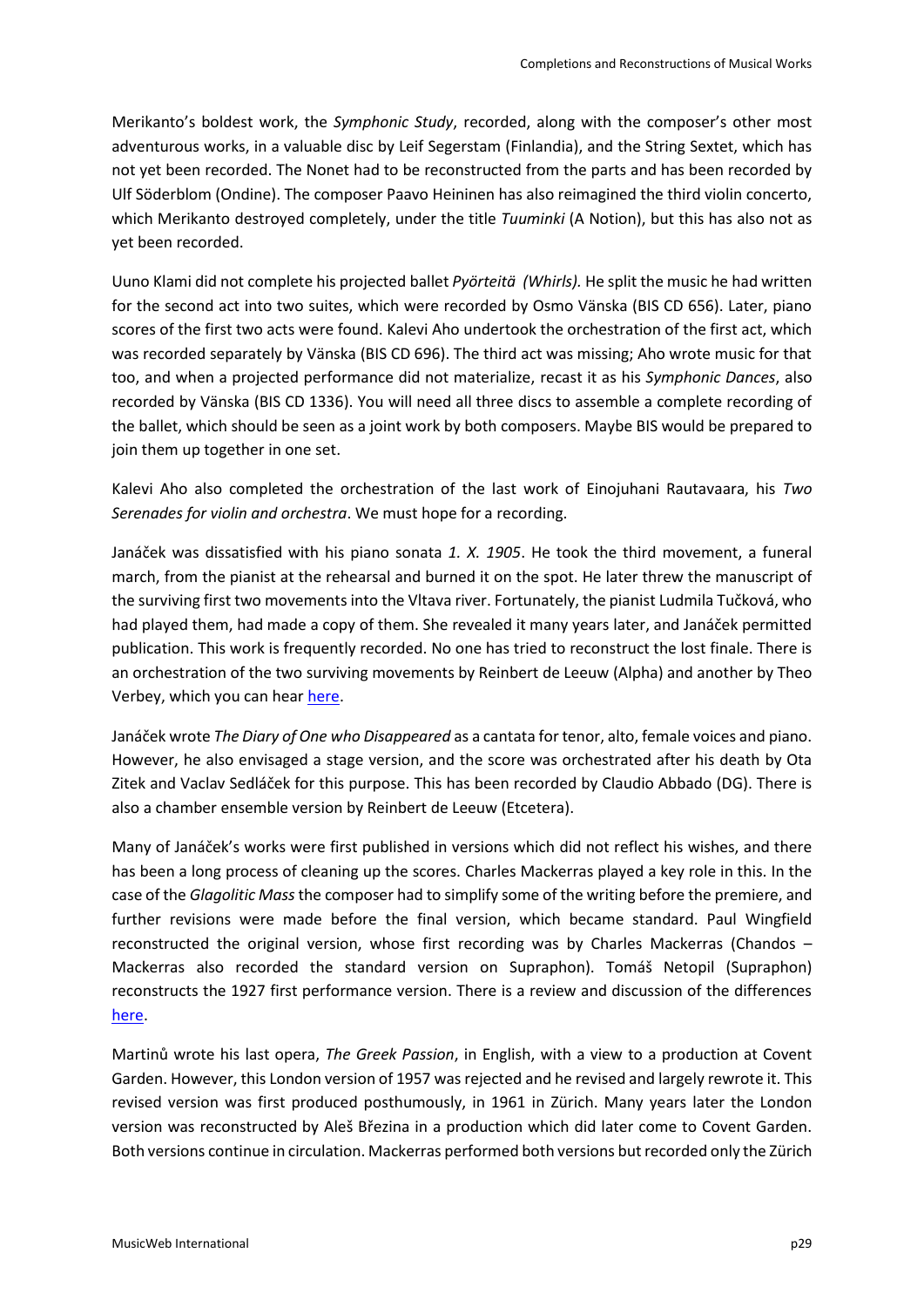one (Supraphon). The London version has been recorded by Ulf Schirmer (Koch Schwann) and (slightly cut) by Dirk Kaftan (Oehms).

Bartók's *Miraculous Mandarin*, his boldest score, is best-known from the Suite, which has about two thirds of the music, but the complete ballet is far preferable, though the requirement of a chorus means it is less often performed. It turns out that about thirty bars had been cut from the previously published score of the ballet version. These were restored by the composer's son Peter Bartók with Nelson Dellamaggiore from manuscript sources and the piano four hands version, with the revised score published in 2000. The first recording to include the extra passage was by David Robertson (Harmonia Mundi) and there is another by Marin Alsop (Naxos).

Bartók left two works unfinished at his death. In the case of the Piano Concerto No. 3 it was only the orchestration of the last seventeen bars which was lacking. This was supplied by Tibor Serly, and the work has joined the repertoire with many recordings, personal favourites being Géza Anda (DG) and Zoltán Kocsis (Philips). The Viola Concerto is a good deal more problematic. Although Bartók had claimed it was nearly complete, in fact he had left only sketches. Again Tibor Serly came to the rescue, but the task this time was much more difficult and his version has been twice revised, by Bartók's son Peter with Nelson Dellamaggiore, who slightly enlarged the orchestra, and again by Csaba Erdélyi. Recordings should say which version they are using, which is usually Serly. The first recording of the Erdelyi version was by himself with Marc Taddei conducting (Concordance). The one by Hong-Mei Xiao conducted by János Kovács (Naxos) contains both the Tibor Serly and the Peter Bartók versions. There is also a transcription for the work for cello, which has been recorded by János Starker (RCA) and Raphael Wallfisch (Nimbus). Although violists have seized on the work as a major addition to their meagre concerto repertoire, I have to say that I have not yet been convinced by any version.

Enescu was a perfectionist and this, together with his life as a travelling virtuoso, meant that he started but did not complete a number of works. Some of these were well advanced. Dates are often uncertain and opus numbers unhelpful. A number of composers and scholars, particularly Pascal Bentoiu, have retrieved several of them and put them into performable shape. Of the Symphony No. 4 Enescu left a complete sketch, but orchestrated only the first and part of the second of the three movements. The remainder was orchestrated by Bentoiu and has been recorded by Peter Ruzicka (CPO777 926). Enescu also left the Symphony No. 5 as a sketch and orchestrated only part of the first of the four movements. Bentoiu orchestrated the remainder and Ruzicka recorded it (CPO 777 823), coupled with the symphonic poem *Isis*, of which Enescu also left only a sketch, which Bentoiu orchestrated. These symphonies are really impressive. Enescu completed one movement and started another of the *Suite chatelaine*. These were put into performable shape and recorded by Remus Georgescu (Marco Polo). Enescu also planned a trilogy of symphonic poems to be called *Voix de la nature*, but wrote only part of the first part and all of the third. The first, *Nuages d'Automne sur les forêts* is coupled by Ruzicka with the fourth symphony. The third is *Vox maris*, which, contrary to some accounts, he did complete and is one of his most powerful orchestral works; it has been recorded by Ion Baciu (Marco Polo) and Cristian Mandeal (Arte Nova), who also has with it another recording of *Nuages d'Automne sur les forêts* under the overall title *Voix de la nature*.

Among concertante works the *Caprice roumain* was completed by Cornel Țăranu and recorded by Sherban Lupu (Electrocord).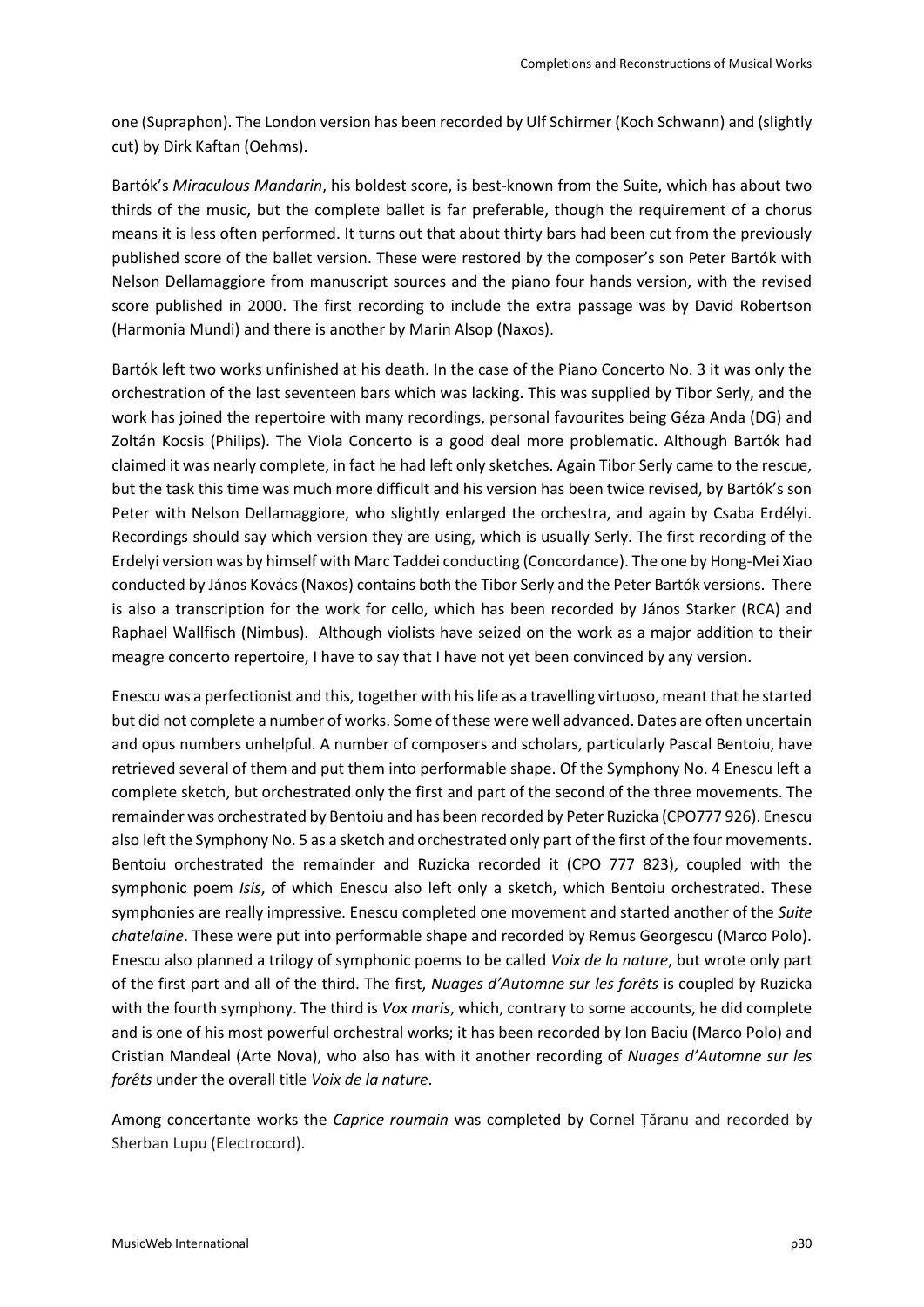Enescu's Piano Trio in A minor was only discovered after his death. It was edited by Hilda Jerea and then again by Bentoiu. This has been recorded several times, for example by Trio Brancusi (Zigzag) and Trio Enescu (Genuin). The version by the Schubert Quartet (Chandos) is based on a fresh study of the manuscript and differs somewhat from Bentoiu.

Enescu wrote a good deal of piano music. Raluca Stirbat (Hänssler) includes a number of early works as well as the published ones. However, no recording can include the second of the three piano sonatas Enescu composed, since, although he said he had it in his head and even gave it the number Op. 24 No. 2, he never wrote it down.

Enescu left a piano score of his cantata *Strigoli* (Ghosts) and an incomplete short score with indications of orchestration. This was edited by Cornel Tăranu and orchestrated by the composer Sabin Păuta and has been recorded by Gabriel Bebeşelea (Capriccio).

Given the problematic nature of so many Enescu works, I perhaps need to say that he did complete his masterpiece, the opera *Oedipe*, which was performed in his lifetime and has been recorded several times, notably by Lawrence Foster (EMI) and Michael Gielen (Naxos). It is also possible that other currently lost works may turn up and be put into performable shape.

# **Germany and Second Viennese School**

Richard Strauss first envisaged the string work which became *Metamorphosen* as a work for elev strings, then for a septet (string sextet plus a double bass). He later expanded it to a work for twentythree strings, in which form it has become well known. The draft of the septet version turned up in 1990 and was turned into a performing edition by Rudolf Leopold in 1991. There is a recording by the Nash Ensemble (Hyperion). This is very convincing; it deserves hearing alongside the sextet version of Schoenberg's *Verklärte Nacht*, with which *Metamorphosen* is often coupled, though in that case the chamber version is the original and the string orchestra version the composer's own later transcription. There is also a piano solo version, made by Gustave Samazeuilh and approved by the composer, which has only recently come to light; it has not yet been recorded.

The *Four Last Songs* were put together and given that title after Strauss's death by Ernest Roth, his friend and publisher. No one is going to change the grouping now, but it is worth noting that, at around the same time that he wrote these songs, Strauss made an orchestral version of his early song *Ruhe, meine Seele* Op. 27 No. 1, and it could have been added to the set before *Im Abendrot*, with which it has affinities. Felicity Lott included it, with the *Four Last Songs* and others in her first disc of Strauss's orchestral songs (Chandos 9054).

As with Liszt, it is hard to draw a firm line between Busoni's transcriptions and arrangements and his own compositions. His *Fantasia after J. S. Bach* draws on three works by Bach for a work of his own. Similarly, his fifth sonatina, the *Sonatina brevis in signo Joannis Sebastiani Magni*, uses material from Bach's *Fantasia and Fugue* BWV 905. There are numerous recordings of both of these, notably by Pöntinen (CPO) and Hamelin (Hyperion). The *Fantasia, Adagio e contains* C Minor Fantasia BWV 906, the Adagio BWV 968 (from the C Major Sonata for unaccompanied violin) and ends with Busoni's completion of the fragmentary C Minor Fugue BWV 906a. This and various other transcriptions and arrangements are in Holger Groschopp's set (Capriccio). The largest work of this kind is the *Fantasia Contrappuntistica*, which began as a completion of *Contrapunctus 14*, the final fugue from the Bach's *Art of Fugue*, already discussed above. Busoni adopted Bernard Ziehn's combination of its three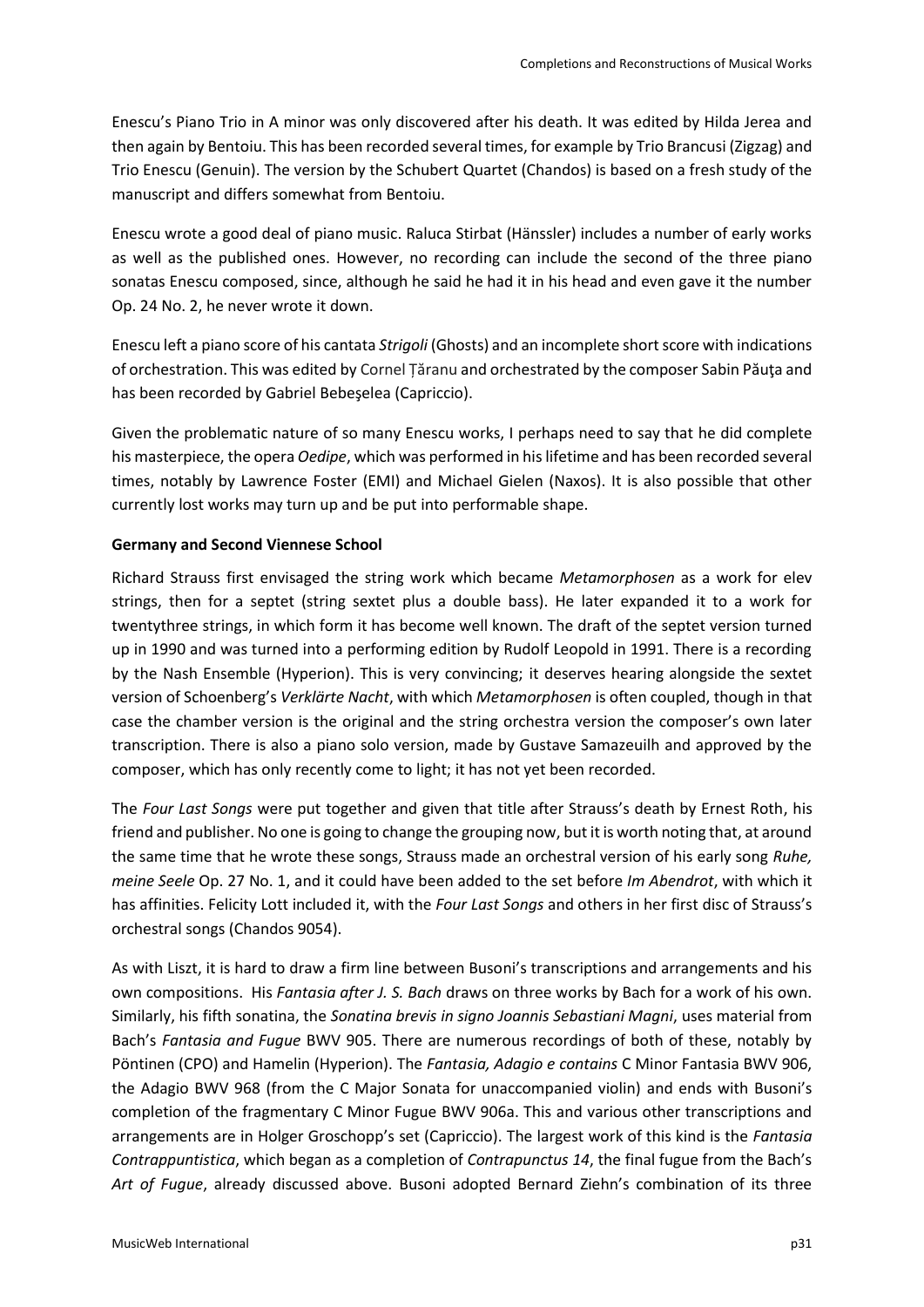themes with the motto theme of the whole work but added a great of new material, some of it taken from other parts of the *Art of Fugue* and some of it his own. There are four versions of this work in all. The first, called *Grosse Fuge*, has been recorded by Holger Groschopp (Capriccio); the second, called *Fantasia Contrappuntistica* and subtitled *edizione definitiva* (but it was not to prove so) by numerous pianists such as Hamish Milne (Hyperion) but few, who include John Ogdon (Altarus) and Carlo Grante (Music and Arts), include the important passage Busoni relegated to an Appendix; the third the *Fantasia Contrappuntistica edizione minore* by Wolf Harden in volume 11 of his complete Busoni series (Naxos 8.573982); and the fourth, a version for two pianos, by Alan Schiller and John Humphreys (Naxos) and by Andras Schiff and Peter Serkin (ECM). These versions all differ and the pianist, composer and Busoni scholar Larry Sitsky proposed and performed a fifth, combining the best of all of them (details in his book on Busoni's piano music). However, this has not yet been recorded – it deserves to be. Busoni also wanted to orchestrate the work, but did not live to do so; there are orchestral versions by Sitsky, Antony Beaumont, Ira Levin and others, yet to be recorded.

Busoni's 'concert interpretation' of Schoenberg's piano piece Op. 11 No. 2 is in effect his idea of how Schoenberg should have composed it, so as it were a reconstruction after the event. Schoenberg was horrified. It has been recorded by Liska on a disc of Schoenberg arrangements (Capriccio) and by Holger Groschopp (Capriccio).

Busoni's last and greatest work, the opera *Doktor Faust*, he left unfinished, with both the scene in which Helen of Troy dances and the closing scene uncomposed. For many years, a stop-gap completion by Philipp Jarnach was used. Leitner's recording (DG) has this but is cut. However, in the 1980s the conductor and musicologist Antony Beaumont found Busoni's plans for the missing scenes, which drew on works he had already composed, and so was able to complete them. The resulting completed version has had several stage productions. Kent Nagano (Erato) is uncut and provides both the Jarnach and the Beaumont completions. Tomáš Netopil (Oehms) provides neither. More recently Larry Sitsky has also made a completion but this has yet to be recorded.

Schoenberg tended to be a fast worker, and, if he was interrupted while working on a composition, was often unable to pick up the threads to finish it. Among his many unfinished works and fragments are *Ein Stelldichein*, a work for chamber ensemble, which might have been a companion to *Verklärte Nacht*. It was supplemented and completed by Friedrich Cerha and recorded by Michael Lessky (Gramola). Similarly the third of his *Three Pieces for Chamber Orchestra* was left unfinished, as was his late *Modern Psalm*; both were recorded by Pierre Boulez (Sony). He was, however, able to complete his Second Chamber Symphony many years after he had started it. The numerous recordings include the Orpheus Chamber Orchestra (DG) and John Mauceri (Decca).

Despite his objections to what Busoni had done to his piano piece, Schoenberg was not averse to rehandling works by other composers. As well as his orchestrations of Bach and Brahms, he also revised two baroque works in ways which go beyond reconstruction to actual recomposition. First there was a Cello Concerto, after one by Matthias Georg Monn, and then a String Quartet Concerto, after Handel's Concerto Grosso in B flat Op. 6 No. 7. There is a convenient coupling of both of them from Jun Märkl (MDR Klassik).

Two large and important works were left unfinished. Work on the large-scale choral and orchestral work *Die Jakobsleiter* was interrupted by military service and never resumed. Schoenberg left a short score of the first part and the symphonic interlude which would have preceded the uncomposed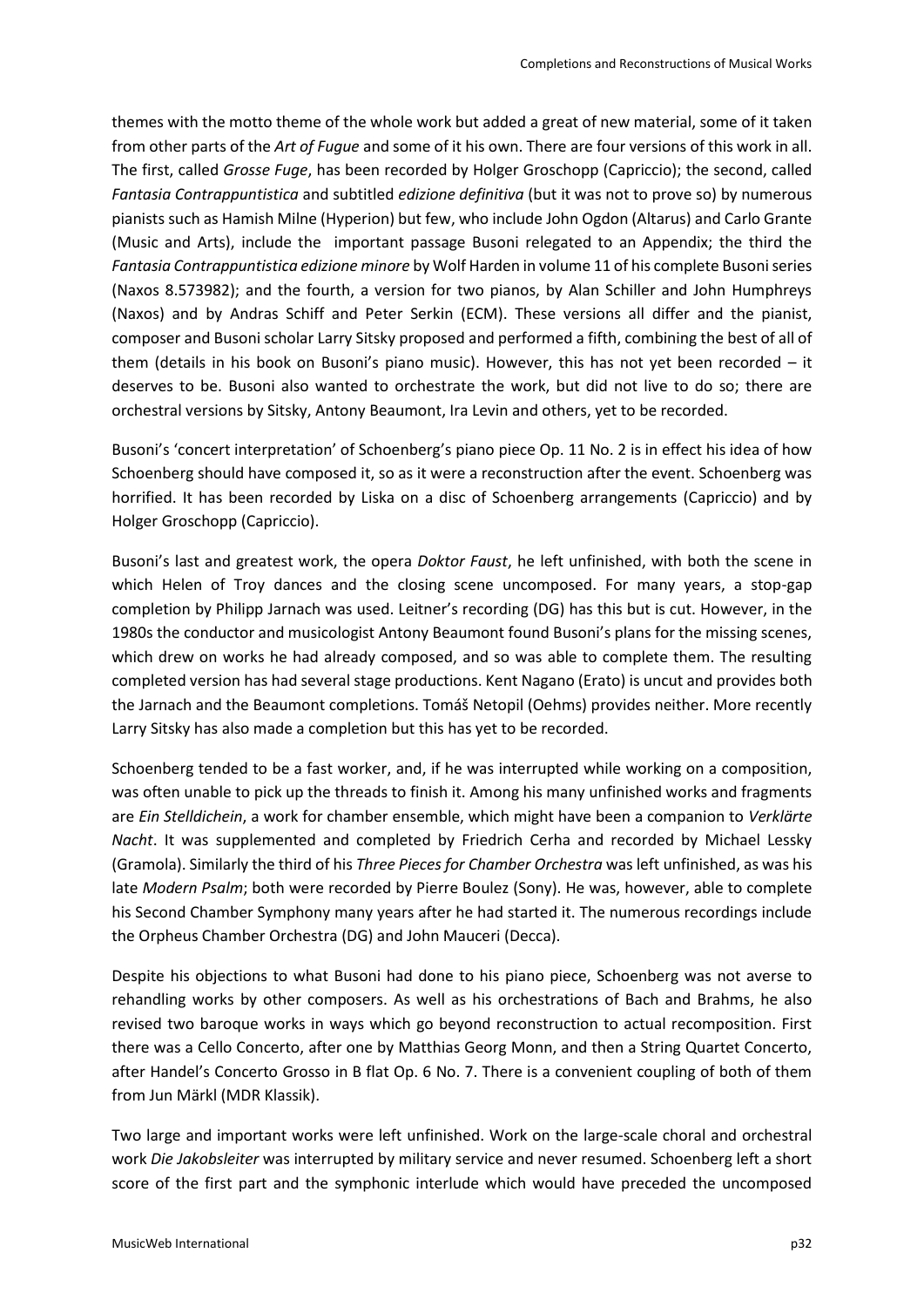second part. Together these last about three quarters of an hour. After the composer's death Winfried Zillig orchestrated the draft, and revealed the work as one of great power and beauty. It has been several times recorded, notably by Pierre Boulez (Sony), Michael Gielen (Hänssler) and Kent Nagano (Harmonia Mundi).

Of Schoenberg's last opera, *Moses and Aron*, he left us the first two acts fully completed and scored. At the end of the second act Moses laments his inability to convey his vision of God effectively because of his lack of eloquence. Of the short third act Schoenberg left only the libretto. In this last act Moses confronts Aron, who falls dead. Most people, including myself, have found the two completed acts entirely satisfying in themselves, contrary to my usual approach in this article. There are numerous recordings, notably Michael Gielen (Philips) and Pierre Boulez (Sony and DG). Zoltán Kocsis made a musical setting of the third act. This has not yet been commercially recorded but you can hear it [here.](https://www.youtube.com/watch?v=5nD36ZpRyKU) (Alternatively, listen to Alexander Goehr's impressive cantata, *The Death of Moses*, close in feeling to Schoenberg (Unicorn-Kanchana).)

Berg gave a copy of the score of his second string quartet, the *Lyric Suite*, to his secret love, Hanna Fuchs-Robettin. In 1977 the composer and Berg scholar George Perle examined it and found that it contained a secret programme which included a vocal line for the finale, written in shorthand. He reconstructed this and argued that Berg really intended it to be performed. (Schoenberg had previously included a voice in his own second string quartet.) This is debatable, but some recordings now include it. The first to do so was the Kronos Quartet (Nonesuch) and they have been followed by the Quatuor Diotima (Naïve) and the Petersen Quartet (Phoenix). The Emerson quartet (Decca) include both the published and the reconstructed versions, which is perhaps the best arrangement.

Berg completed the short score of his opera *Lulu* but broke off the orchestration in the third act to write his violin concerto and died before returning to the opera. (He had already orchestrated the closing scene for his *Lulu-Suite*.) His widow Helene approached several composers to complete the orchestration but all refused. She then turned against the work and tried to suppress knowledge of the third act. For many years the work was performed as a torso, and early recordings were of this version. Eventually Berg's publishers commissioned Friedrich Cerha to complete the orchestration, but this was withheld until after Helene Berg's death. The first performance of the completed version was in 1979 under Pierre Boulez, who made the first recording (DG). It is now frequently performed and recorded.

Webern left no incomplete works but a good deal of juvenilia which preceded his *Passacaglia*, his official Op. 1. Pierre Boulez included them, not in his first Webern set (Sony), which contains only the published works, but in his second (DG). The best known of these are the orchestral tone poem *Im Sommerwind* and the string quartet movement *Langsamer Satz*. These have each had several other recordings, for example Riccardo Chailly (Decca) and Giuseppe Sinopoli (Warner) for the tone poem, and the Schoenberg Quartet (Chandos) and the Quatuor Diotima (Naïve) for the quartet.

Zemlinsky had an early success with the tone-poem *Die Seejungfrau* but later effectively withdrew it, giving the score of the first movement to a friend, while that for the second and third movements went with him to the USA. They were not reunited until 1984. The first recording was by Riccardo Chailly (Decca). That by John Storgårds (Ondine) includes an extra passage cut by the composer and recovered by Antony Beaumont, whose own recording (Chandos) is of the standard version.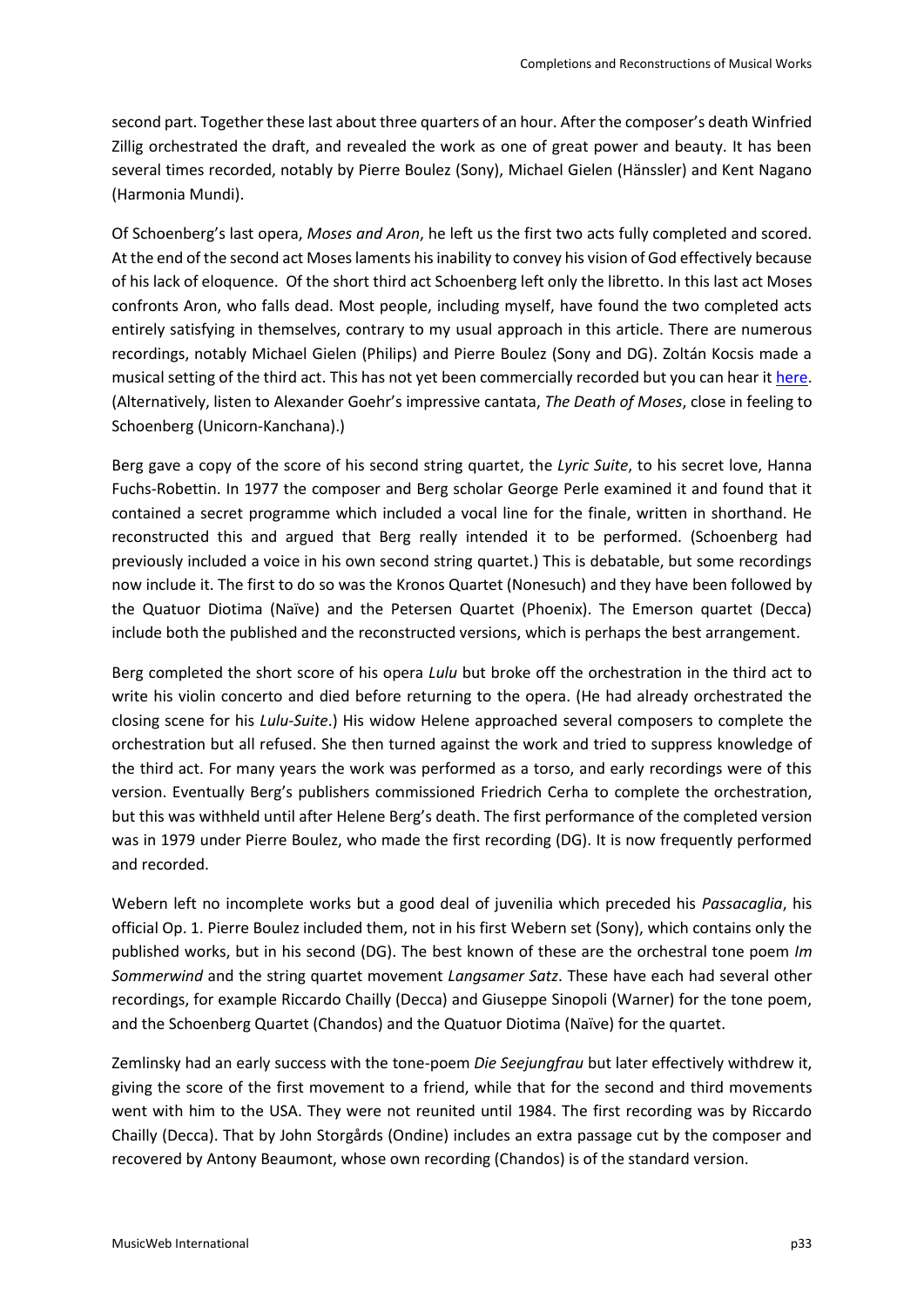Zemlinsky wrote a number of orchestral songs, but of a projected cycle drafted in 1900-1 only two songs survive, and these in short score. They were orchestrated by Antony Beaumont for James Conlon's complete set of the orchestral songs (EMI).

His last opera, *Der König Kandaules*, he completed in a rather confused short score but had orchestrated only part of the first act. The remainder was edited and orchestrated by Antony Beaumont and has had several productions. There are recordings by Gerd Albrecht (Capriccio) and Kent Nagano (Andante).

Schreker wrote numerous operas but also for many years planned one that was never to be completed. This was *Memnon*. Instead, he used the materials in *Prelude to a Large Opera*, a very largescale concert overture (not to be confused with *Prelude to a Drama*, which is the overture to *Die Gezeichneten*), and this has been recorded, for example by James Conlon (EMI), Vassily Sinaisky (Chandos) and Lawrence Renes (BIS).

Korngold wrote film scores as well as concert music, and in the general revival of interest in his work, these have also been recorded. Like most film scores, they need some editorial work. There have been a number of recordings, with several by William T. Stromberg (Naxos) and Rumon Gamba (Chandos) and I shall mention two more: *Between two worlds* (Decca) and *Previn conducts Korngold* (DG).

Hindemith completed his first string quartet in 1915 and listed it as his Opus 2. It was performed once but remained unpublished in his lifetime and was for long thought lost. The six later quartets were therefore assigned numbers 1 to 6 by the publishers. However, the early quartet eventually turned up and, since the composer had given it an opus number, was added to the canon, with the numbering of all the later quartets moved on by one. This has caused confusion. Older cycles, such as that by the Kocian (Praga Digitals) have only the six long-standing ones, while newer ones such as the Juilliard (Wergo) and the Amar (Naxos) have all seven.

Kurt Weill was a *bête noire* of the Nazis. When he fled Germany he had to leave some of his scores behind, and to the end of his life thought they had been lost. What survived was sometimes in considerable disarray and it is taking a long time to produce authoritative scores. The series of Weill recordings on Capriccio is invaluable. Meirion Bowen rescored his early stage work, the children's pantomime *Zaubernacht* from the piano draft and this was recorded (Capriccio). However, Weill's own score then turned up which, of course, replaced it, and has itself now been recorded (CPO). *Royal Palace* was not so fortunate, and had to be reconstructed from the piano score by Gunther Schuller and Noam Sheriff; it has been recorded by Andrew Davis (Capriccio). Fortunately, the scores of *Aufstieg und Fall der Stadt Mahagonny* and *Die Bürgschaft* had been hidden, were recovered and have been recorded, by Jan Latham-König (Capriccio) and Julius Rudel (EMI) respectively. *Mahagonny* has had numerous productions. Weill did not carry out the orchestration of his operetta *Der Kuhhandel* (A kingdom for a cow) and this was done by Lys Symonette; excerpts have been recorded by Jan Latham König (Capriccio) and the complete work by Christoph Eberle (Phoenix Edition DVD). His enormous Biblical pageant *Der Weg der Verheissung* was reconstructed with the help of Noam Sheriff and John Mauceri. There are partial recordings (in English, not the original German), as *The Eternal Road* by Gerard Schwarz (Naxos) and a longer one as *The Road of Promise* by Ted Sperling (Navona Records).

Hanns Eisler did not complete his *Leipzig Symphony*, based on his film scores. This has been done by Thilo Medek and recorded by Bruns (Capriccio).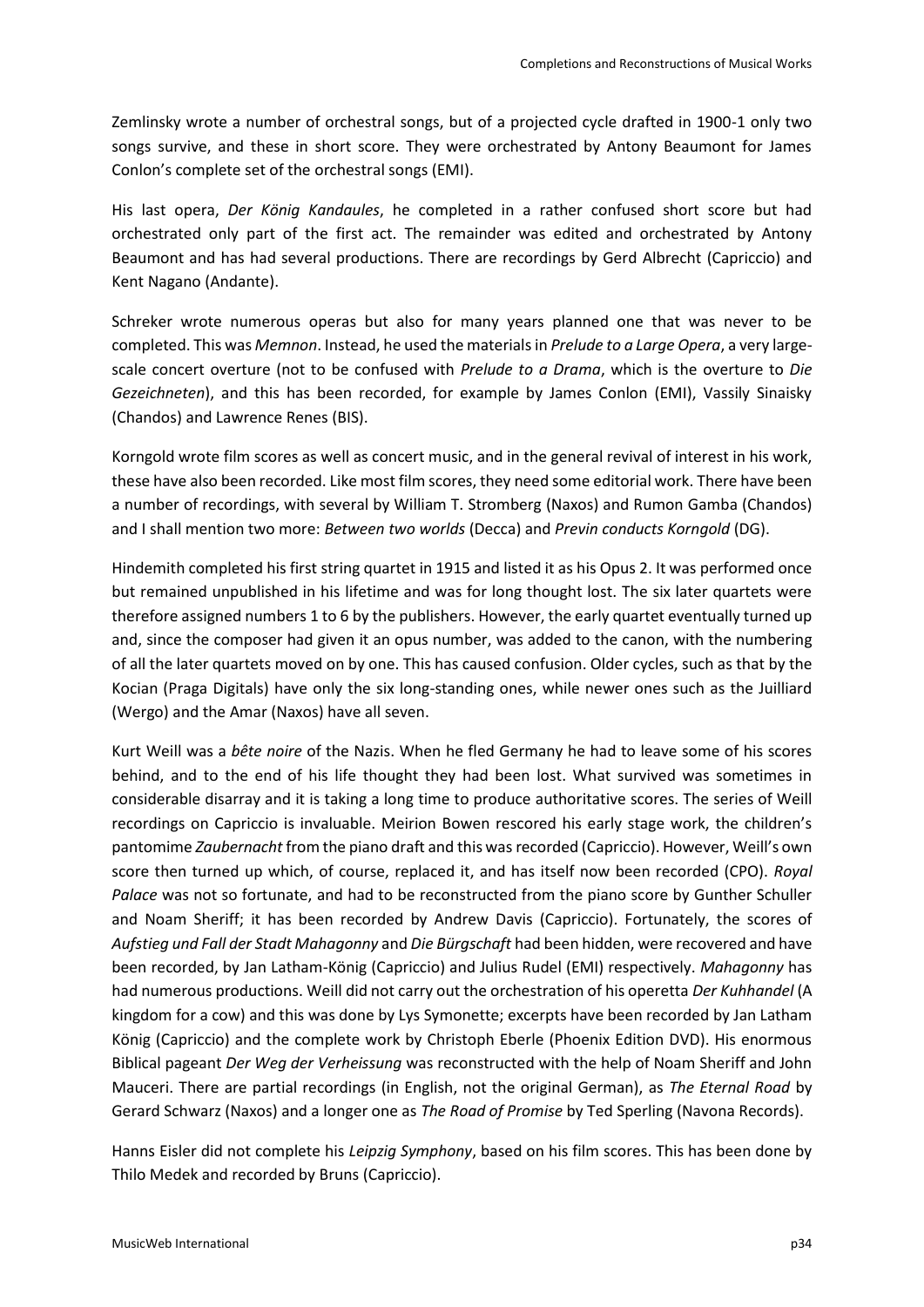The Jewish composers imprisoned in the show camp or ghetto of Terezín (Theresienstadt) managed to continue composing, though generally on a small scale. The recovery and performance of some of their works is a story in itself; obviously a good deal of editorial work was needed. Of actual reconstructions I should mention Viktor Ullmann's two symphonies and his overture *Don Quixote tanzt Fandango*, orchestrated by Bernhard Wulff from his piano sonatas Nos. 5 and 7 and a short score (Capriccio). His opera *Der Kaiser von Atlantis* was worked over by several people, with the version with expanded orchestra by Ingo Schultz becoming standard and recorded by Lothar Zagrosek (Decca). The original orchestration is used in the rival version from Alexander Drčar (Studio Matouš). Pavel Haas's unfinished symphony was orchestrated from sketches by Zdenĕk Zouhar and has been recorded by Israel Yinon, a great champion of these composers (Koch Schwann). Gideon Klein's *Partita*, arranged from his string trio by Vojtèch Saudek, has been recorded by Christoph Eschenbach (Ondine). You can read more about these composer[s here.](http://holocaustmusic.ort.org/places/theresienstadt/)

### **Spain**

Albéniz completed his masterpiece, the piano suite *Iberia*, shortly before his death. An orchestral version was begun by Enrique Fernández Arbós, completed by Carlos Surinach and recorded by Jesús López-Cobos (Telarc). Albéniz left two piano works unfinished. One was *Azulejos*, which was completed by Granados and has been recorded by Alicia de Larrocha (EMI) and Miguel Baselga (BIS); the other was *Navarra*, which was intended for *Iberia* but rejected by the composer. Déodat de Séverac supplied a short completion, which is what is usually played. There is also one by Pilar Bayona, recorded by Baselga (BIS) and William Bolcom made a fuller one, using Albéniz's own material. This has been recorded by Marc-André Hamelin (Hyperion).

Granados himself left an unfinished violin sonata at his death. This would have been an impressive work. Two movements are complete and there are the beginnings only of two more. As far as I know, no one has yet attempted to complete the work; what there is has been recorded by members of the Trio Rodin (Aevea).

Falla's *El Amor Brujo* was first performed in 1915 as a work for voice and chamber orchestra, but was unsuccessful in this version. The composer revised the work, reducing its length, scoring it for a standard symphony orchestra and leaving only three vocal numbers. This is the standard version, frequently recorded. The original version was reconstructed by Antonio Gallego in 1986 and has been recorded by Josep Pons (Harmonia Mundi), Angel Gil-Ordóñez (Naxos) and J. F. Heisser (Mirare).

In his later years Falla worked on a large scale work, first envisaged as a cantata, then as an opera, with the title *Atlántida.* He never finished it and after his death Ernesto Halffter undertook to complete it, his version being itself several times revised. There is a recording by Edmon Colomer (Auvidis Valois).

# **England**

In his last years Elgar worked on several projects which he did not complete. The most important was the third symphony, for which he left many sketches, some of which were published. The estate decided to commission a completion, and this was undertaken by Anthony Payne, who carefully described his work as 'the sketches for symphony no. 3 elaborated by Anthony Payne.' As with the earlier case of Mahler's tenth symphony, this has been treated as a distinction without a difference, and the resulting work has been well accepted. The first recording was by Andrew Davis (NMCD053),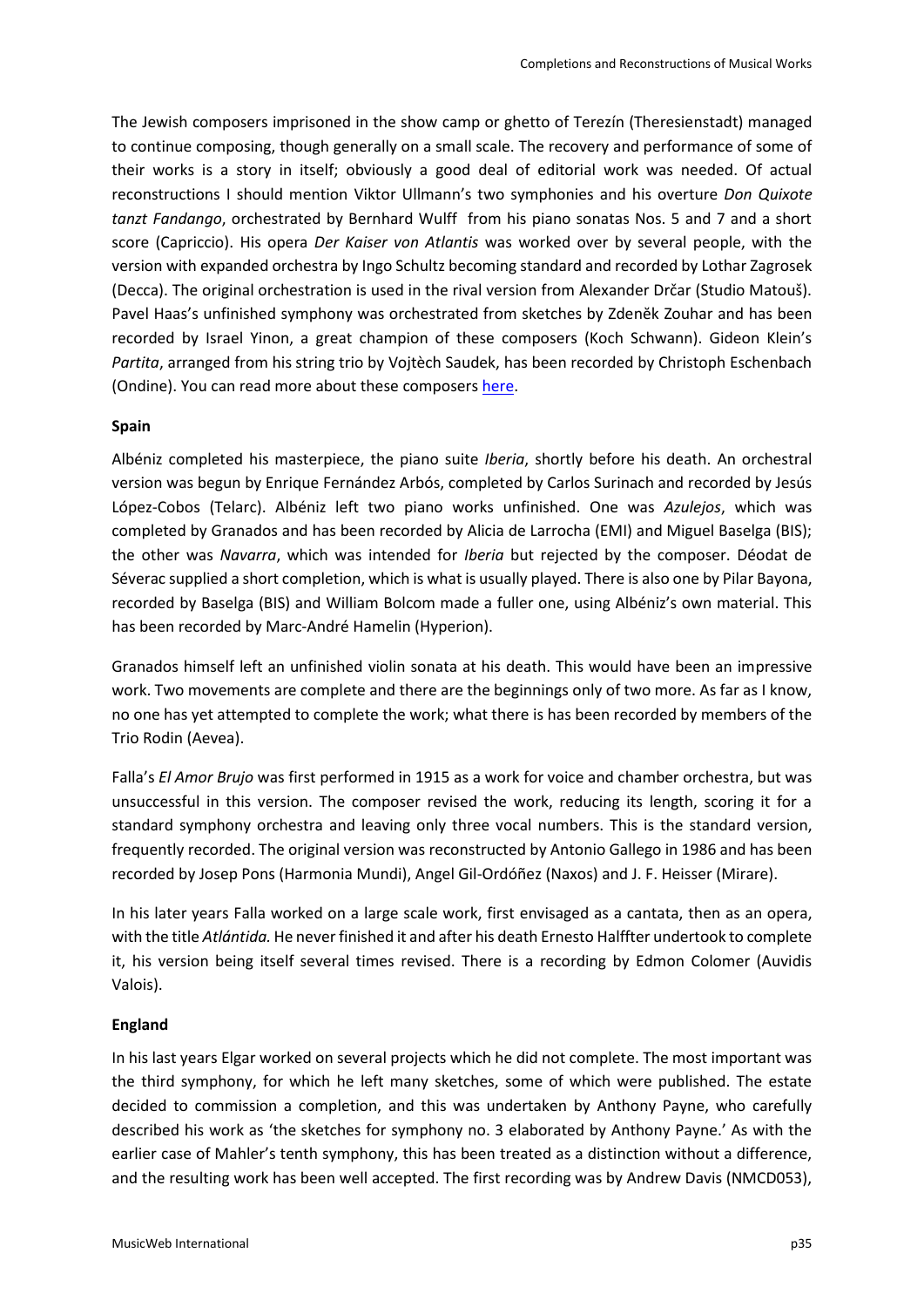since when there have been several others. There is also, as with Deryck Cooke's work on Mahler, a separate CD in which Payne describes his work (NMCD052), and also a book by him. Payne also completed a sixth *Pomp and Circumstance* march from Elgar's sketches, recorded by Richard Hickox (Chandos) and Tadaaki Otaka (Signum).

Elgar worked on his piano concerto sporadically over many years. He left many sketches and a short score of the slow movement, which was orchestrated by Percy M. Young and recorded by Margaret Fingerhut with Douglas Bostock conducting (Classico CLASS CD 334). Robin Walker realized the sketches to make a complete work, and this has been recorded by David Owen Norris with David Lloyd Jones conducting (Dutton Epoch CDLX7148). The Classico disc also includes the suite Percy Young made from Elgar's sketches for an opera, *The Spanish Lady*.

In recent years a number of early works by Vaughan Williams, which had been suppressed or withdrawn, have been released, some of which have involved completion by other hands. The very early *Fantasy for piano and orchestra* has been recorded by Mark Bebbington with George Vass conducting (Somm). *The Solent, Harnham Down* and *Burley Heath* have been recorded by Paul Daniel (Albion), and the first two by Rumon Gamba (Chandos). Martyn Brabbins has recorded a clutch of unknown Vaughan Williams, realized by contemporary composers, under the title *Discoveries*(Albion). (Albion records is devoted to recording rare and unknown Vaughan Williams.) Otherwise, the conductor Martin Yates and Dutton records have led the way. They have recorded *Heroic Elegy & Triumphal Epilogue*, *Serenade in A minor* and *Bucolic Suite*, which the composer completed but did not publish. On another Dutton disc is *The Blue Bird*, orchestrated by Yates himself along with all three *Norfolk Rhapsodies*. The first has long been familiar, but the second and third were withdrawn and the scores of part of the second and all of the third are missing. Stephen Hogger supplied the missing pages of the second, while David Matthews reconstructed the third from the surviving description of it, retitled as *Norfolk March*.

The *London Symphony* was premiered just before the outbreak of the first World War, and the score was sent to Germany and lost. It was reconstructed from the orchestral parts. It was twice revised, largely by way of cuts, before the first published version of 1920, which was recorded a few times in the days of 78s. It was revised again with further cuts before the final version of 1936. This is the standard version, with many recordings; my favourites are Vernon Handley and Bernard Haitink (both EMI). However, in recent years a recording of 1914 has been made by Richard Hickox (Chandos) and of 1920 by both Martin Yates (Dutton) and Martyn Brabbins (Hyperion). Those who care for the work should hear these.

Yates also orchestrated and recorded the orchestral suite from the opera *Sir John in Love*, titled *Fat Knight*, and made an orchestral version of the brass band overture *Henry V*. Among later works, *Dark Pastoral*, intended as the slow movement of a Cello Concerto, was completed and orchestrated by David Matthews, recorded on another of the Dutton discs.

Vaughan Williams wrote music for eight films, and this has been gathered on a set of three discs under Rumon Gamba (Chandos). However, the most important, that for *Scott of the Antarctic*, is now available in a fuller version from Yates (Dutton). This includes music not only not drawn on for the *Sinfonia Antartica* but also some which was not even used in the film. Vaughan Williams also wrote incidental music for plays, including radio plays. The overture and suite he made of the music for Aristophanes's *The Wasps* are well known, but the complete score has been edited by Igor Kennaway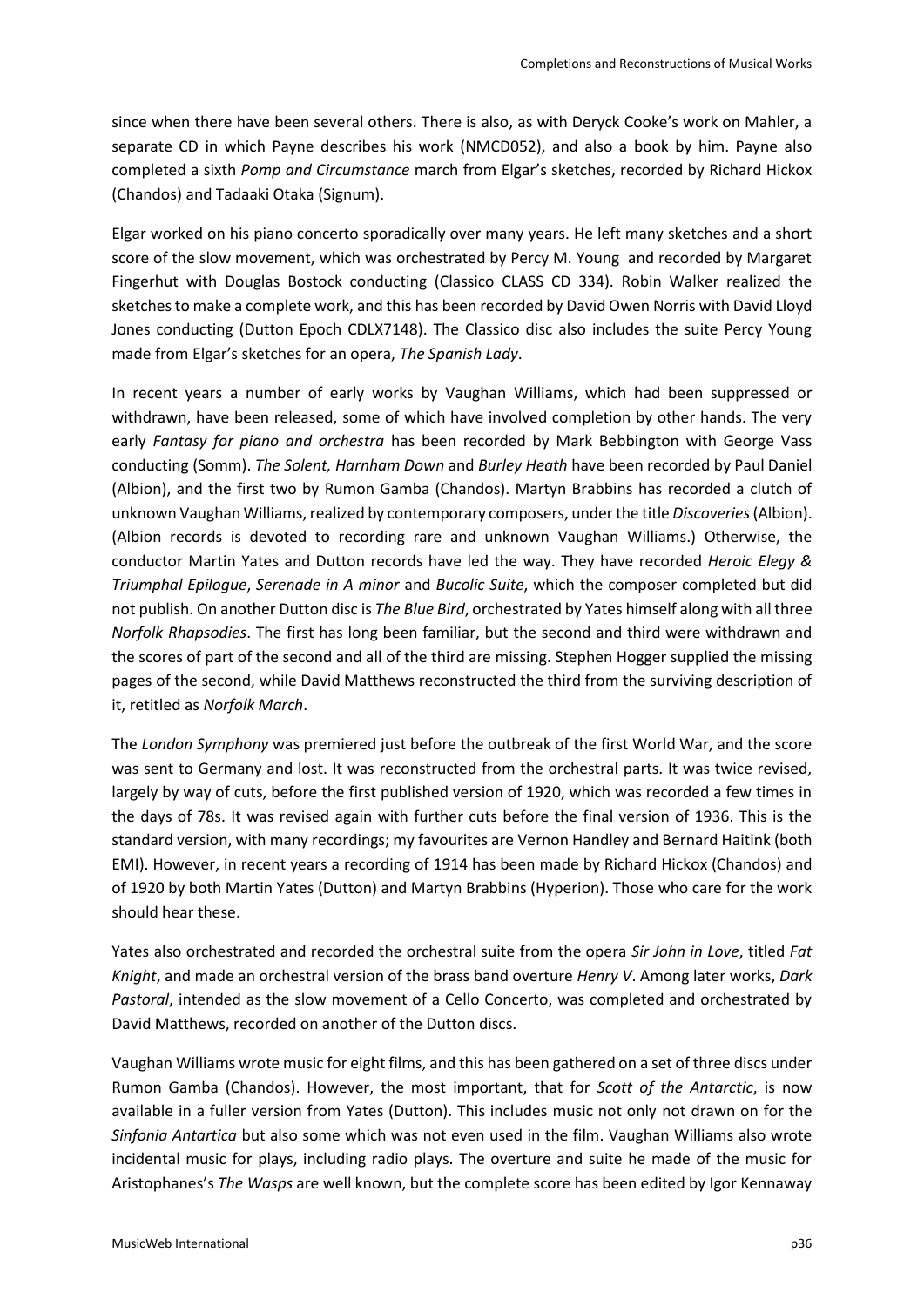and David Pountney and recorded by Mark Elder (Hallé). Some of his other incidental music has been recovered, such as that for three plays by Euripides by Alan Tongue (Albion) and for Shakespeare's *Richard II*, which was never used, recorded by Yates (Dutton).

Vaughan Williams's intended *magnum opus*, the opera *Pilgrim's Progress*, had a long and complicated gestation. The first part to be completed, *The Shepherds of the Delectable Mountains*, of 1922, recorded by Matthew Best (Hyperion), became the penultimate scene of the opera. In 1943 there was a broadcast using music the composer had drafted for the opera. The original broadcast has been issued (Albion) and an adaptation by Christopher Palmer has been recorded also by Best with the title *The Pilgrim's Progress: A Bunyan Sequence* (Hyperion). Vaughan Williams also drew on some of its themes in his fifth symphony, of 1943, thinking he might never complete the opera. However, it finally appeared in 1951; there are three recordings: Adrian Boult (EMI), Igor Kennaway (RNCM PP1-2 DDD) and Richard Hickox (Chandos).

Both Holst and Bridge planned symphonies which they were not able to complete. Holst left only a *Scherzo*, recorded by Adrian Boult (Lyrita) and Andrew Davis (Chandos) and Bridge only an *Allegro moderato*, which was realized by Colin Matthews and recorded by Nicholas Braithwaite (Lyrita) and Richard Hickox (Chandos).

John Ireland wrote music for a film, *The Overlanders*, which, after his death, was made into a suite by Charles Mackerras. Geoffrey Bush arranged *A Downland Suite* and *Julius Caesar* for orchestra from the original brass band versions. They have both been recorded by Adrian Boult (Lyrita). All three have also been recorded by Martin Yates (Dutton), who uses his new orchestration of *A Downland Suite*. Graham Parlett arranged a number of Ireland works for string orchestra, recorded by David Curtis (Naxos)

As well as his canonical seven symphonies and the unnumbered early symphony *Spring Fire*, Arnold Bax completed an even earlier Symphony in F in piano score, but he never orchestrated it. Martin Yates has orchestrated and recorded this (Dutton). Bax's numbered first symphony originated as a piano sonata in E flat, which came between his second and third numbered sonatas, before he realised it would work better as a symphony, for which he wrote a different slow movement. He never published the sonata, which was forgotten until the 1980s and required a fair amount of editorial work. It has now been recorded three times: by John McCabe (Continuum), Michael Endres as part of a complete Bax sonata cycle (Oehms) and Mark Bebbington (Somm).

Bax composed a number of orchestral songs, some of which have been lost. A group of those which survive have been recorded by Martyn Hill (Chandos); this includes *Glamour*, orchestrated by Rodney Newton from the piano score.

Otherwise, the person who has done most to rescue lost or forgotten Bax works is Graham Parlett. He has orchestrated works such as *On the Seashore*, *Red Autumn*, *Nocturne* (all Chandos) and the *Symphonic Serenade* (Dutton), as well as compiling the standard catalogue of Bax's works. With so much of Bax out of print or unpublished there is a real need for a proper complete edition, though I suppose nothing will happen until he is out of copyright.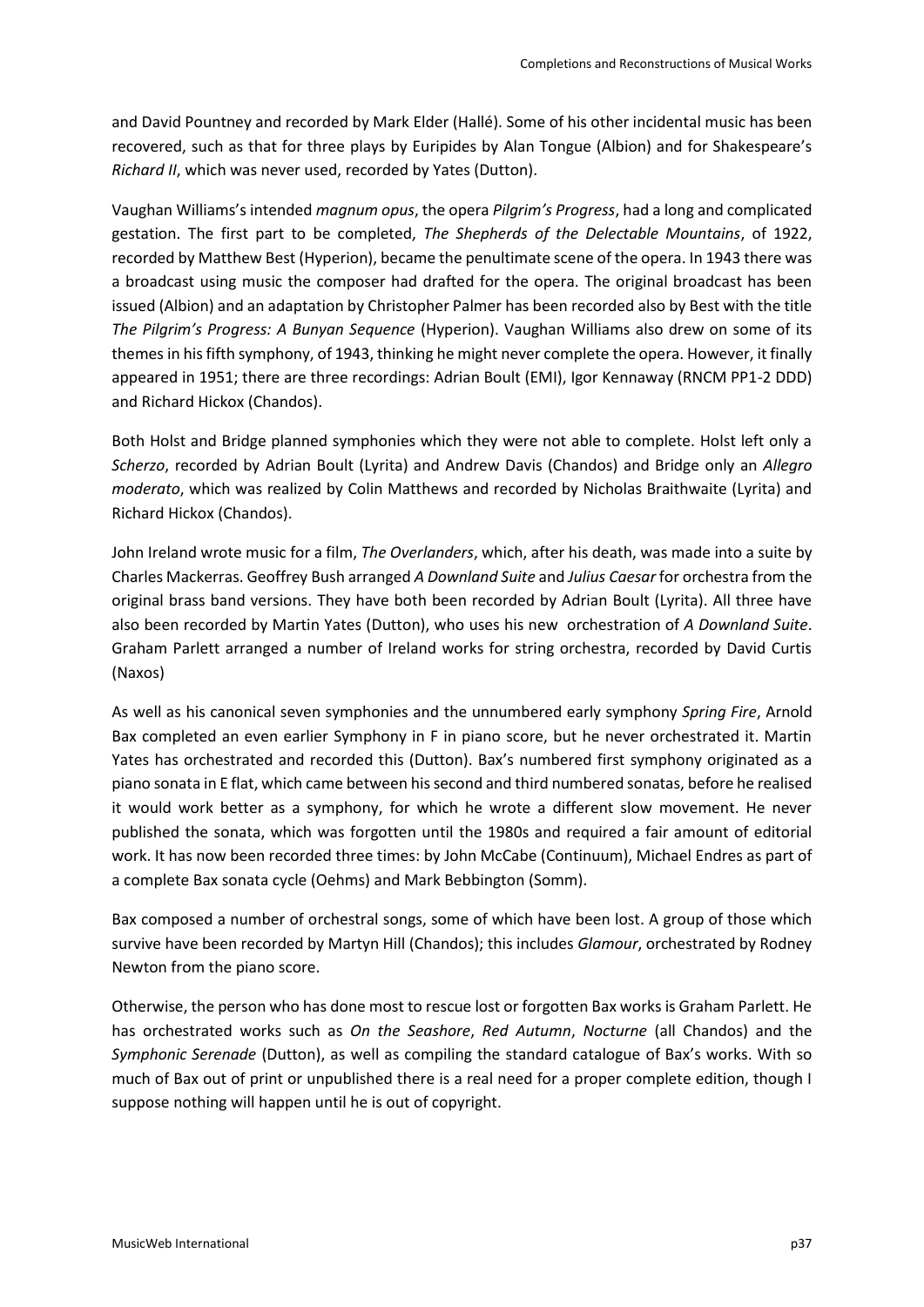Arthur Bliss's score for the film *Things to come* has always been highly regarded. Philip Lane reassembled it from various sources, and it is included, with other Bliss film scores, in Rumon Gamba's film music series (Chandos).

Ernest Moeran's G minor symphony is well-known. He left sketches for a second symphony, which, following a pattern which is now becoming familiar, Martin Yates has used for what he describes as *Sketches for Symphony No. 2 in E flat realised and completed by Martin Yates* (Dutton). This also contains Moeran's *Overture for a Festival*, orchestrated by Yates from the piano score (and also an orchestration of Ireland's piano suite *Sarnia*).

Walton wrote music for over a dozen films, but arranged little of his work in this form into concert suites. Walton himself, Carl Davis and Charles Groves all recorded some of it (all EMI). However, the most comprehensive collection was made after Walton's death by Christopher Palmer and recorded by Neville Marriner in four discs (Chandos). Palmer also arranged a Symphonic Suite from Walton's opera *Troilus and Cressida*. This has been recorded by Bryden Thomson (Chandos) and a new version is due from Mirga Gražinytė-Tyla (DG). Walton eventually abandoned work on his projected third symphony.

Constant Lambert was already suffering from his final illness when trying to complete his last work, the ballet *Tiresias*. He had to enlist the help of a number of fellow composers to carry out the orchestration under his direction. It has been recorded by David Lloyd-Jones (Hyperion).

Tippett withdrew his early works, and mostly they have not yet surfaced. One which has is his pre-war Symphony in B flat, which preceded his official first symphony. This has received its first recording as part of Martyn Brabbins' complete Tippett symphony cycle (Hyperion).

Britten either did not publish or withdrew a number of his early works, which did surface after his death. These include the *Quatre Chansons Françaises*, recorded by Felicity Lott (Collins and Chandos), *Two Portraits*, recorded by Kent Nagano (Warner) and Edward Gardner (Chandos), the *Double Concerto*, recorded by Nagano (Warner) and Ilan Volkov (Hyperion), *Young Apollo*, recorded by Nagano (Warner) and Volkov (Hyperion) and his first opera, *Paul Bunyan*, recorded by Richard Hickox (Chandos) and Philip Brunelle (Virgin). There is also a composite work assembled by Colin Matthews from sketches made for Benny Goodman and some other works and titled *Movements for a Clarinet Concerto*, which has twice been recorded by Michael Collins (NMC and Chandos).

# **United States**

Charles Ives published few of his works and was a compulsive reviser, so the issue for him is one of editing rather than of reconstruction. An exception to this is his *Universe Symphony*, which he projected and sketched but never completed. There have been two completions. That by Larry Austin uses Ives's ideas but also a good deal of his own material (Centaur). The more recent one by Johnny Reinhardt (Stereo Society) uses only Ives's own material but has a relatively small group of 19 musicians play some 120 lines, with plentiful use of overdubbing. Reinhardt also has written a book about how he set about the task. This is probably the closest we are going to get to Ives's concept.

I should also mention here the orchestration of Ives's *Concord Sonata* by Henry Brant as *A Concord Symphony*, which has been twice recorded, by Dennis Russell Davies (Innova) and Michael Tilson Thomas (SFS Media). I find this very successful.